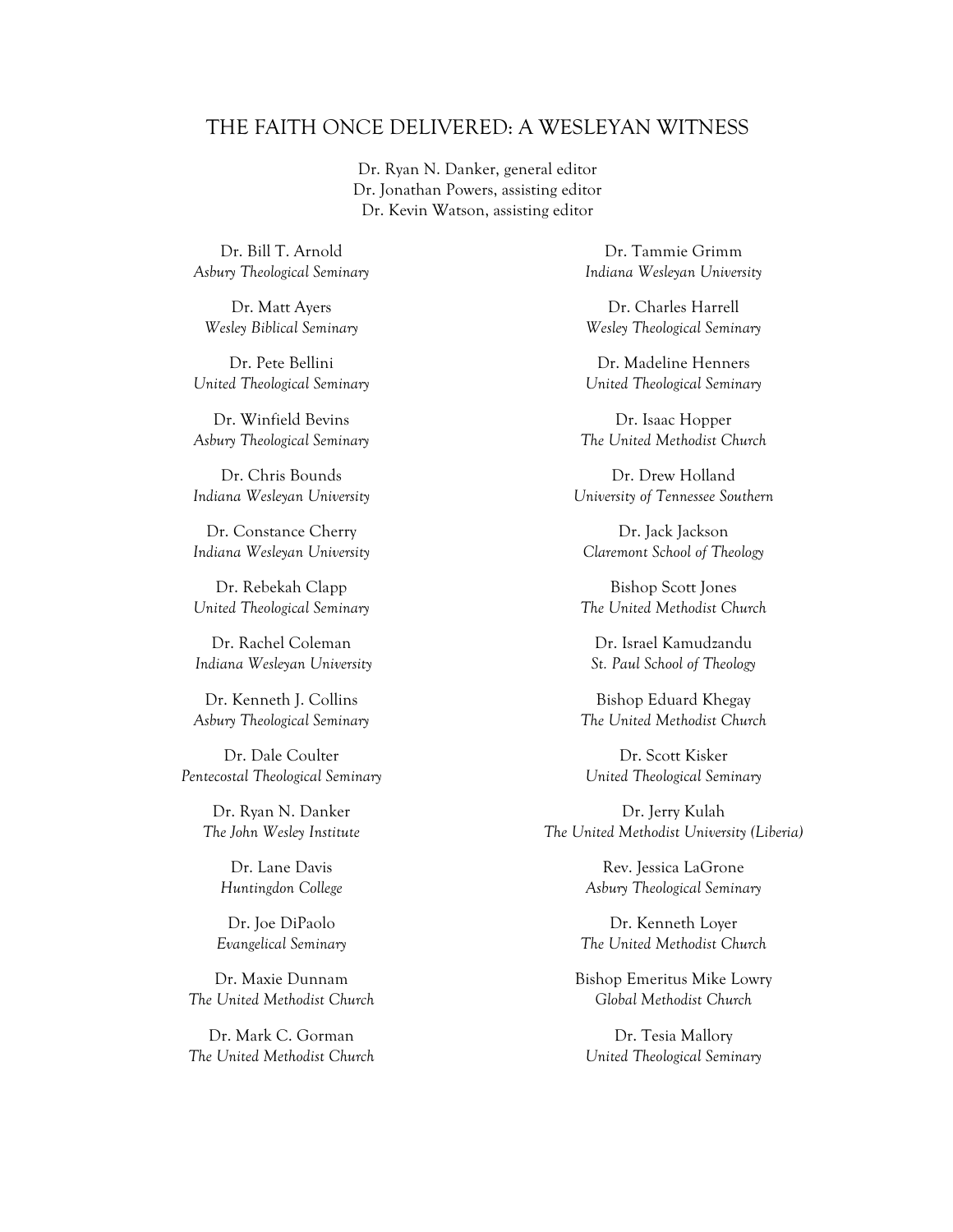Dr. Stephen L. Martyn *Asbury Theological Seminary*

Dr. Philip R. Meadows *Asbury Theological Seminary*

Dr. Andy Miller III *Wesley Biblical Seminary*

Dr. Stacy Minger *Asbury Theological Seminary*

Rev. Wendy Mohler-Seib *Southwestern College*

Dr. Joy J. Moore *Luther Theological Seminary*

Dr. Suzanne Nicholson *Asbury University*

Dr. Luther Oconer *Asbury Theological Seminary*

Dr. Matt O'Reilly *Wesley Biblical Seminary*

Dr. John Oswalt *Asbury Theological Seminary*

Dr. Michael Pasquarello *Samford University*

Dr. Jonathan Powers *Asbury Theological Seminary*

Dr. Stephen Rankin *Spiritual Maturity Project*

Dr. Kimberly D. Reisman *World Methodist Evangelism*

Dr. Joel Scandrett *Trinity School for Minis*try

Dr. Mathieu Sègbégnon *Seattle Pacific University*

Dr. W. Brian Shelton *Asbury University*

Dr. Matthew Sigler *Seattle Pacific University*

Dr. Ron Smith *The Francis Asbury Society*

Dr. J. Warren Smith *Duke University*

Dr. Phil Tallon *Houston Baptist University*

Dr Mark Teasdale *Garrett-Evangelical Theological Seminary*

> Dr. Chappell Temple *The United Methodist Church*

Dr. James Thobaben *Asbury Theological Seminary* 

Dr. Tom Thomas *The United Methodist Church*

Dr. Andrew Thompson *The United Methodist Church*

Dr. Thomas F. Tumblin *Asbury Theological Seminary*

Dr. Jason Vickers *Asbury Theological Seminary*

Dr. Mike Voights *Asbury Theological Seminary*

Dr. David Watson *United Theological Seminary*

> Dr. Kevin Watson *Baylor University*

Bishop Timothy Whitaker *The United Methodist Church*

Dr. Ben Witherington *Asbury Theological Seminary* 

Dr. Brian Yeich *Asbury Theological Seminary*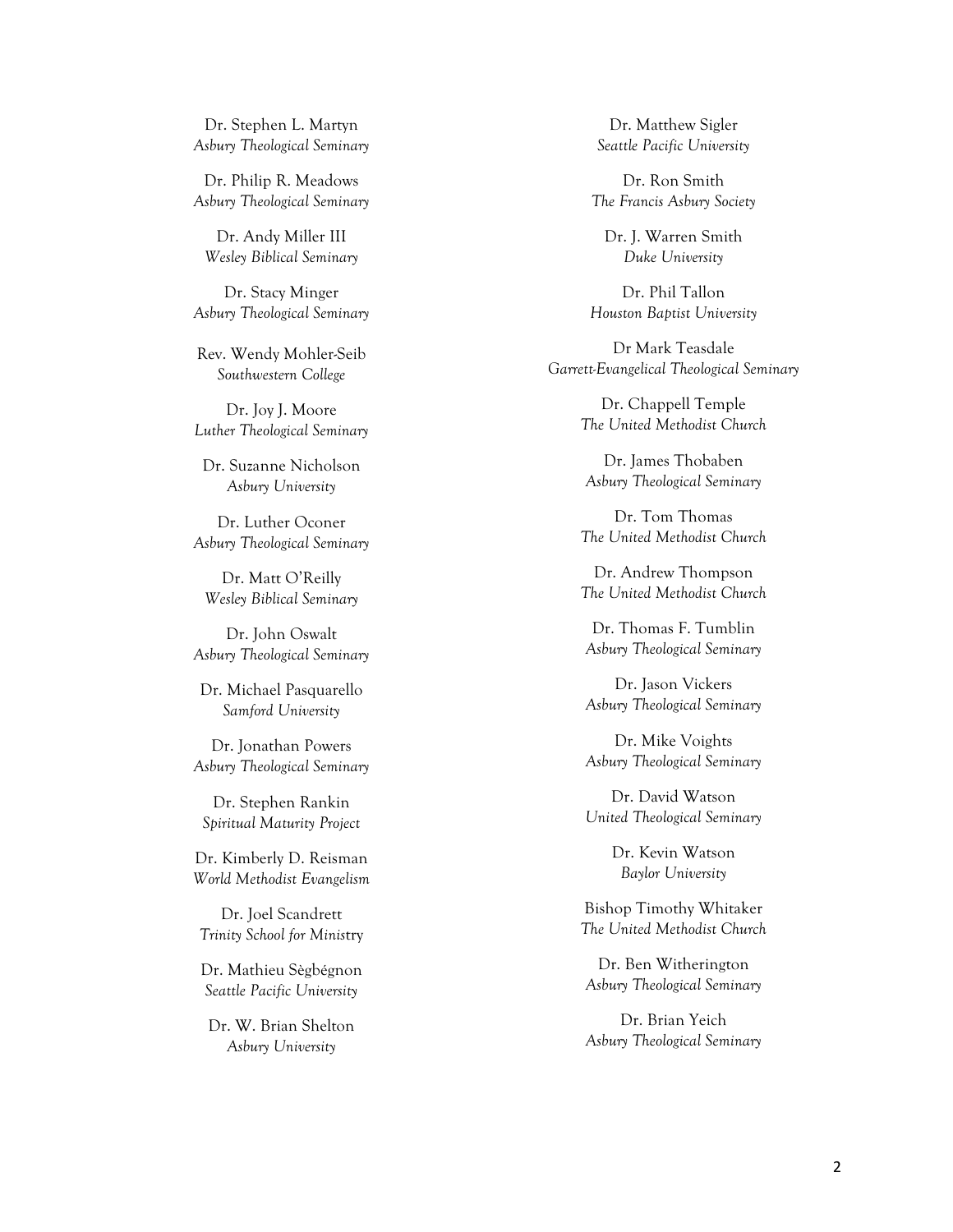| Contents |  |
|----------|--|
|          |  |
|          |  |
|          |  |
|          |  |
|          |  |
|          |  |
|          |  |
|          |  |
|          |  |
|          |  |
|          |  |
|          |  |
|          |  |
|          |  |
|          |  |
|          |  |
|          |  |
|          |  |
|          |  |
|          |  |
|          |  |
|          |  |
|          |  |
| Sin.     |  |
|          |  |
|          |  |
|          |  |
|          |  |
|          |  |
|          |  |
|          |  |
|          |  |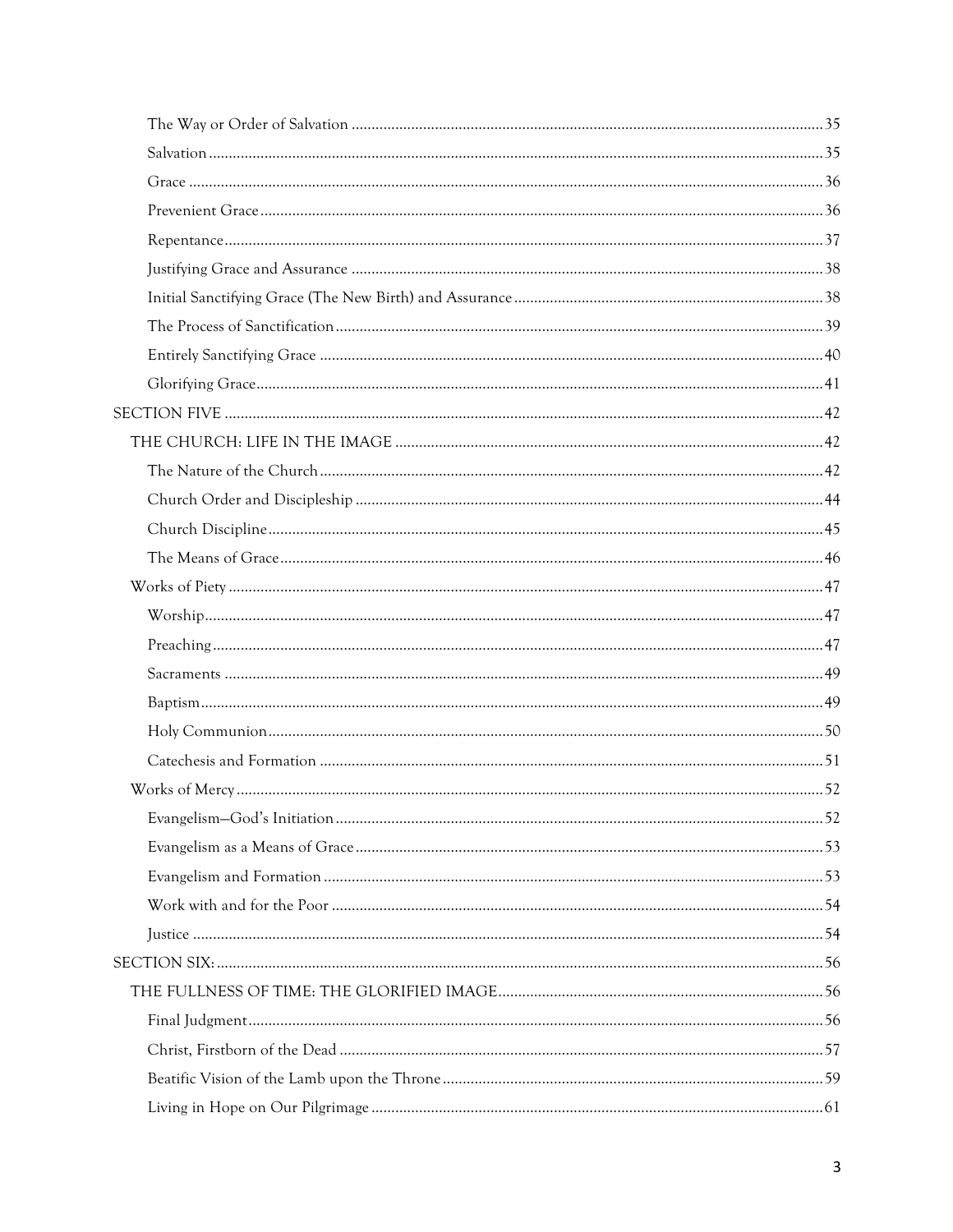# INTRODUCTION

1. In January of 2022 over fifty Wesleyan scholars gathered in Alexandria, Virginia, for the Next Methodism Summit. The event was a time of worship, fellowship, and work. Unlike most academic gatherings, the Next Methodism Summit was organized around working groups that convened over select topics and produced the main sections of *The Faith Once Delivered: A Wesleyan Witness*. The result of the Summit is the text that you see before you; a text meant to guide the theological trajectory of Methodism for the next century or more. It is nothing less than a robust affirmation of the historic Christian faith and the particular gifts of the Wesleyan movement within the larger Church.

2. The Summit gathered scholars from across America and included participants from a number of Methodist, Anglican, Holiness, and Pentecostal denominations. Great effort was spent trying to gather international scholars from outside the U.S. but pandemic protocols were too difficult to overcome in the short amount of time we had to organize the Summit.

3. "The Next Methodism" is an intentionally broad term that includes the heirs of the Wesley brothers in numerous denominational forms, but focuses on the future of Methodism in a time of upheaval. It was apparent to the scholars gathered at the Summit that United Methodism, the largest of the Methodist branches, is entering a time of division. In such a time, this gathering was intended to provide a theological foundation, steeped in Scripture, the liturgy and tradition of the Church, and the emphases of the Wesleyan revival. As scholars and leaders in the Wesleyan tradition we cherish this tradition and want to ensure its continued growth no matter what institutional forms might emerge. One aspect of the tradition was used to guide our work, the restoration of the Image of God in humankind. This central theme runs throughout the text, its centrality marked by the capitalization of "Image" throughout when referring to the divine Image.

4. Methodism is no stranger to division. The history of Methodism in the U.S., for example, is one of both division and growth. Some forms of Methodism have now entered a season of decline. Others are growing. The hope underlying this document is that a vital and growing Methodism will be founded on the truth of the Christian faith as it has been received. We believe that Methodism was intended to find its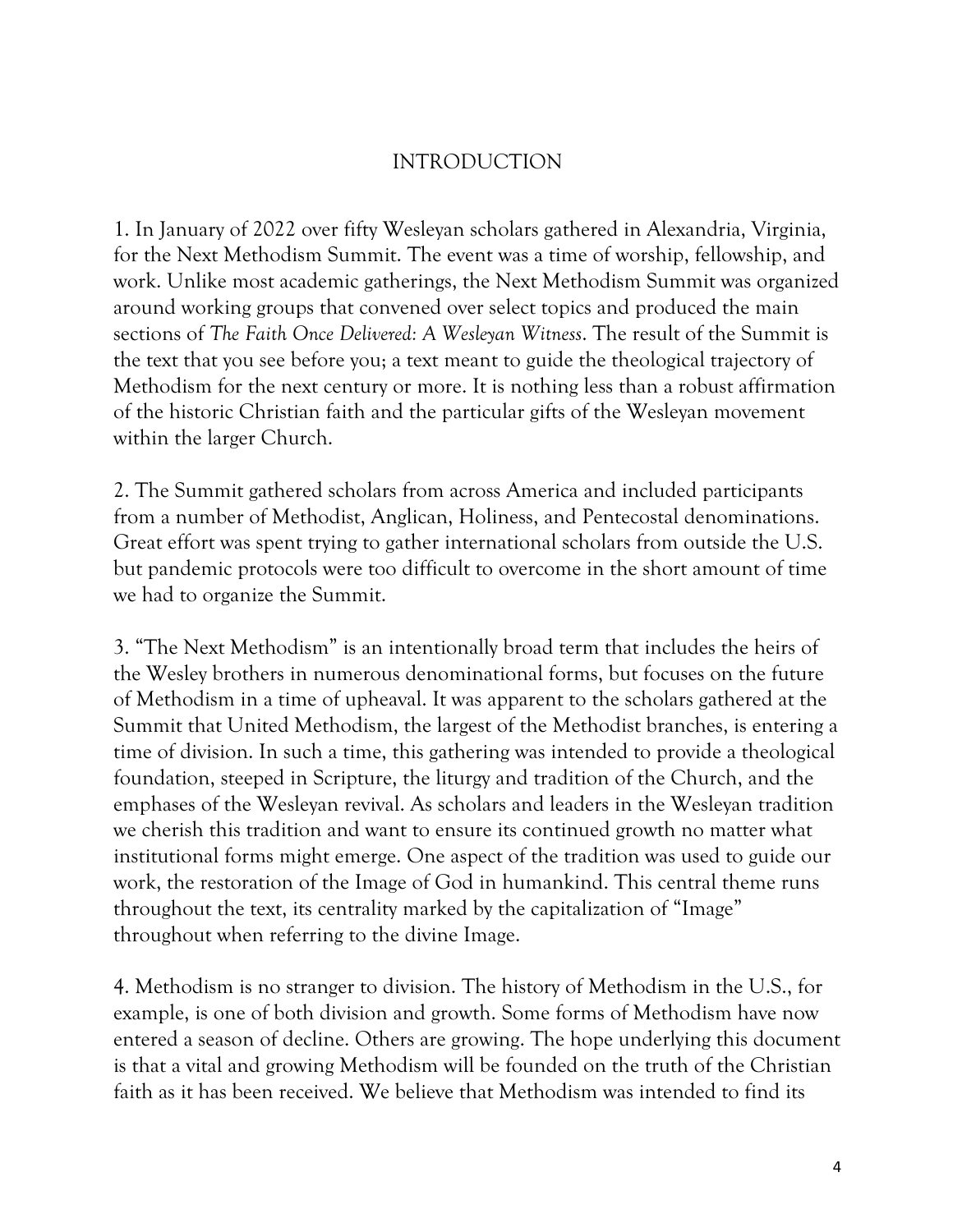secure footing in "the faith once delivered" (Jude 3) and only on this foundation can the experiential emphasis of the tradition be justified. The historic faith and the experience of the believer are not at odds with one another when experience is guided by the wisdom of divine revelation and communal accountability. Or put differently, the Spirit who inspired the Scripture will not guide the believer away from a scriptural faith.

5. The challenges faced by the Wesleyan family are not to be underestimated. For over two centuries, cultural, social, and political forces have tried to undermine the witness of the Wesleyan family around the world. At times, these forces have succeeded. The acceptance of slavery in the American context, the rise of Protestant liberalism in the West, and various forms of fundamentalism, has worked against the evangelical witness of the Wesleyan movement. In many parts of the globe, the sacramental nature of the movement has been forgotten. In others, holiness of heart and life has lost its central place in proclamation. In communities where respectability was more important than transformation, the Wesleyan system of intentional accountability has been sidelined as an historic relic. In the present day, some have replaced the transformed life with political activity, refusing to see that transformation is the work of the Spirit that begins in the heart and then moves into society.

6. But with all of these challenges, the Spirit that drove John and Charles Wesley to preach across the British Isles, that inspired passionate laity such as Barbara Heck and Philip Embry to evangelize the American colonies, the same Spirit that led Thomas Coke to give his life in order to spread the Gospel in Asia, and that empowered missionaries in Africa and in so many other places, is still with us and still inspiring Wesleyan Christians worldwide. They are inspired to preach scriptural holiness and to live out that message through lives of holy and sacrificial love. We hope and pray that the Spirit might use this work to inspire, lead, and drive us all to greater faithfulness, to missionary zeal, and to perfect love.

7. *The Faith Once Delivered: A Wesleyan Witness* is divided into six sections. These sections were written by scholars and church leaders at the Summit and edited by a team of scholars steeped in Wesleyan history and theology. The editing process aimed at two things: one, we wanted the text to be clear and accessible to a large audience. The document may be heavy at times given the topics covered, but the most accessible language was used as long as the meaning of the text was not undermined in the process. Second, the editors worked to bring the various voices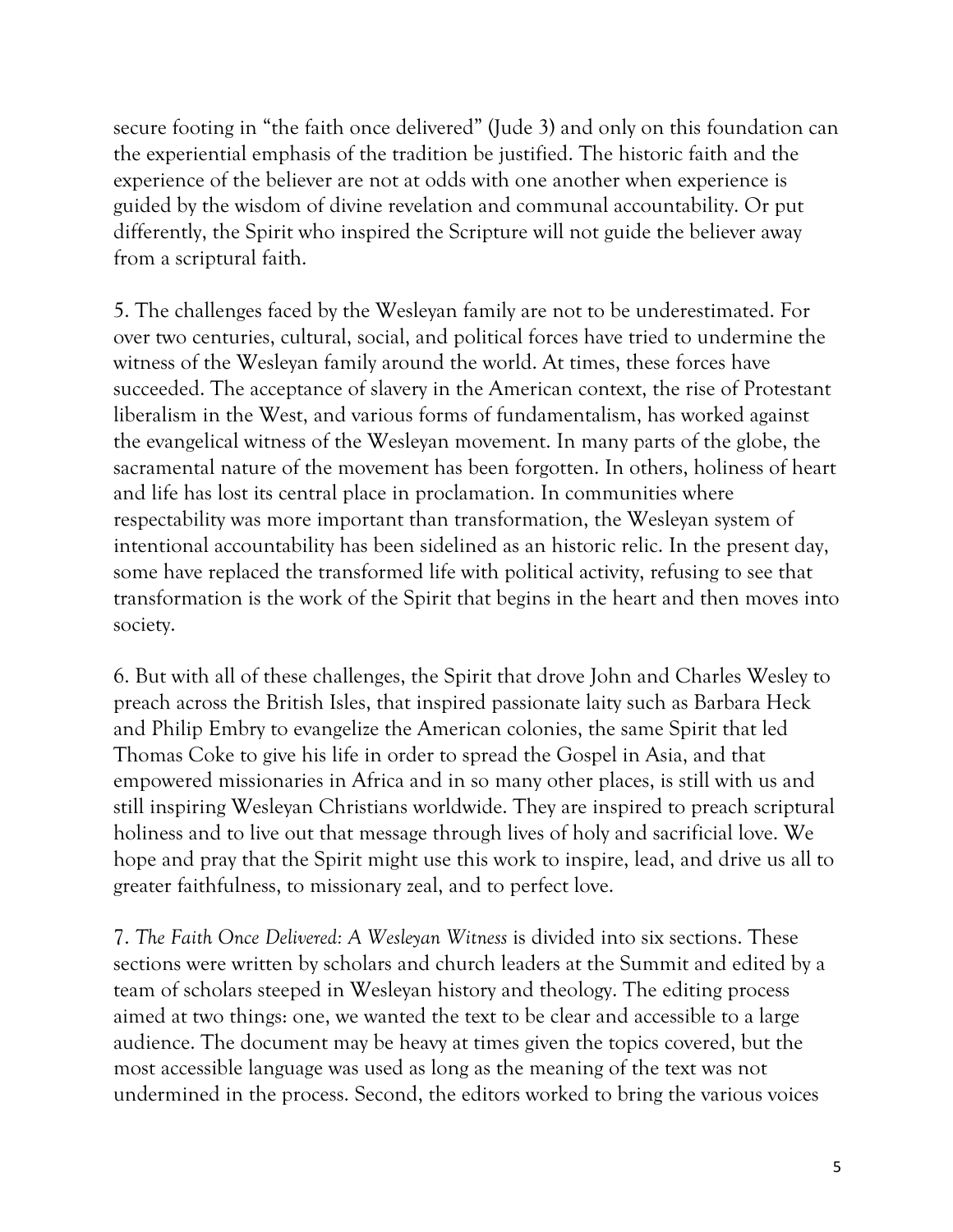of the text together into a more unified presentation. This was not an easy task given the number of people who worked on the text—and you will notice shifts in style from time-to-time—but the text is readable and usable. Subsections have been added throughout the text. We believe that the message this work contains is useful for study in small groups, churches, or classrooms.

8. Citations from Scripture and from the Wesley brothers are the most common quotations throughout the text. The biblical scholars at the Summit chose the New Revised Standard Version (1989) as the standard Bible translation for the document. Additionally, a number of church fathers are referenced. It was thought best to limit citations to foundational voices in order to highlight the timeless nature of the message. Theological and historical originality has been intentionally avoided. The document has continuous paragraph numbers throughout the document. References to *The Faith Once Delivered* can be made using section number and/or paragraph number.

9. It is the hope of the contributors and editors of *The Faith Once Delivered: A Wesleyan Witness* that we have faithfully presented the faith as we have received it in God's self-revelation; in the creation, the calling of Israel, the covenant, and ultimately in Jesus of Nazareth, God made flesh. In the life, death, and resurrection of Jesus, we truly see who God is and what God has done for the world he loves. We believe that this faith has been handed on to us in the apostolic witness, in Scripture, and in the faithful Tradition of the Church. It was this faith that the Wesley brothers were taught in the Church of England, this faith that they held despite opposition, and this faith that they preached out of love for God and others. It is our hope that this message of wholeness, of love, and true freedom will be proclaimed by Wesleyan believers for centuries to come that we may truly sing with those who have gone before:

Thy nature, gracious Lord, impart come quickly from above; write thy new name upon my heart, thy new best name of Love.

(Charles Wesley, "O for a Heart to Praise My God")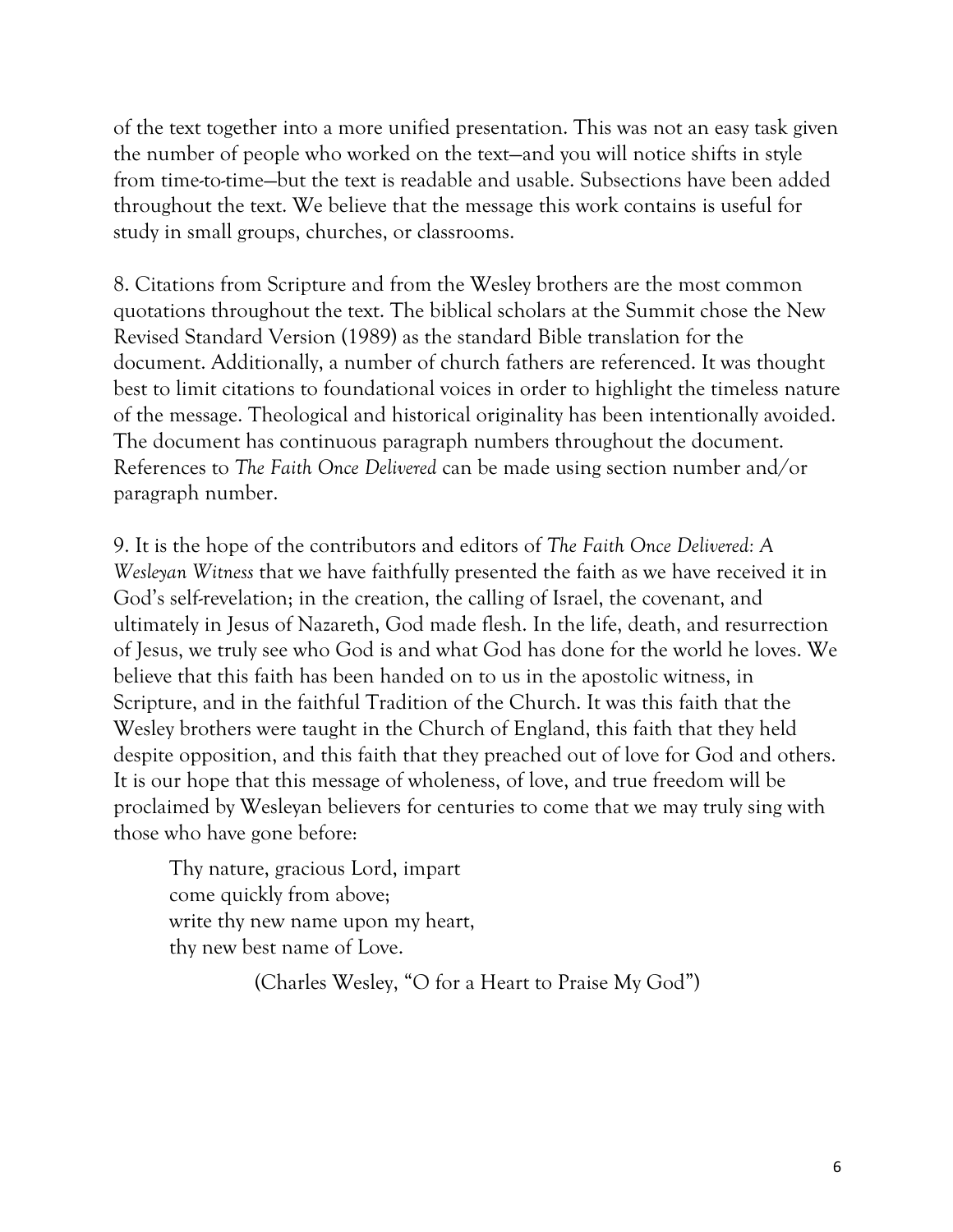# SECTION ONE GOD: FATHER, SON, AND HOLY SPIRIT

10. With faithful Christians throughout the ages, we confess our faith in one God made known to the creation he loves fully and finally in the person of Jesus of Nazareth. In Christ, God has been revealed eternally as Father, Son, and Holy Spirit. Because the Methodist tradition stands within the universal Church, there is no distinctively Wesleyan doctrine of God. Instead, in what Wesley called the "catholic spirit," our confession is the same in substance as all orthodox communities who seek to adhere to the faith of the Apostles. That is the doctrine we describe here.

11. It is in God in whom "we live and move and have our being" (Acts 17:28). He is the beginning and end of all things. So God must be the foundation for any faithful account of the Christian life. As Christians in the Wesleyan tradition, we confess that our primary knowledge of God comes both from the Apostles who received it from Jesus Christ and from Scripture. But who is the God whom Jesus called "Father" and who together with his only Son Jesus Christ and the Holy Spirit is worshiped and glorified? The Church confesses that God is one, yet in three Persons: Father, Son, and Holy Spirit. This revelation is found in Scripture and provides the means to interpret Scripture faithfully.

12. The purpose of true religion, Wesley wrote, was to restore in us the Image of God in which human beings were originally created but that has been distorted by sin (*A Farther Appeal to Men of Reason and Religion*). Centuries before Wesley, Augustine of Hippo wrote that God made us for himself that we might find our highest fulfillment and happiness in worshiping him (*Confessions*). So in order to understand what it means to be human, to be the people God intends us to be, we must know who this God is in whose Image we are being restored.

### Attributes of God

13. Human beings are incapable of fully comprehending God. Yet because God lovingly makes himself known to us, we are able to know what and who God is. God can be known in part by reflecting on the creation and even through rational thought. Who God is, however, is made known in Scripture and, ultimately, in Jesus Christ, God with us.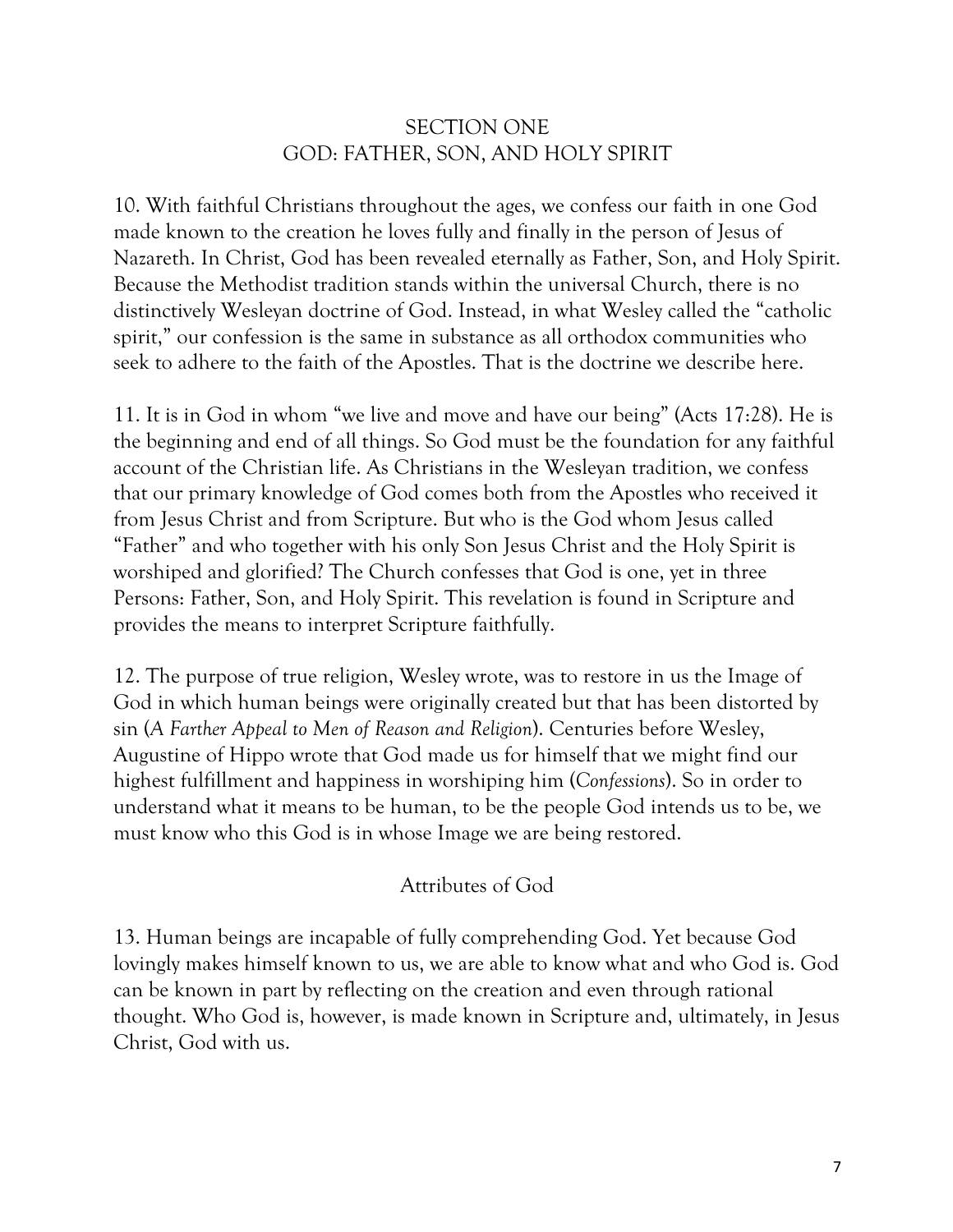14. We begin to answer the question, "What is God?" by referencing the classical attributes. Taken as a whole, the classical attributes reflect what is commonly understood by the word "God."

## *Eternality and Immutability*

15. God is unchanging: "As he ever was, so he ever will be; as there was no beginning of his existence, so there will be no end" (Wesley, "On Eternity"). This is the foundation for the distinction between the creator and creatures. Creatures are dependent on God for their existence and are created. They are subject to change. By contrast, God is not caused by anything external to himself. God is eternal Being, the great I AM who is entirely self-sufficient and free. Because God is eternal, God is unchangeable, or immutable: "I am the Lord, I do not change" (Malachi 3:6).

16. Because God is eternal and immutable, he is also impassible, meaning that he is not subject to the sufferings that we experience as creatures, e.g., sickness and loss. Although impassible and self-sufficient, God is full of compassion and sympathizes with his creatures in our sufferings, hardships, and tragedies.

# *Perfection, Necessity, and Simplicity*

17. God is perfect. God's greatness has no limits, and his goodness has no boundaries. God's goodness and greatness are necessary. Indeed, God's very existence and essence are necessary; it is not possible that God could ever cease to exist or fail to be great or good.

18. God is simple, which means that God is not composed of extended parts or pieces. God is not built out of elements or attributes that are distinct from him. God is his goodness and greatness.

19. God is necessarily and perfectly good. God does not just happen to be good; God is "light, and in him is no darkness at all" (1 John 1:5). There is no possibility that God is anything other than perfect goodness. And "God is love" (1 John 4:8). God loves the world. Because of his divine nature, God's very essence is holy love. Charles Wesley wrote: "Thy nature and thy name is love" ("Wrestling Jacob").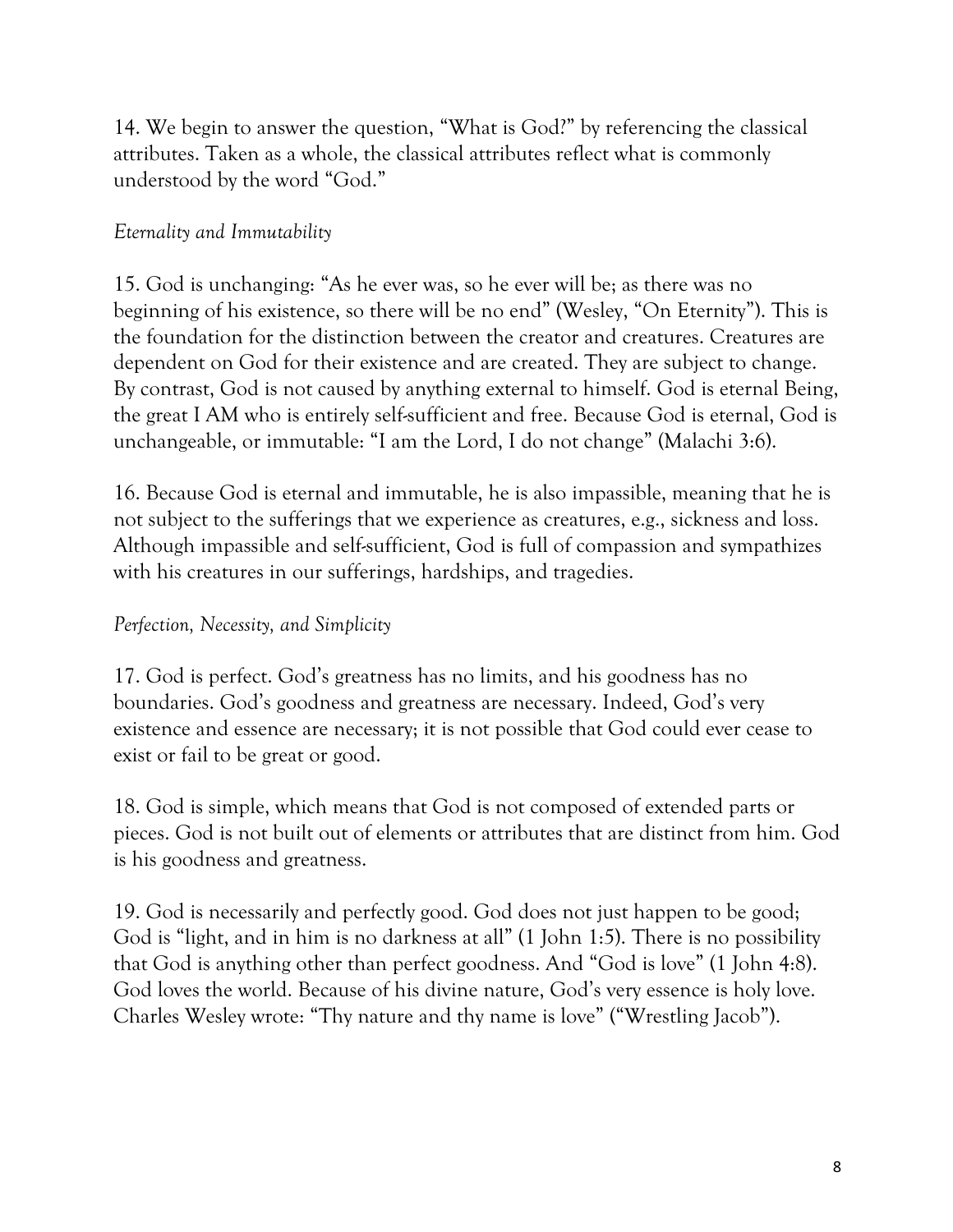## *Omnipresence*

20. The omnipresence (everywhere-present) of God is closely related to his eternality. Just as God exists infinitely, so he exists throughout infinite space: "God is in this, and every place" (Wesley, "On the Omnipresence of God"). Since God is everywhere at once, he also acts everywhere at once. But while God is everywhere and everywhere working, he does not work coercively. Wesley says, "God acts in heaven, in earth, and under the earth, throughout the whole compass of his creation . . . strongly and sweetly influencing all, and yet without destroying the liberty of his rational creatures" (Wesley, "On the Omnipresence of God").

### *Omnipotence*

21. Just as God is present throughout his creation, so he is all-powerful over it. God's power is boundless in scope; he is able to do whatever he wills (Wesley, "The Unity of the Divine Being"). God's power is manifest both through his creation of all things (Genesis 1) and through his providence over all that he has made, such that all creation is dependent upon God's power not only at its beginning, but also continually and forever.

### *Omniscience*

22. As God is present throughout his creation, he knows all that happens within it. Since God is eternal, and thus not limited by time, "he sees at once whatever was, is, or will be to the end of time" (Wesley, "On Predestination"). God has intimate and personal knowledge of his creation and its creatures. Therefore, Christians gratefully affirm that God is "all-wise."

### *Holiness*

23. God is holy. He is perfect goodness, a goodness that is not tainted in any way. In him there is no blemish, only absolute purity and self-consistency. Though such holiness is distinctive of God's absolute perfection, God invites creatures to share in his holiness.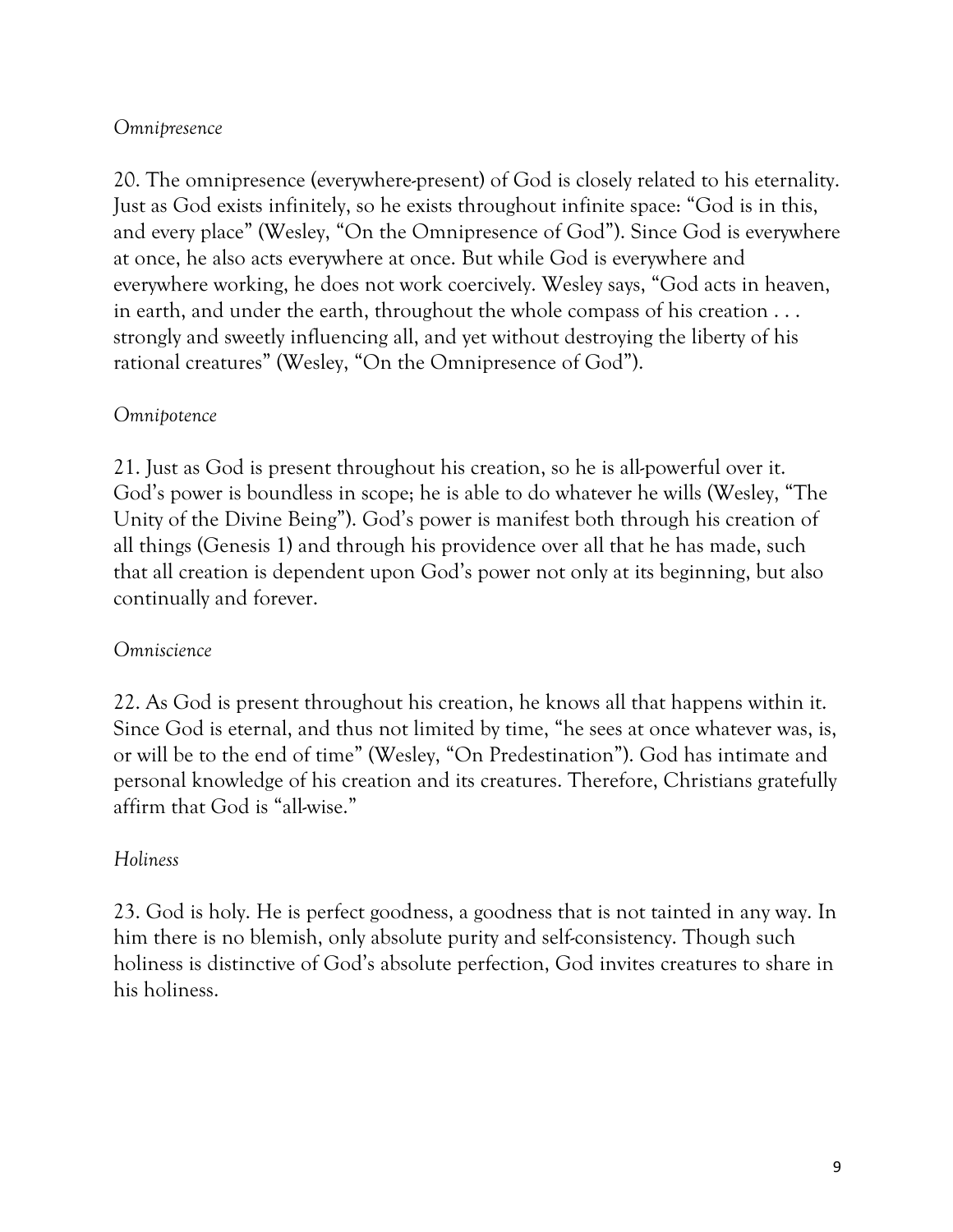*God Is Spirit*

24. The eternal God is not merely a super-powerful creature. "God is spirit," meaning, first, that God is not part of the material creation and, second, that God is superior also to the spiritual creation ("seen and unseen," as stated in the Nicene Creed). God is beyond all categories and all definitions.

25. "God is spirit," Jesus says, "and those who worship him must worship in spirit and truth" (John 4:24). Simply by being who God is, and apart from anything God has done, God is worthy of our worship and reverence.

# The Trinity

26. The mystery of God "cannot be apprehended by human reason," as Gregory of Nazianzus said (*Oration* 28.11). We can only know God as God reveals his nature and purposes, which we can know by faith. The church's doctrine of the Trinity was formulated by taking seriously the self-revelation of God. The doctrine was described at the ecumenical Councils of Nicaea and Constantinople held in 325 and 381 and the Trinity is plainly reflected in the lasting statement of those councils, the universal creed of the Church, the Nicene Creed. This is not to say that the councils created this doctrine, but rather that the councils affirmed what had been taught from the beginning by Christ and his apostles.

27. To call God Trinity is to confess that God is both truly one and truly three. This distinguishes Christianity from all other faiths. Unlike Judaism and Islam, the Triune God does not exist in solitude but in the community of Father, Son, and Holy Spirit. Unlike polytheistic religions in which each deity has a separate will and power, the Father, Son, and Holy Spirit exist together in perfect unity.

28. To confess that the eternal God is Trinity is to confess that God is eternally triune. Therefore, God is not a single being who, like an actor assuming different roles or identities in different plays, took on the different personalities at different points in history. God did not play the part of the Father when he created the world, the role of the Son in the Incarnation, and finally the part of the Holy Spirit to inspire and empower the apostles. Nor are "Father," "Son," and "Holy Spirit" simply different metaphors used by the authors of Scripture to describe God. The Father, the Son, and the Holy Spirit are the proper names of the Persons. They are three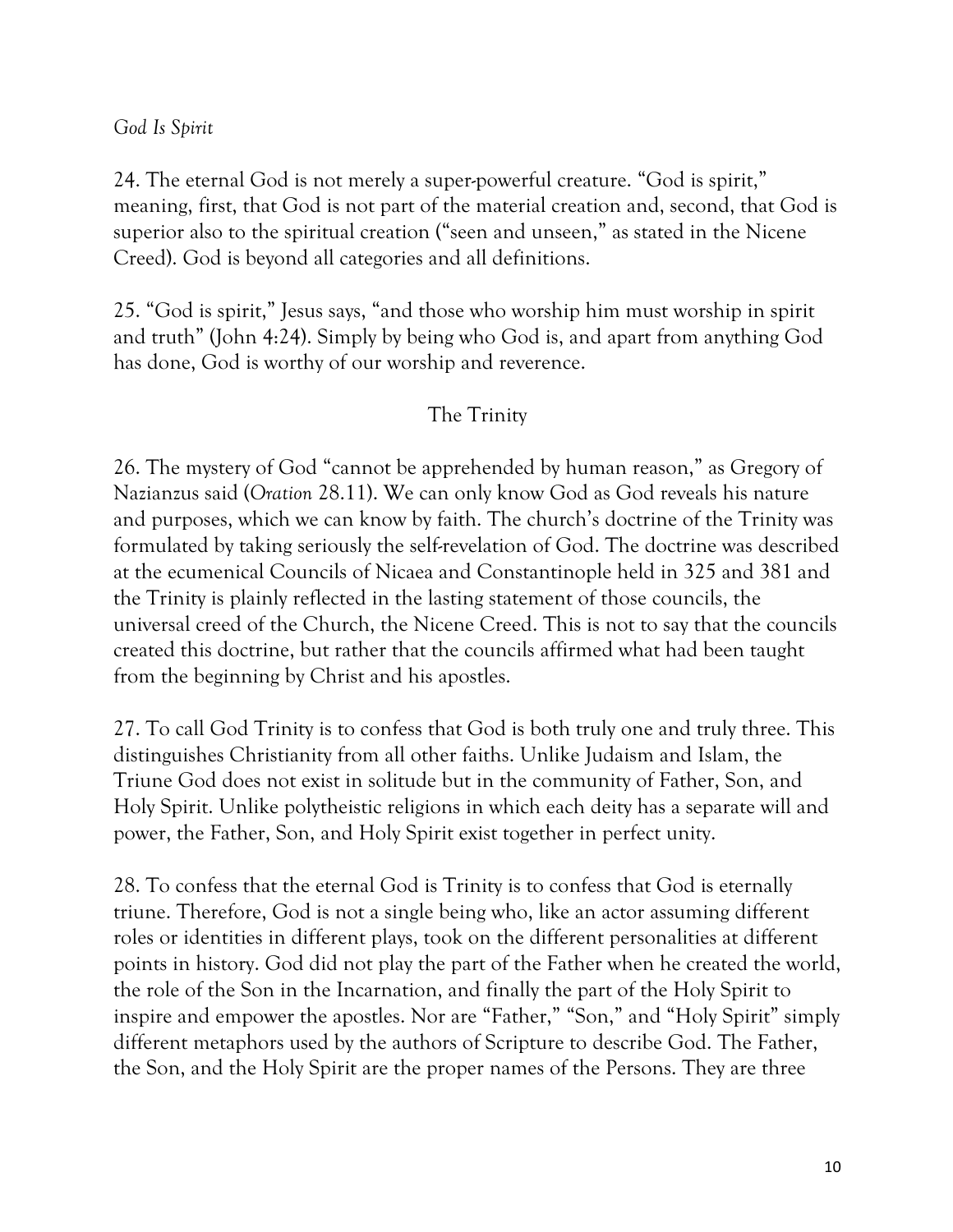distinct Persons existing in an eternal communion before and independent of Creation.

29. The God of Scripture is the God revealed as Trinity. Historically, for example, the Church has interpreted Abraham's three heavenly guests at Mamre to be the Father, Son, and Holy Spirit (Genesis 18). At Jesus' Baptism the three Persons are depicted as distinct when the voice of the Father declares "This is my Son, the Beloved," and the Son is anointed by the Holy Spirit, who descends upon Jesus in the form of a dove (Matthew 3:17). In Jesus' farewell sermon (John 14-17), he tells the apostles that he will pray to the Father to send another Comforter, the Holy Spirit, who is the Spirit of truth to give understanding to the apostles (John 14:16). Examples such as these reveal that whenever God speaks or acts in Scripture, he does so as Father, Son, and Holy Spirit.

30. At the same time that the Father, Son, and Holy Spirit are distinct Persons, they are united in a single Godhead. The Son and Spirit, because they are from the Father who is the source of divinity, share in the Father's divine nature. As the Nicene Creed says, the Son is "God from God, Light from Light, true God of true God, begotten, not made, of one Being [or nature] with the Father." Jesus claims this relationship with the Father when he told the apostles, "the Father and I are one" (John 10:30). The Son and Spirit are one with the Father in the sense of possessing all the attributes of the Father's divinity. Because of this, they reveal the invisible Father.

31. These claims are implicit in Scripture's description of Christ as the only begotten Son (John 1:18). Since the Son is begotten of the Father, he possesses the same nature as the Father even as any offspring possesses the same nature as its parents and not some other nature. Because the Son is the Word or Reason (*Logos*) of the Father (John 1:1) and the wisdom and power of the Father (1 Corinthians 1:24), he is essential to the being of the Father.

32. Likewise, the Holy Spirit, who is the Father's holiness, is only able by being of the same nature as the Father to sanctify us by making us partakers of the Father's holiness. Although the Son and Spirit go out from the Father, they remain one with him because they are eternally united to him. As Jesus said, "I am in the Father and the Father is in me" (John 14:11). Because the Son and Spirit are eternally united to the Father's being, they are themselves eternal and not creatures. Because the Son and Spirit share in the Father's eternal divinity, they are worshiped and glorified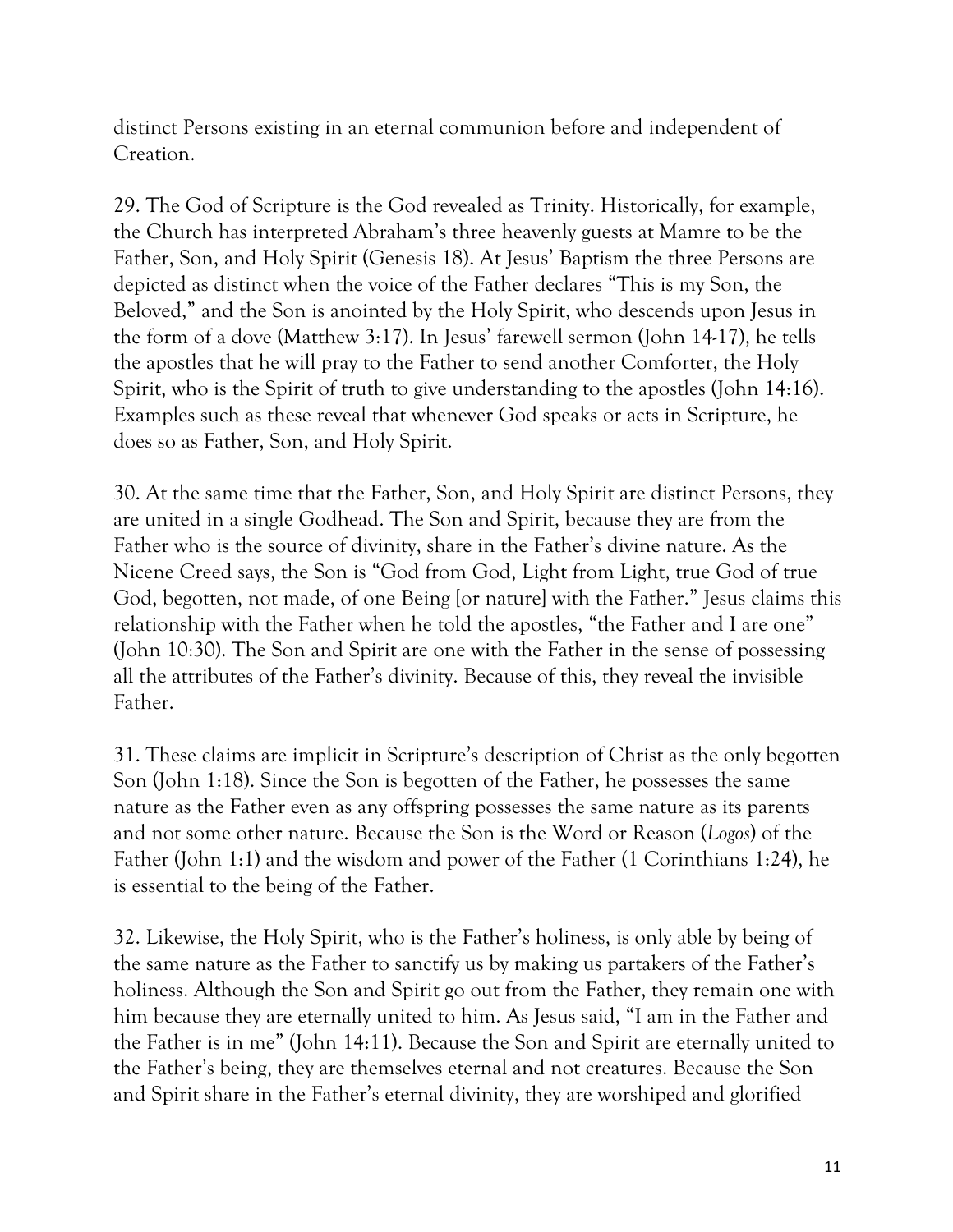together with him. The unity of operations by the Father, Son, and Spirit reveals the single rule (*monarchia*) of the Father whose transcendent and providential will is actualized in creation.

33. The Father, Son, and Holy Spirit are equally divine. Paul declares this when he says of the Son "who, though he was in the form of God, did not regard equality with God as something to be exploited, but emptied himself" (Philippians 2:6-7). Since the Son possesses the nature of God, he is equal to the Father in divinity. When Jesus said, "the Father is greater than I," (John 14:28) he did not mean that he was inferior to the Father in nature—a lesser god—but that the Father, as the source of the Son's divinity, was superior in authority, sending the Son to do the Father's will (as Gregory of Nazianzus argued, *Oration* 30.7). Alternatively, following Augustine of Hippo in *On the Trinity*, the Father may be thought to be "greater" than the incarnate Son who emptied himself of his shared glory by taking the form of a servant to fulfill the Father's redemptive purposes.

34. The doctrine of the Trinity reveals the character of God as love (1 John 4:8) and underscores the loving community (*perichoresis*) of the three Persons, such that they are one *being* (*ousia*). Actions flow from this loving community, and we perceive these actions in Scripture and the world, but the *being* of God is not to be equated with these actions. Acknowledging our creation in God's Image, Christians strive to be "transcripts of the Trinity" (Charles Wesley, "Sinners, Turn: Why Will You Die"), working to live in loving community, from which flows loving actions.

35. There is an expansiveness to God's love for humanity that, through the Incarnation and the gift of the Spirit, invites humankind into the life of the Trinity and makes us partakers of the divine nature (2 Peter 1:4). A particular emphasis in the Wesleyan/Methodist tradition is the communal nature of this invitation. Human participation is not a private but a corporate experience through the communion of the Church. The historic classes, bands, and societies of Methodism are examples of how this communion is maintained and, thus, how the community of the Church is a fellowship that mirrors the loving unity of the Trinity.

### *God the Father*

36. In the Nicene Creed the Church confesses, "We believe in one God, the Father, the Almighty..." The Person of the Father is the principle, the beginning, the source, the fountainhead of the oneness and divinity of the Son and Spirit. For the early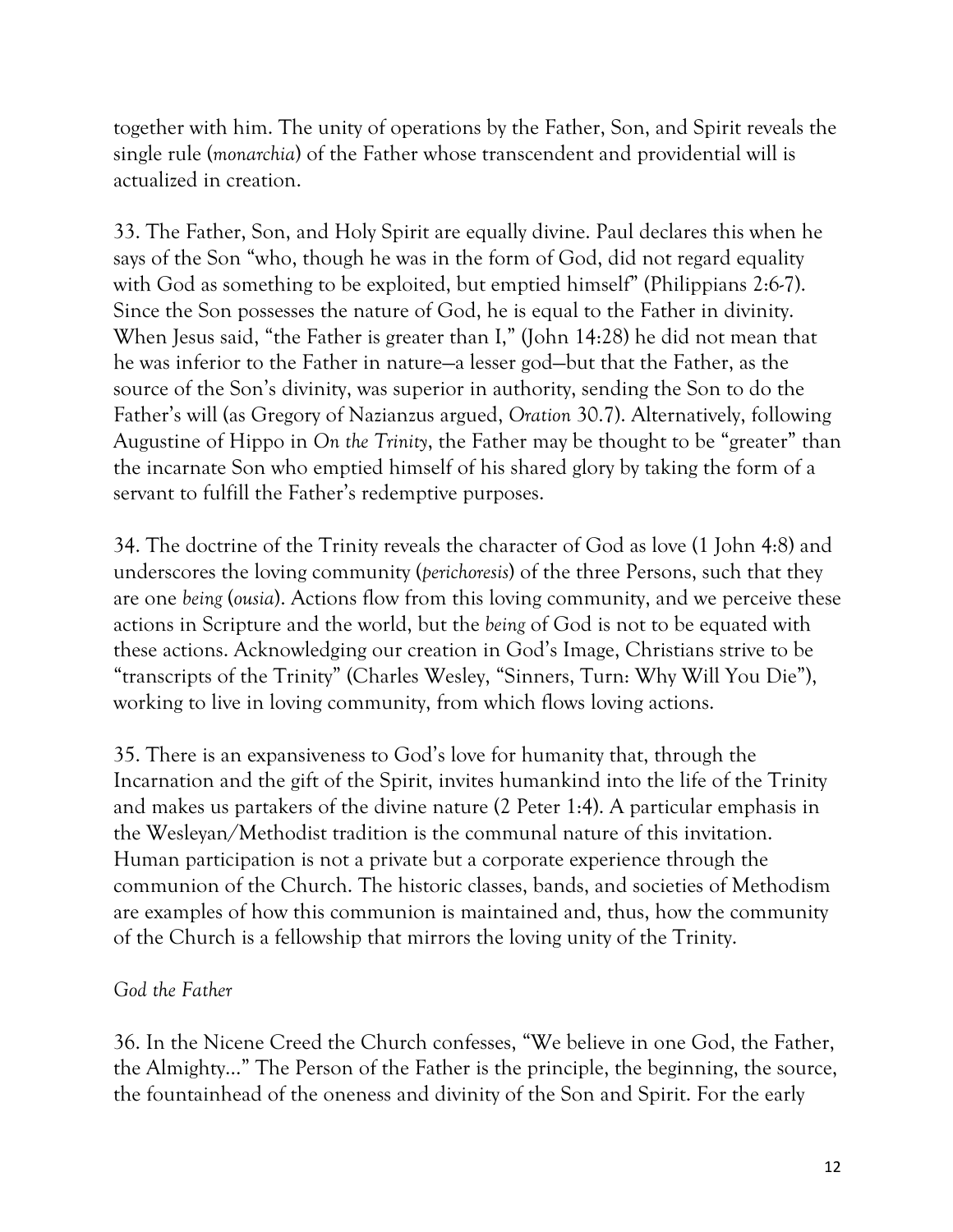church theologian Gregory of Nazianzus, the Fatherhood of God highlights the abundance and generosity of God's nature. The Father's being eternally overflows to the Son and Spirit.

37. Therefore the Father is never without the Son and the Holy Spirit, for the Son is begotten of the Father and the Holy Spirit proceeds from the Father, eternally. As Gregory of Nazianzus wryly remarks, the Son and the Holy Spirit are "from" the Father, but they are not "after" the Father! Augustine of Hippo expresses this same point when he says, commenting on John 1:1, "In the beginning was the Word…," that the Father is the "beginning" from whom the Word and Spirit come (*On the Trinity* 4.32). The primacy of the Father is the source of divine unity. In their work "for us and for our salvation" the Son and Spirit fulfill the Father's will.

38. The term "Father" is inherently relational. One cannot understand or speak of the Father without reference to the Son. God is eternally Father, and the Son is eternally begotten, just as the Spirit proceeds eternally from the Father and the Son. Wesley notes that Christ shares a unity of essence with the Father, being altogether "supreme, eternal, independent" and that Christ is "distinct from God the Father," "the Word whom the Father begot or spoke from eternity" (*Explanatory Notes upon the New Testament*, John 1:1). Something similar can be said of the Holy Spirit, who is distinct and yet, like the Father and the Son, is Lord.

39. "We believe in one God… creator of all that is." The work of God as Creator is never the work of God (the Father) alone but always also the work of the Son and Spirit. Through and with the Spirit and the Son the Father created humanity in the divine Image, so that from the beginning we might be God's children. But having voluntarily fallen away, we are dependent on Christ to give us the Spirit of Adoption in Baptism so that being united with the Son we may be his siblings and claim his Father as our Father and become joint heirs with Christ (Romans 8:15).

40. Recovering the identity of God the Father is bound up with acknowledging the unity of the Persons and work of God. Just as the first Person of the Trinity is not solely Creator, so the second Person of the Trinity is not solely Redeemer, nor is the third Person solely Sustainer. Because of the unity of the Father, Son, and Spirit each is Creator, Redeemer, Sustainer. Therefore "Creator" is not an accurate substitute for "Father," and "Redeemer" and "Sustainer" cannot serve in place of "Son" and "Spirit."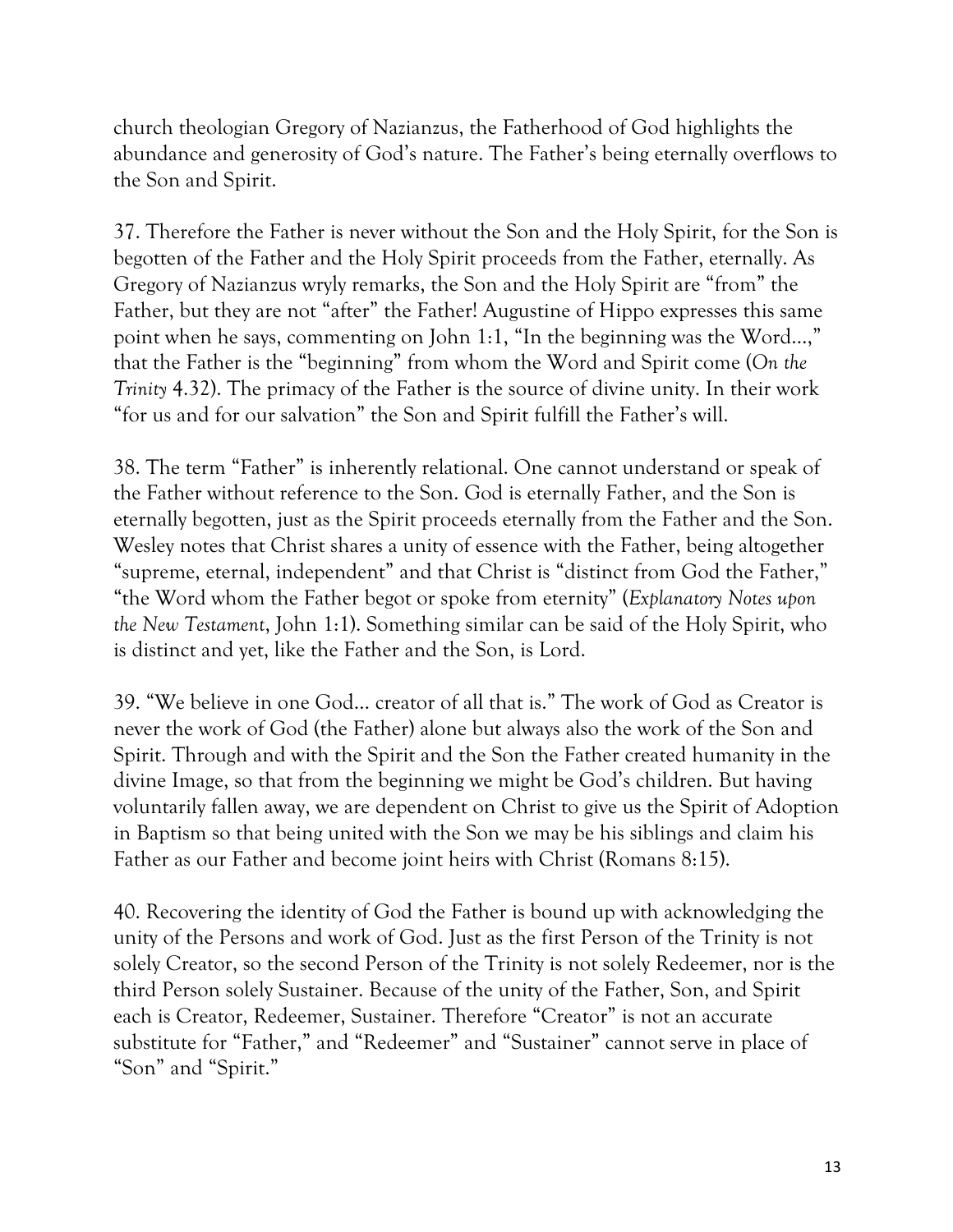## *The Son, Jesus Christ*

41. From everlasting to everlasting, the Son is the Father's Word. True and eternal God, the Son, the only-begotten of the Father, is of the same substance with the Father. For our salvation, the Son came down from heaven, being made flesh of the Holy Spirit and the Virgin Mary. The Son, obedient to the Father's will, emptied himself, taking the form of a servant (Philippians 2:7). Jesus Christ has two perfect natures, divine and human, each nature's characteristics preserved and joined together without confusion, change, division, or separation.

42. The Son, the Word who is the perfect, living Image of the Father, fashioned humanity after his Image (Genesis 1:26). Yet when the divine Image in us was marred and distorted by sin, the very same Word who made us in the beginning remade us by fashioning a new humanity in Mary's womb. Jesus is the second Adam who, by his perfect obedience to the Father, restored Adam's descendants to right relationship with God by his death and life (Romans 5:6-13). As the second Adam in whom the Image of God is perfectly displayed, Christ reveals to us what God intended for humanity from the beginning.

43. By his resurrection, Jesus, as "first born from the dead" (Colossians 1:18), reveals the perfected and glorified human nature proper to the resurrected humanity of the New Creation (2 Corinthians 5:17). In the resurrected Jesus, therefore, we behold what we may hope to become at our resurrection. As Charles Wesley writes, "Made like him, like him we rise, ours the cross the grave, the skies" ("Christ the Lord Is Risen Today"). Thus only in Jesus do we come to a right knowledge both of God and of ourselves, of the end for which we were made, of what we are meant to be.

44. John Wesley often emphasized the three offices of Christ: Prophet, Priest, and King. In sending the Son, the Father fulfills the covenant with Israel. He is the Anointed Prophet who speaks God's Word perfectly. He is the Anointed Priest who offers the ultimate sacrifice. He is the Anointed King whose kingdom will know no end.

45. The Wesleyan/Methodist tradition affirms the breadth of biblical imagery that is used to describe the reconciling work of Christ. Christ died for our sins "in accordance with the scriptures" (1 Corinthians 15:3). His work addresses our condition—the guilt and estrangement as well as the corruption and the shame of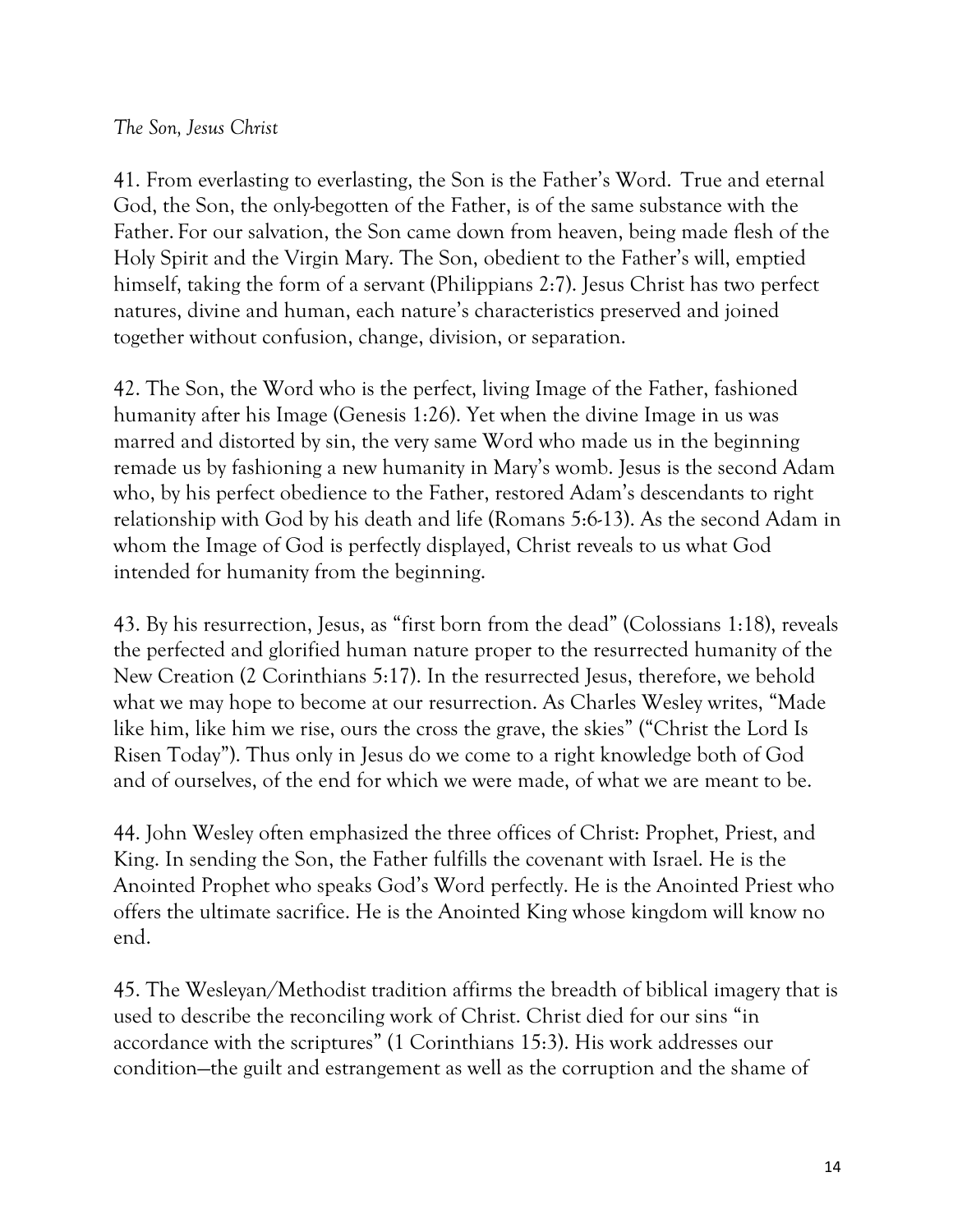sin. In his life, death, and resurrection, Jesus overcomes the disobedience and unfaithfulness of humanity.

46. Grounded in his Incarnation, the saving work of Christ includes his teaching and example (1 Peter 2:21), it involves his sacrificial death on our behalf (1 Peter 2:24), and it culminates in his glorious defeat of sin, death, and the devil (1 Corinthians 15:54-57; Hebrews 2:14). He came in the "likeness of sinful flesh" (Romans 8:3) and became a sin offering (2 Corinthians 5:21). His sacrifice was to "remove sin" (Hebrews 9:26) so that sinners might be cleansed from sin (Hebrews 9:14; 10:10) and thereby become "the righteousness of God" (2 Corinthians 5:21) and be "freed" from their sins (Romans 6:22).

47. Denying himself and taking up his cross as a full and perfect sacrifice, the Son was crucified, died and buried. He rose again bodily on the third day, ascended into heaven, and sits on the Father's right hand, interceding for us until he comes again to earth to judge the living and the dead. His kingdom will never end. "God also highly exalted" the Son "and gave him the name that is above every name, so that at the name of Jesus every knee should bend, in heaven and on earth and under the earth, and every tongue should confess that Jesus Christ is Lord, to the glory of God the Father" (Philippians 2:9-11).

48. The Son is the Mediator of a new covenant who redeems us from our transgressions. He is the sacrifice that takes away our sins, (Hebrews 9:15 and 1 John 2:1-2), reconciling us to God. The Son establishes peace, justice, joy, and love. He renews God's Image and radically transforms the "old existence" into a "new creation" characterized by moral, personal, and social holiness, and by a new community in which there "is no longer Jew or Greek, there is no longer slave or free, there is no longer male and female; for all of you are one in Christ Jesus" (Galatians 3:28).

49. The Church participates in the incarnate Son's human nature by the Holy Spirit in order "to be conformed to the image of [God's] Son" (Romans 8:29). This conformity entails learning obedience to God as the Son is obedient (Romans 5:19) and practicing love towards others by having the same mind that was in Jesus Christ (Philippians 2:1-11), but it is nothing less than "present[ing] [our] bodies as a living sacrifice, holy and acceptable to God, which is [our] spiritual worship… but be[ing] transformed by the renewing of [our] minds" (Romans 12:1-2). In the words of the Covenant Renewal Service (see *The United Methodist Hymnal* 607), each of us prays: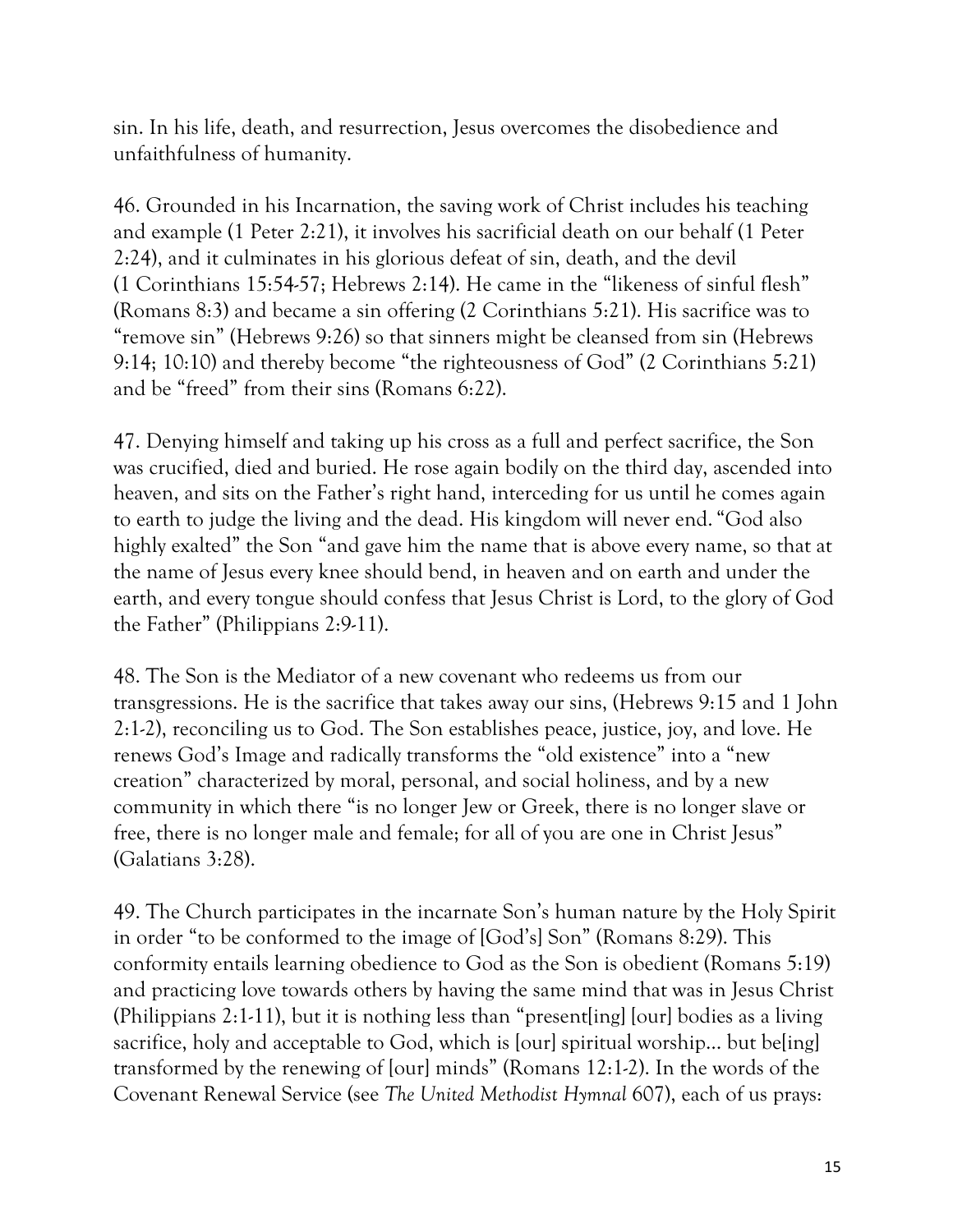I am no longer my own, but thine. Put me to what thou wilt, rank me with whom thou wilt. Put me to doing, put me to suffering. Let me be employed by thee or laid aside for thee, exalted for thee or brought low for thee. Let me be full, let me be empty. Let me have all things, let me have nothing. I freely and heartily yield all things to thy pleasure and disposal. And now, O glorious and blessed God, Father, Son, and Holy Spirit, thou art mine and I am thine. So be it. And the covenant which I have made on earth, let it be ratified in heaven. Amen.

# *The Holy Spirit*

50. As the Third Person of the Trinity, the Holy Spirit binds together the Father and the Son with himself. The Spirit, as much as the Father and the Son, deserves our worship and adoration. The Spirit, together with the Father and the Son, works at every stage of our salvation. Without the Holy Spirit, there is no Trinity. Because of the Holy Spirit, we are drawn into God's work of salvation and empowered to share in God's own life as God's children, in whom the Image of God is being fully restored.

51. In Scripture the Holy Spirit is a gift, breathed by the Father through the Son, but this gift is no passive object. In the Old Testament, the Spirit sweeps over the waters of creation (Genesis 1:1-2). The Spirit falls on prophets enabling them to proclaim God's Word (Isaiah 61:1); the Spirit fills the people of God, sustaining them with the "joy of your salvation" (Psalm 51:12).

52. In the New Testament, the Spirit "blows where it chooses" (John 3:8), drawing women and men to Christ, filling Christ's disciples with the power of the gospel, and bestowing gifts to build up Christ's Church (see 1 Corinthians 12; Ephesians 4; and Hebrews 2:3-4). The work of the Spirit can be distinguished from the work of Jesus Christ—the Spirit is "another Advocate" (John 14:16)—but the Spirit's work cannot be set against the work of Christ. The Holy Spirit is "the Spirit of truth…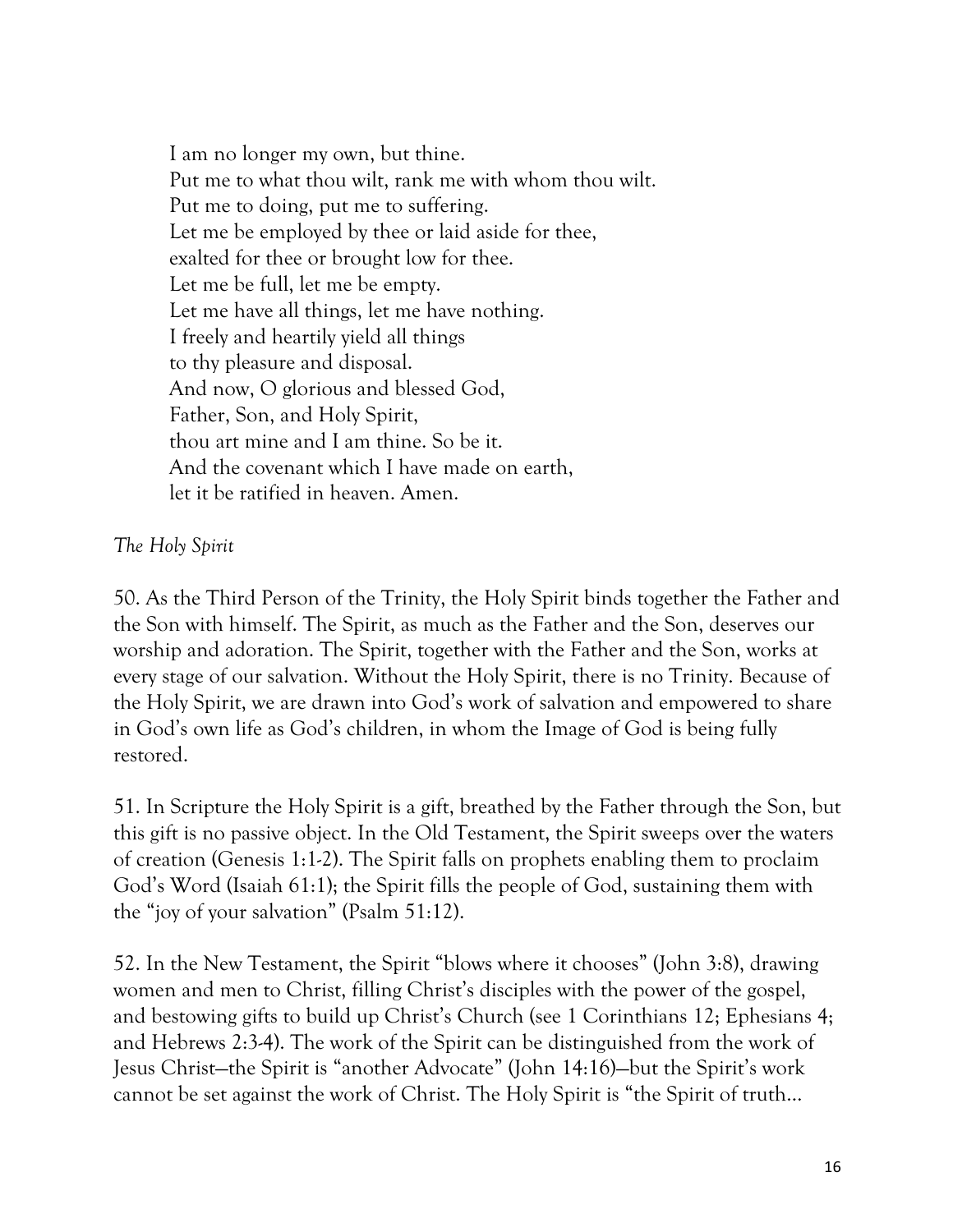whom the Father will send in my name, [who] will teach you everything, and remind you of all that I have said to you" (John 14:17, 26). Both the distinctive work of the Spirit and the Son as well as their fundamental unity can be maintained because they share in the unity of the Triune God.

53. John Wesley, in his sermon "The Great Privilege of Those That Are Born of God," preached that for those in whom the Image of God has been restored: The Spirit or breath of God is immediately inspired, breathed into the newborn soul; and the same breath which comes from, returns to, God. As it is continually received by faith, so it is continually rendered back by love, by prayer, and praise, and thanksgiving; love and praise, and prayer being the breath of every soul which is truly born of God.

54. This is life in the Spirit, and we see this life most fully in the life of Jesus Christ. At his Baptism, the Spirit descended on Jesus in the form of a dove. In his ministry, Jesus preached, prayed, and performed mighty deeds, all signs of the Spirit's power. His resurrection was by the Spirit (Romans 8:11), and after he was raised, Jesus breathes the Spirit on his disciples for the forgiveness of sins (John 20:22-23). Those who would live according to the Image of God must entrust themselves to the Holy Spirit, as Jesus did.

55. In giving the Spirit, the Father and the Son offer the benefits of full salvation, applying the blood of Christ to those who turn to him in faith. It is the Spirit's work to reveal the fullness of God and of his saving work. In the words of Charles Wesley:

Spirit of faith, come down, reveal the things of God, and make to us the Godhead known, and witness with the blood. 'Tis thine the blood to apply and give us eyes to see, who did for every sinner die hath surely died for me.

No one can truly say that Jesus is the Lord, unless thou take the veil away and breathe the living Word.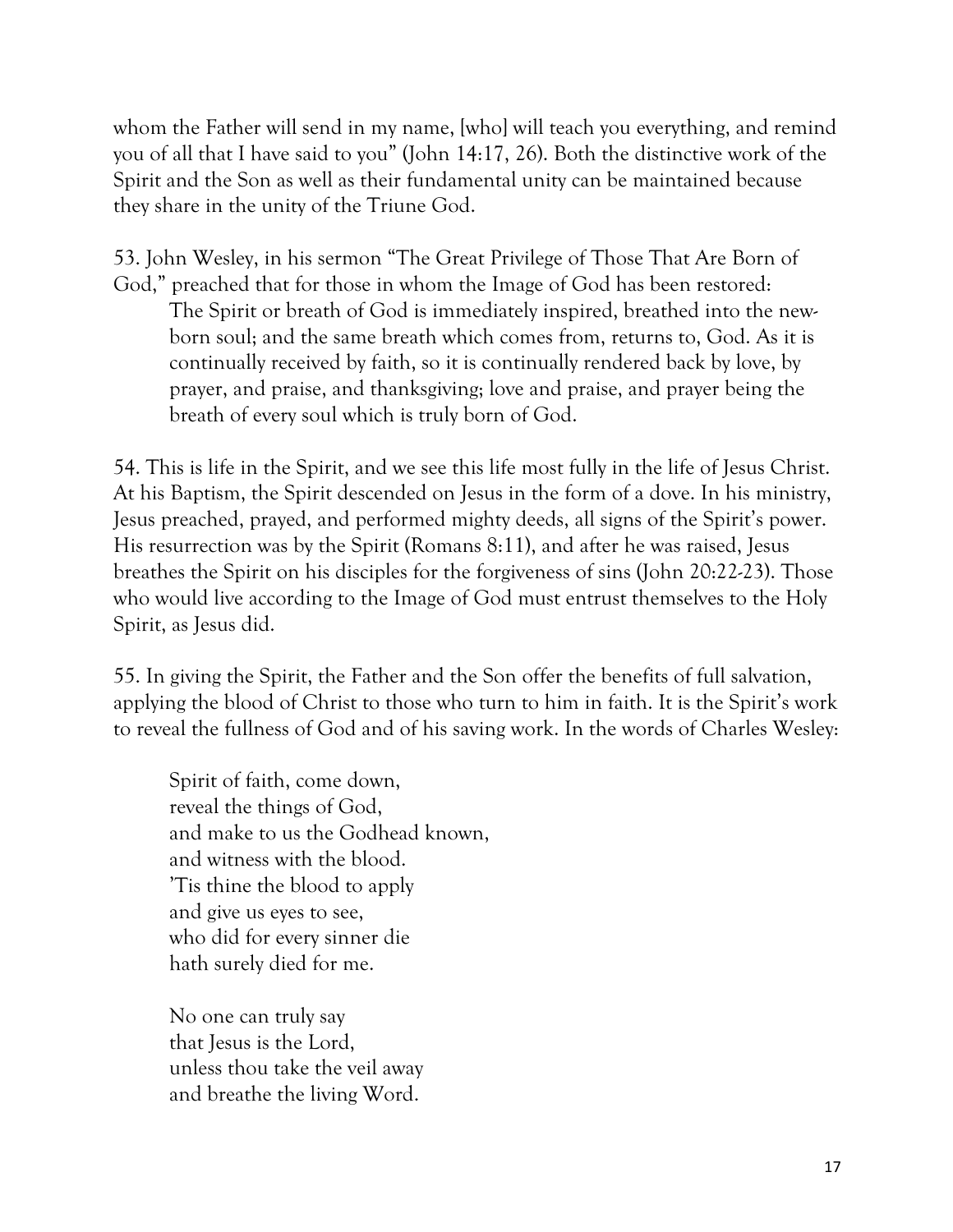Then, only then, we feel our interest in his blood, and cry with joy unspeakable, "Thou art my Lord, my God!"

("Spirit of Faith, Come Down")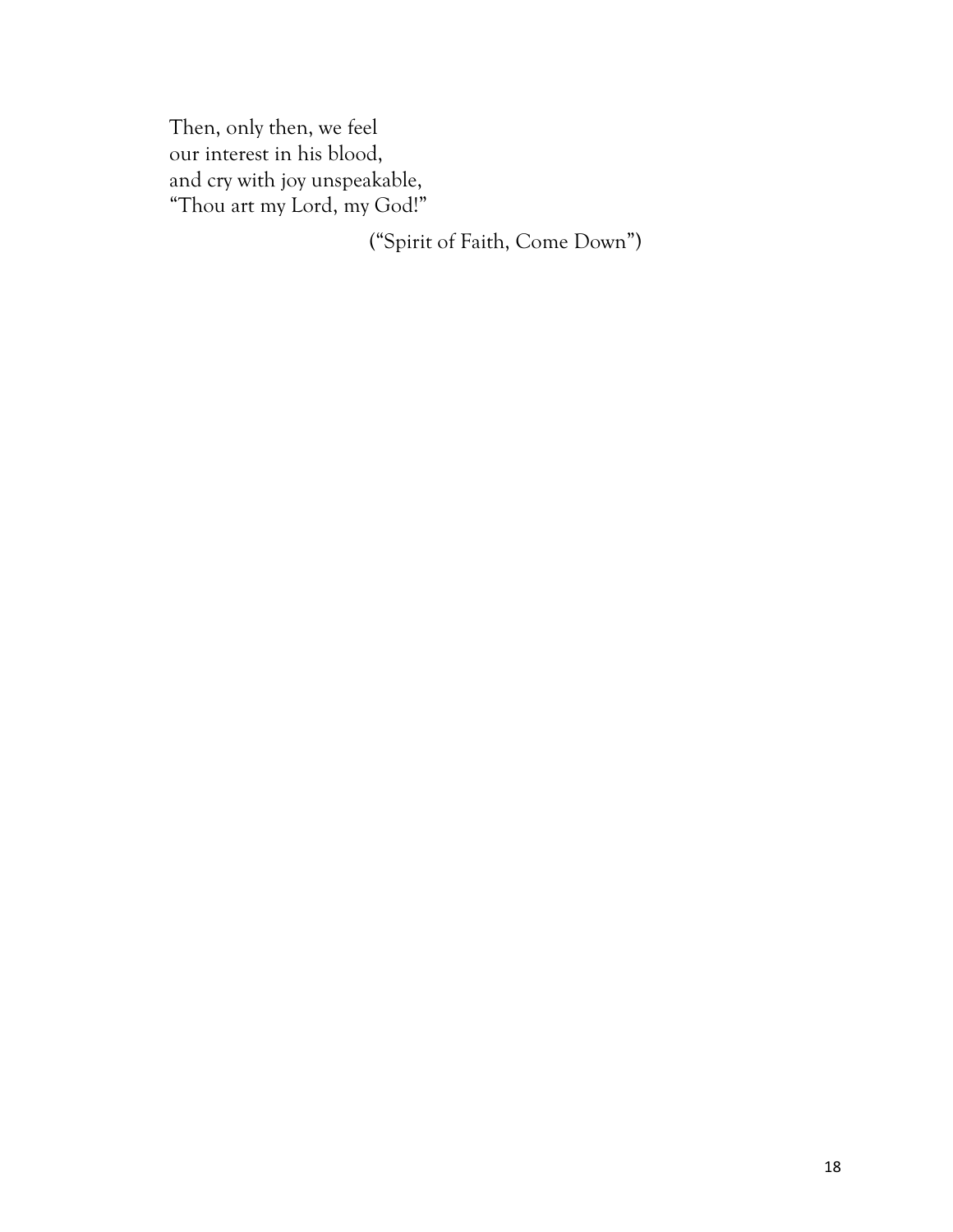# SECTION TWO CREATION: IMAGE GIVEN AND MARRED

56. Creation is the work of God: Father, Son, and Holy Spirit. The Father worked through the Son and the Spirit. Creation began with the divine declaration "let there be light" (Genesis 1:3). In an eternal movement, the Father spoke forth all things through his Word who was "in the beginning with God. All things came into being through him, and without him not one thing came into being" (John 1:2-3). This Word, the Son, is the divine Image who served as the architect and serves now as the aim of creation (Colossians 1:15-16). The Spirit hovers over creation to complete the work of the Father and the Son (Genesis 1:2).

#### *An Ordered Creation*

57. No matter how much we reduce the universe to its smallest components, we will be hard-pressed to find the reason or cause for its existence. The reason or cause for its existence and its continuance must be external to it. And yet, a contingent entity such as the universe cannot have a beginningless beginning; the universe is not eternal. And if it is not eternal and had a beginning, its beginning was caused. Nothing causes its own beginning. Wesley attributed the order of this universe to a first cause, namely, God. He asserted that a mindless chaotic beginning would not account for the order observed in the universe.

58. Why is there order in the universe rather than disorder? Wesley simply observed "… from what we see of heaven and earth, we may infer the eternal power and Godhead of the great Creator" (*Notes on the OT*, Genesis 1:1). God is the author and cause of the universe and the order that we see in it. Wesley's views were consistent with other attempts to argue for the existence of God: the very existence of heaven and earth enable us to infer the existence of their causes, namely, the existence of a good God.

59. Creation is good, and the creation of human beings is very good (Genesis 1:31). From the highest to the lowest, goodness is built into every aspect of the creation. The goodness of every living thing testifies to the glory of God by expressing his holiness (Isaiah 6:3). And in making creation good, God has given us the gift of his glory and called us to reflect that glory in holy lives.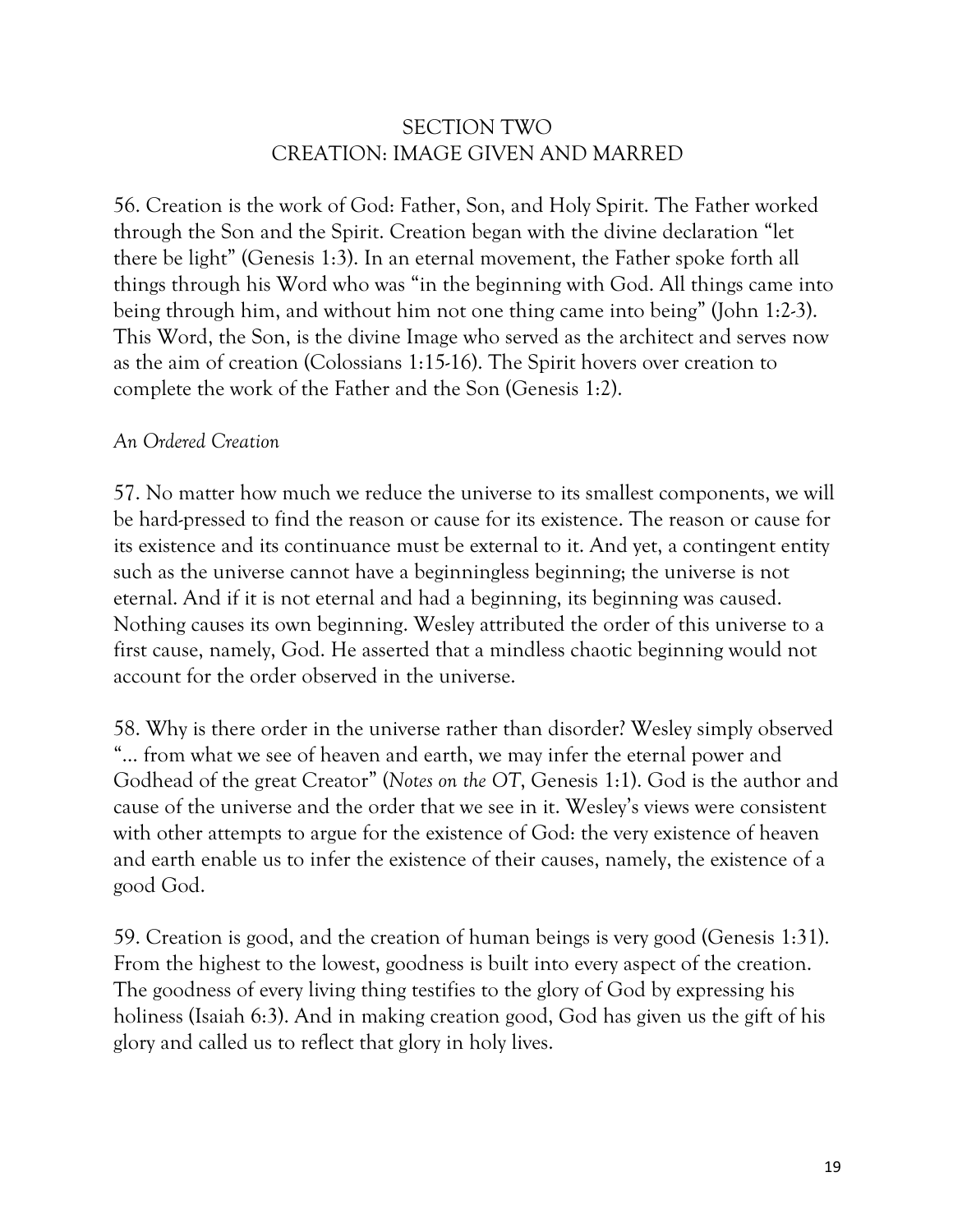### *God's Relationship with the Creation*

60. God is in a dynamic and life-giving relationship with his creation. The entire created order is dependent upon him for life (Psalm 36:6, 1 Corinthians 8:6). Nothing exists without the hands of the Potter holding it together (Isaiah 48:13). Out of nothing, God made all things in a single divine act (Romans 4:17; Hebrews 11:3). To acknowledge God as God is to know that the Father sustains all things by his Word and continuously breathes life into all things by his Spirit (Job 33:4; Acts 17:25).

61. Creation unfolds in beauty and order through the Son and the Spirit. Reflecting on God's bringing order to creation, Wesley states, "The Creator could have made his work perfect at first, but by this gradual proceeding he would show ordinarily the method of his providence and grace" (*Notes on the OT*, Genesis 1:2). God first created and then shaped creation so that it would reflect his life.

62. Genesis describes creation as moving from chaos to order by means of God filling the emptiness and ordering the disordered. All things come forth with time and through time as the Spirit enlarges and matures every living thing in accordance with its own design (Ecclesiastes 3:1). Through God's artistry, creation grows and blossoms into the harmony and symmetry found in the holiness of God. Through love, God made creatures in goodness so that in radiating his glory they might share his holiness and delight in his happiness.

63. As God's handiwork, creation is forged in and for love. He fills creation with divine promise and purpose (Romans 11:36). There is a deep relational structure to the universe that expresses divine communion and fellowship. The order and arrangement of creation in Genesis 1 reveals how everything has its own place in God's grand symphony. From the sun and planets to the smallest forms of life, all is formed and knitted together so that the Psalmist declares "I am fearfully and wonderfully made" (Psalm 139:14). Through this mutuality and interdependence, "the heavens are telling the glory of God; and the firmament proclaims his handiwork" (Psalms 19:1). God has designed *all things* for relationship with himself and with one another.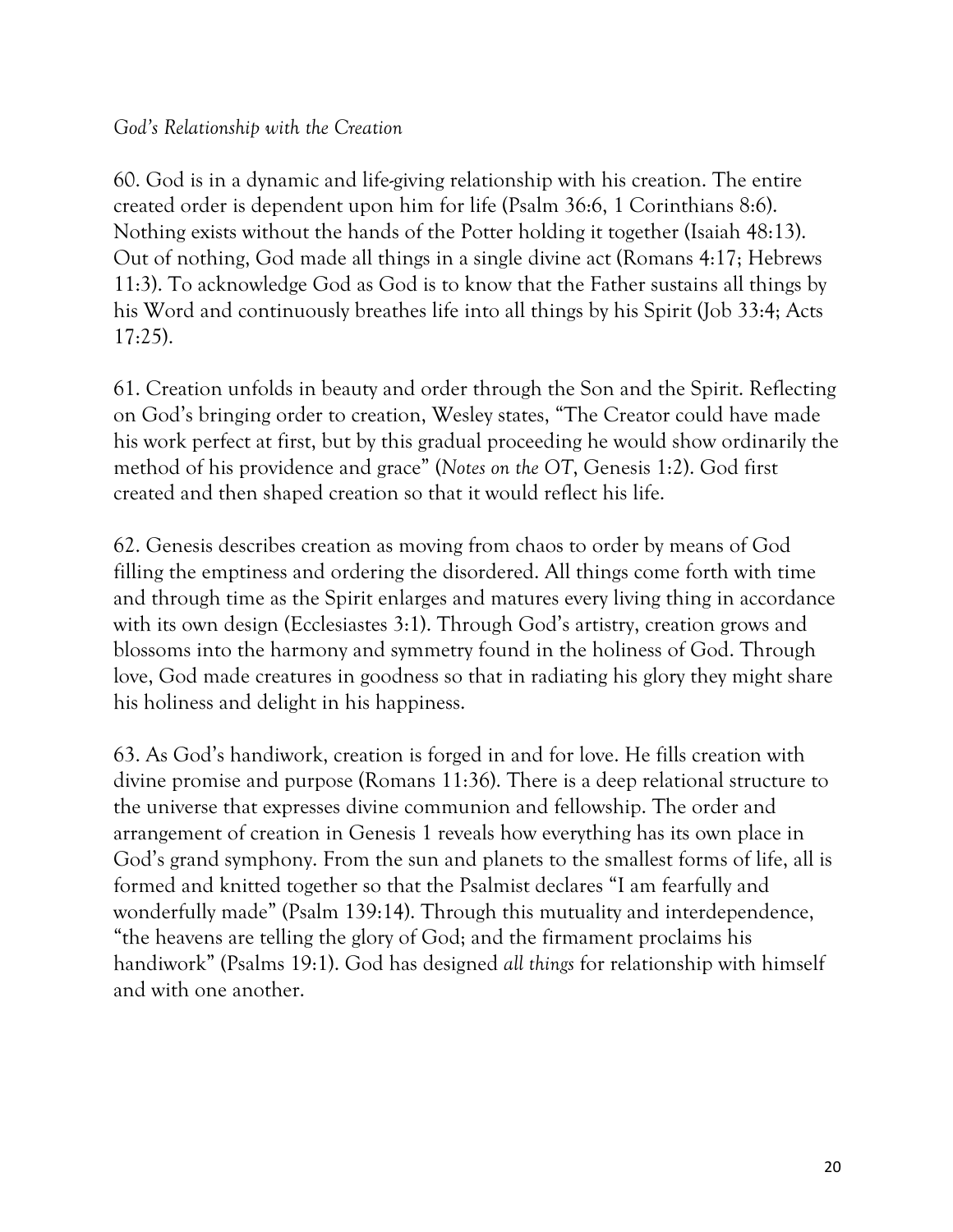## *Humanity as Object of God's Love*

64. Humanity as a whole and every individual within it has come into being as an object of God's love. Humans are subjects of love in the sense that they are created as recipients of holy love, and made to be capable of loving with that same love. Indeed, the final purpose of human existence is only fulfilled in holy love, continuously growing in this life and in the one to come.

65. For this, humans were endowed in creation with the ability to observe and learn. We learn from the physical world, directly from God, from others, from past teaching and experience, and we use this capacity to reason, prioritize, and process information. Ideally, this gaining of information is transformed into understanding and wisdom expressed in holy actions and holy character, thus allowing the full expression of love.

66. The purpose of knowing is to suitably love. Love can be defined as the motivating affectionate desire for another that seeks the fulfillment of that other's final purpose*.* It is motivating because it leads to willful action. This love is affectionate because it generates relationship and is expressed in desire for the company and wellbeing of the other. It seeks the final purpose because true affection is relational and oriented toward the ongoing good of those we truly love.

### *Humanity and the Image of God*

67. According to Genesis, the creation of humans is distinctive because only human beings are created in God's Image (Genesis 1:26-27). The Image of God is a powerful idea but is confined almost entirely to three passages in the opening chapters of Genesis (1:26-27; 5:1-2; 9:6; cf. 5:3). Even these passages are not entirely transparent as to what the idea means. This has resulted in the notion of God's Image being invested with a vast number of meanings, not all of which can be accurate because not all of them agree.

68. Interpretations have taken two primary approaches. One view is to believe that the idea of humans being created in the Image of God communicates the specialness of human beings; the Image of God is a kind of *essence* (or substance) marking humans as inherently dignified and worthy of respect as "Image-bearers." The other view is that the Image is less about essence than it is about *ethics*: From this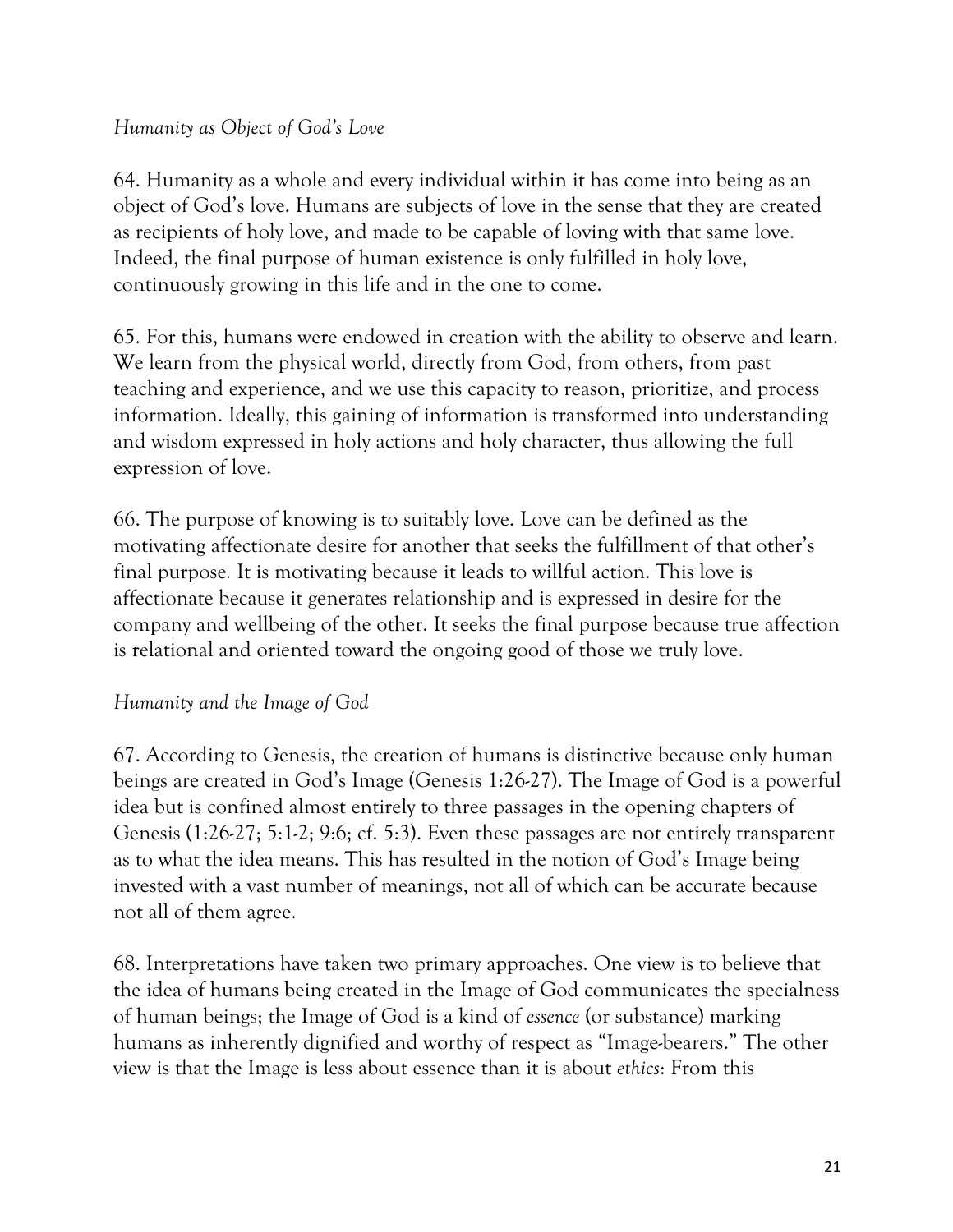perspective, human beings are in the Image of God if they do, in fact, image God. If they do not, then they are not.

69. Careful study casts light on these two views (and others). In the ancient world, monarchs were the royal representatives of the gods and often set up images of themselves in conquered territory to stand in for their own power and ownership. In this light, the biblical Image has profound *ethical* ramifications: Human beings *represent* God in the world. This would explain why Genesis 1 moves immediately to describe the privileged position of human beings vis-à-vis the rest of the created order (1:28). But in Scripture, the Image of God is intrinsic to all humans everywhere and always. It never applies only to a powerful few at the top of the social hierarchy, nor is it based on ethics, but applies intrinsically to *all* humankind, explicitly including *both male and female* (Genesis 1:26-27; 5:1-2).

70. But what exactly is God's Image? Just this far in Genesis 1, Scripture presents God as one who creates—making room for other things, entities, elements—and who does so non-violently, arranging and ordering and blessing. These aspects of God's Image must comprise part of what it means to image God. Human "dominion" over creation, for example, must image the God who is Lord of creation and rules benevolently with blessing for all creatures, not just humans, and judges all creation to be very good. The violence that marks life east of Eden (Genesis 4:1-16; 6:11-13) is a failure to bear God's Image (cf. James 3:9); the spilling of blood is of utmost concern precisely because of the Image of God in humans (Genesis 9:6). We are called, therefore, to protect and value human life from conception to natural death. Violence against the creation is a rejection of the mandate implicit in being an Image-bearer.

71. It seems clear that the Image of God combines *both* ethical and essential aspects. But whatever else it communicates, the Image is fundamentally a creational category: God *creates* or *makes* humans in this fashion (Genesis 1:26-27; 5:1-2; 9:6), which means that humans do not create themselves but belong to their Lord (Psalm 100:3). Connection to creation is apparent also in Christ, who the New Testament calls "the image of the invisible God, the firstborn of all creation" (Colossians 1:15; see also 2 Corinthians 4:4; Hebrews 1:3), and in whom all things were created (Colossians 1:16; John 1:3, 10). Christ's very essence is God—and comprehensively so (Colossians 1:19)—with ethical ramifications: Christ, too, creates, orders, arranges, blesses, and chooses suffering rather than retaliation.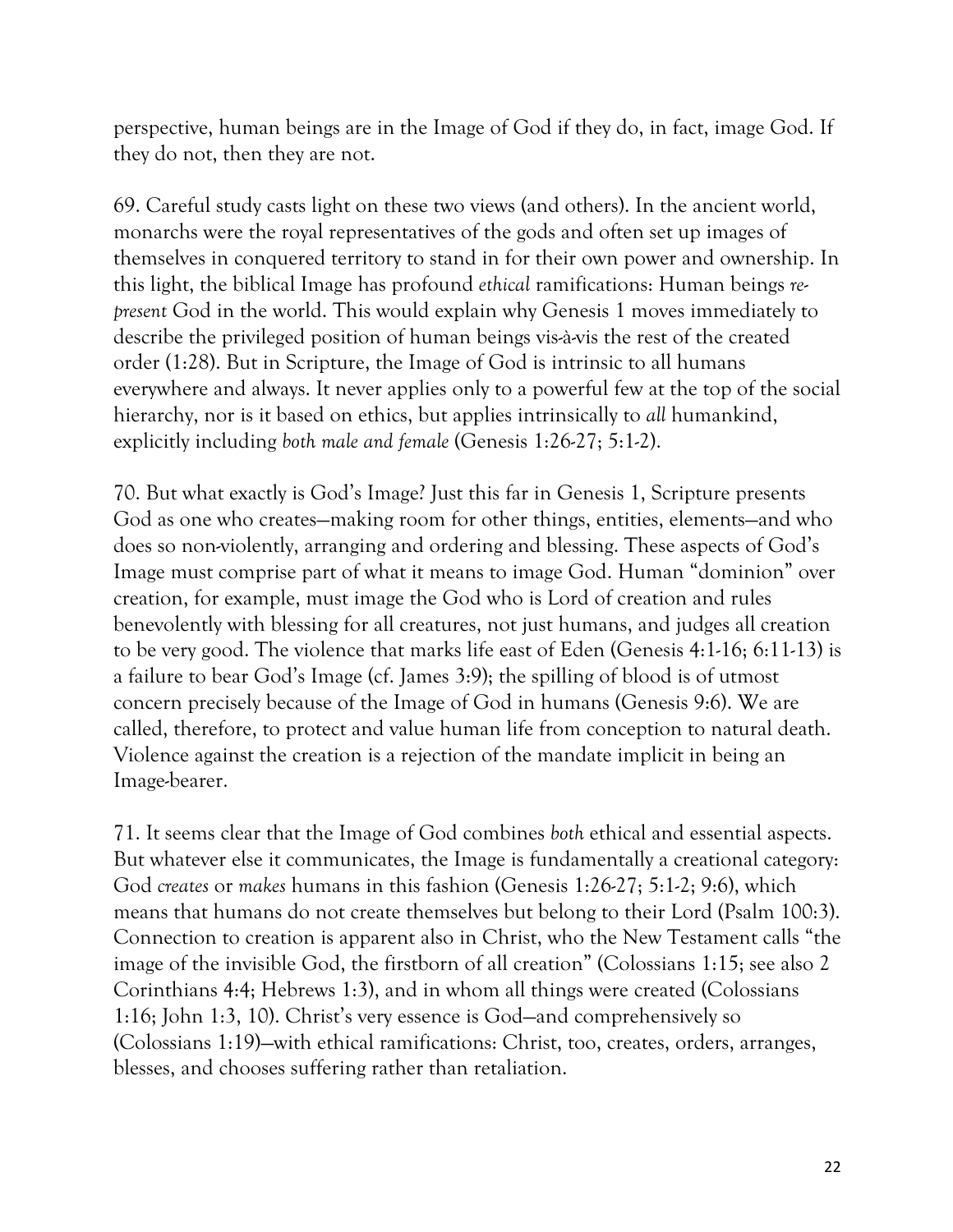## *Wesley's View of the Image of God*

72. Wesley helpfully espoused a threefold picture of the Image of God—political, moral, and natural—that incorporates the best of what came before him in the history of interpretation. The *natural Image* is understood as the divine gift that makes humanity capable of entering into relationship with God. The Fall caused this capacity to be corrupted. Yet God's prevenient grace has restored in humans the ability to respond to God's gift.

73. The *political Image* enables humanity to lead, manage, or steward God's creation. The use of "dominion" in Genesis 1:26 to describe the human relation toward creation does not mean enslavement or subjugation but proper care and stewardship, thus imaging God's benevolent and responsive love expressed toward creation.

74. The *moral Image* is humanity made for living in God's will, in loving relationship with God and others. It is expressed through God's infusing human beings with his love, resulting in humankind's ability to live lives directed or motivated by divine love. This quality of life is expressed in various ways such as holy living, righteousness, justice, mercy, and truth. This is the dimension that reflects God's Trinitarian love, which humanity can depend on for life itself. This love is present in human affairs through love for God and others, through faithfulness to God's will, a prayerful life, acts of mercy and piety, and so forth.

75. Jesus Christ manifests all three dimensions of the Image, and this is the basis for humanity's hope to embody God's Image. Christ is the revelation of God's *natural Image* in his constant communion with the Father; he embodied the *political Image* by preaching God's alternative kingdom within the context of the Roman Empire; he is the revelation of God's *moral Image* incarnating God's love and obedience to God. As Wesley says, "[Christ] is the Image of God - Hence also we may understand how great is the glory of Christ. He that sees the Son, sees the Father in the face of Christ. The Son exactly exhibits the Father to us" (*Explanatory Notes on the New Testament*, 2 Corinthians 4:4).

76. While the Wesley brothers may have stressed God's moral Image more than other dimensions, a full assessment of their arguments on public issues, especially slavery, shows that they viewed all aspects of the Image of God as integrally related. This is most clearly expressed in Wesley's widely distributed anti-slavery tract,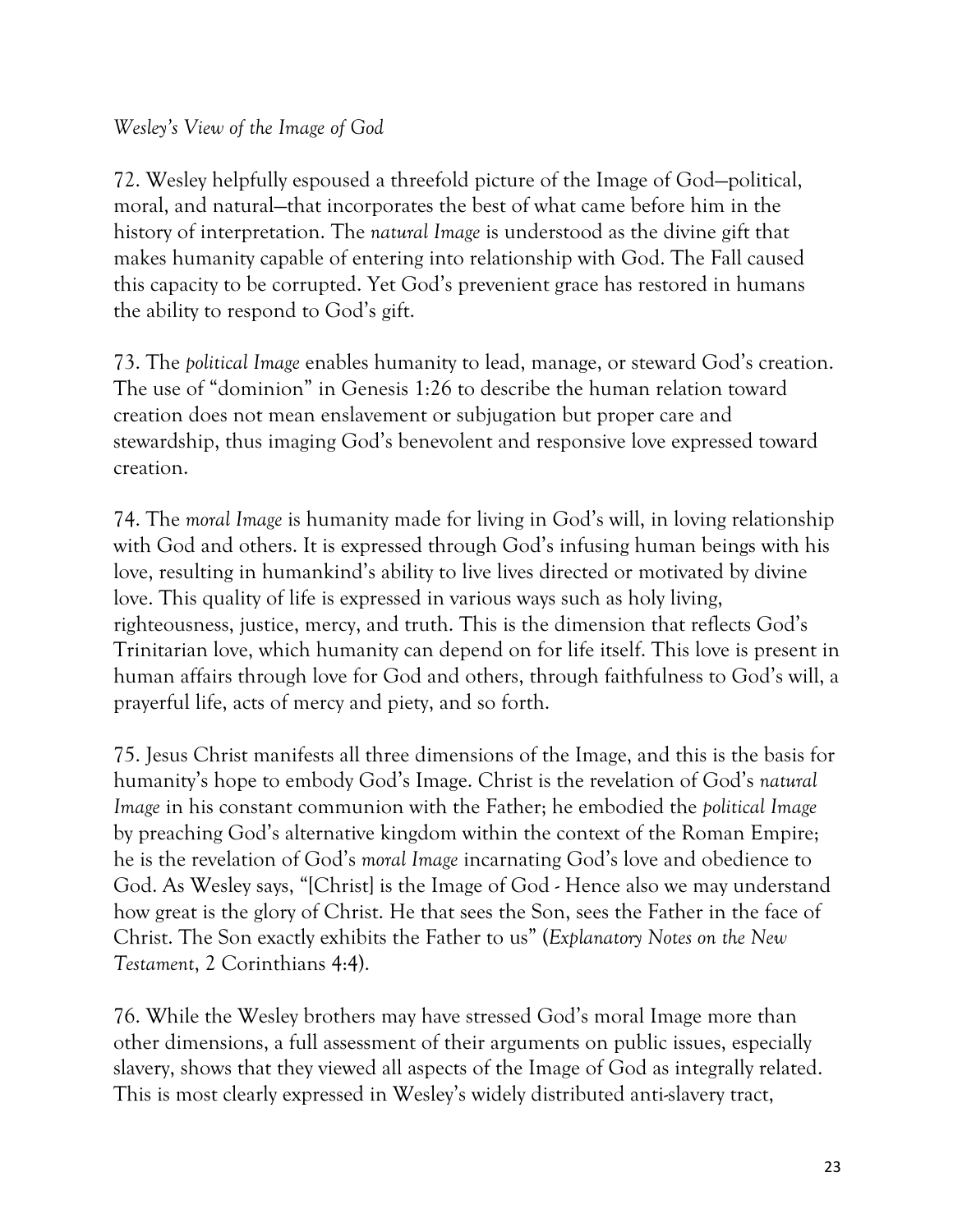*Thoughts Upon Slavery*, in which Wesley challenged all those who were involved in the eighteenth-century slave trade (a corruption of the *political dimension* of God's Image) to desist from the practice without delay on account of the principle of mercy, justice, and truth (God's *moral* Image) because enslaved Africans are kin to Europeans just as Cain and Abel were kin (God's *natural* Image).

# *The Fall*

77. As Wesleyans, we believe that sin is any deviation from God's perfect character. That means that sin is fundamentally opposition to God and his good purposes for the creation. As such, sin is God's enemy and our own. We need a robust account of sin, especially if we want a rich account of salvation. Our distinctive Wesleyan understanding of salvation as freedom from sin for a life of holiness depends on a rigorous assessment of our culpability. The depth of our sin is the problem to which the good news of salvation is addressed. Sin is a disease; Christ is our healer. The greater our awareness of the seriousness of our sin, the greater will be our appreciation for the mercies of God and the promise of wholeness.

78. God created us as an act of his perfect love to relate to him in love. Our bent toward sin is a disease that we cannot heal in our own strength. God created us and desires to bless us abundantly. We sin when we reject God's will for us and choose to place our own desires and preferences above God's perfect desires. This does not mean that humans are now incapable of love, or substantive relationships with one another, and with the rest of creation. Human beings have not lost the ability to know the world around them, to learn from the past and from others.

79. Human beings were originally endowed with the Image of God, but that Image has been fundamentally marred in every human creature. Having been made free in the beginning to embrace God's perfect love, humanity chose to turn from God. As a result, sin entered the world. The world after the Fall is marked by brokenness, rebellion, decay, and death. Another way to say this is that the disease of sin infects the world. In turn, every part of the creation, every creature, human institution, individual and corporate relationship, every philosophy, human reason—even our bodies, experiences, and thoughts—are themselves diseased by the sin that has been conveyed to every generation.

80. Each person born after the Fall has been marked by this corruption even if the guilt of sin—after Christ's atoning work on the cross—is no longer passed from Adam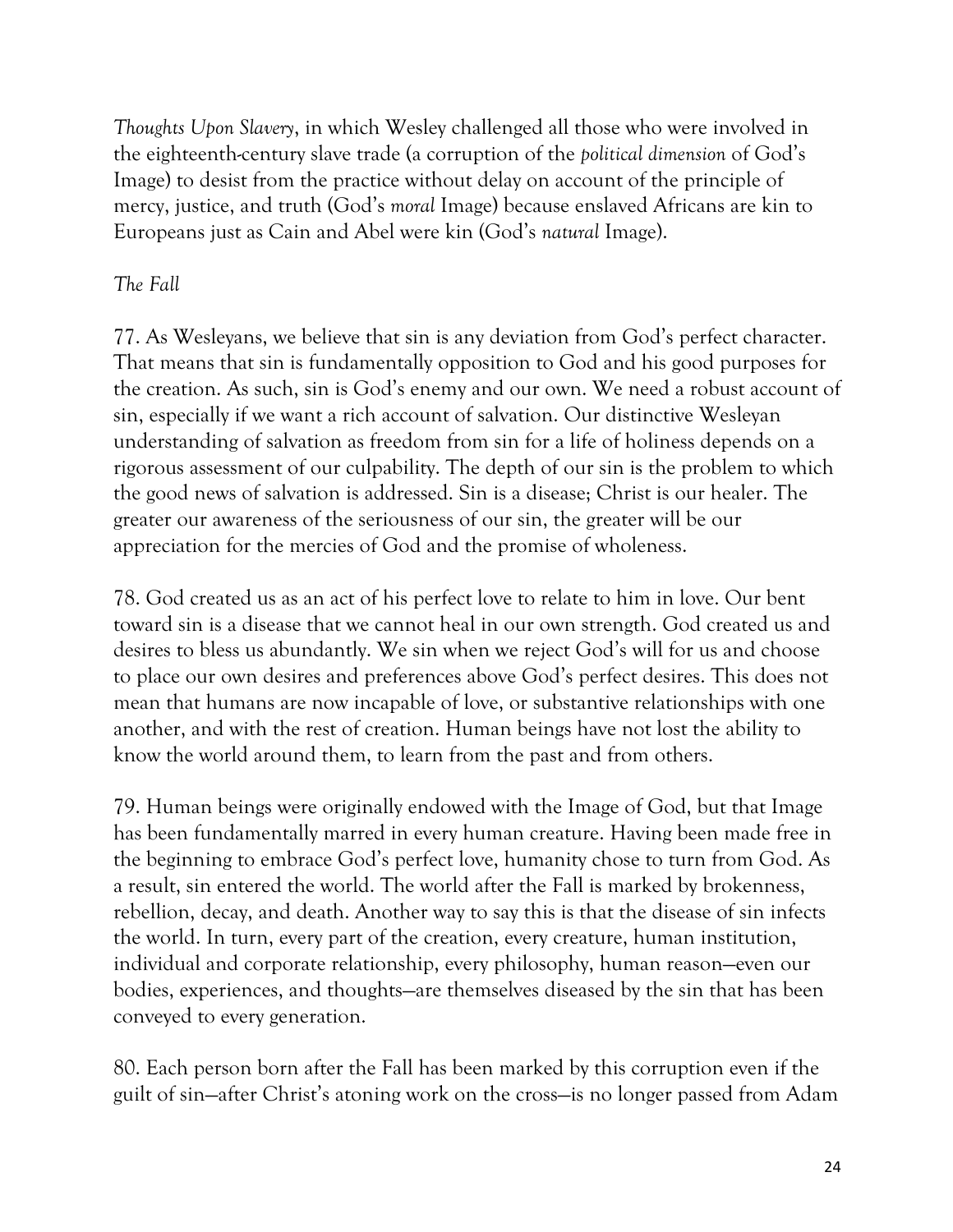to the rest of humanity. The bent to sin is effectively conveyed to each person. For this reason, we cannot return to God, model his holiness, or be restored to the full Image of God through our intelligence, power, efforts, religiosity, or inherent nature.

81. Even our love for one another, reflecting as it does the love we have from God, is corrupted by the Fall. The other-oriented, self-giving nature was replaced by bondage to a self-consumed heart. The love of husband and wife, parent and child, siblings, friends, fellow believers and even our love for enemies—following Christ's command—is tainted by selfishness without the grace of God transforming it. Only through the grace of God in Christ Jesus can we begin to live a life that fully embodies the Image of God. Only then will we be completely able to live the life of holy love to which God calls each person and community.

## *Sin*

82. Scripture speaks of sin both as a power to which we are captive and as actions in which we participate. That means that sin is not limited to our behavior. It's far worse. Sin acts against us and upon us. Sin enslaves us. Apart from God's redeeming grace in Christ, we are "sold into slavery under sin" (Romans 7:14). And as this power stands over us, we also participate in it. We are complicit. People sin against us. We sin against other people. And we sin against God. As sinners, we are "hostile to God" (Romans 8:7) and we "cannot please God" (Romans 8:8). We make ourselves his enemies (Romans 5:10). Our opposition to God makes us objects of divine wrath, which is God's measured, principled, and just opposition to every thing that stands against his good purposes in creation. For this we stand guilty before God and are in need of his forgiveness.

83. Scripture also describes the twofold nature of sin. On the one hand, there are sins. These are actions that are contrary to God's nature and his intentions for human life. These may be either intentional or unintentional. But of greater significance is sin as the corruption of human nature. This is the antagonism to God and his will with which we are born. This is the source of what Wesley called "sin rightly so-called," that is, an intentional transgression of the known will of God.

84. Sin is universal. Everyone in the world has been subjected to sin and has participated in it. That doesn't mean, however, that sin is essential to human existence. This becomes clear when we look to Jesus, who was "born in human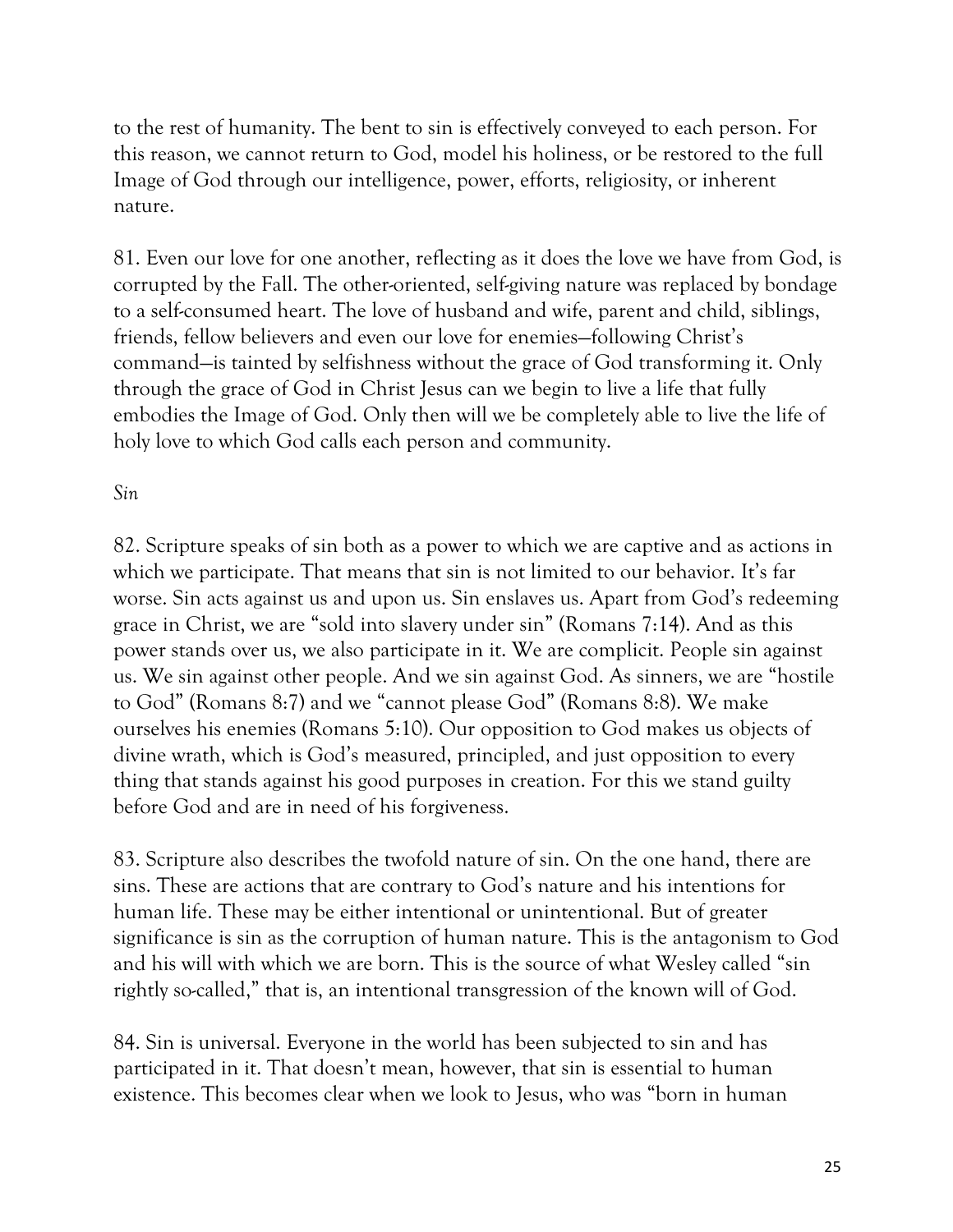likeness" and "found in human form" (Philippians 2:7). He has become like us in every way, "yet without sin" (Hebrews 4:15; cf. 2:14–18). So, if Jesus is fully human, and if Jesus never sinned, that means that sin is not an essential feature of human life. To the contrary, sin degrades and dehumanizes us. Captivity to and complicity with sin is subhuman existence. Jesus came to set us free from sin and make us fully human.

85. Jesus Christ perfectly embodies the fulfillment of God's intentions for humanity as his divine-Image bearers. When we transgress, we fail to fulfill God's intentions for us as bearers of his Image. To sin is to miss the mark of what it means to be fully human. The first sin occurred when the first humans were deceived and tempted by Satan. They failed to trust God. They willingly betrayed God by disobeying his command.

86. As stewards of creation, sin in humanity results in the entire creation being corrupted by sin and influenced by malevolent powers seen and unseen. We are not only sinners—we inhabit a world infected with sin. We must battle against sin within our own hearts, and we must resist unjust structures and institutions that sinful men and women have built. As Wesley put it:

'By one man's disobedience,' as the Apostle observes… as many as were then in the loins of their forefather, 'were made,' or constituted, 'sinners:' Not only deprived of the favour of God, but also of this Image, of all virtue, righteousness, and true holiness; and sunk, partly into the image of the devil, — in pride, malice, and all other diabolical tempers; partly into the image of the brute, being fallen under the dominion of brutal passions and grovelling appetites. Hence also death entered into the world, with all his forerunners and attendants, — pain, sickness, and a whole train of uneasy, as well as unholy passions and tempers ("God's Love to Fallen Man").

Sin is both individual and corporate. It affects each of us. It affects the whole world.

87. Perhaps the greatest consequence of Adam and Eve's sin is death. Death is a result of sin, not a matter of arbitrary divine reprisal. Life is a gift from God, the I AM. God is life, and we have life only in communion with him and as a gift from him. Thus, sin breaches our relationship with our Creator, and death is the inevitable result.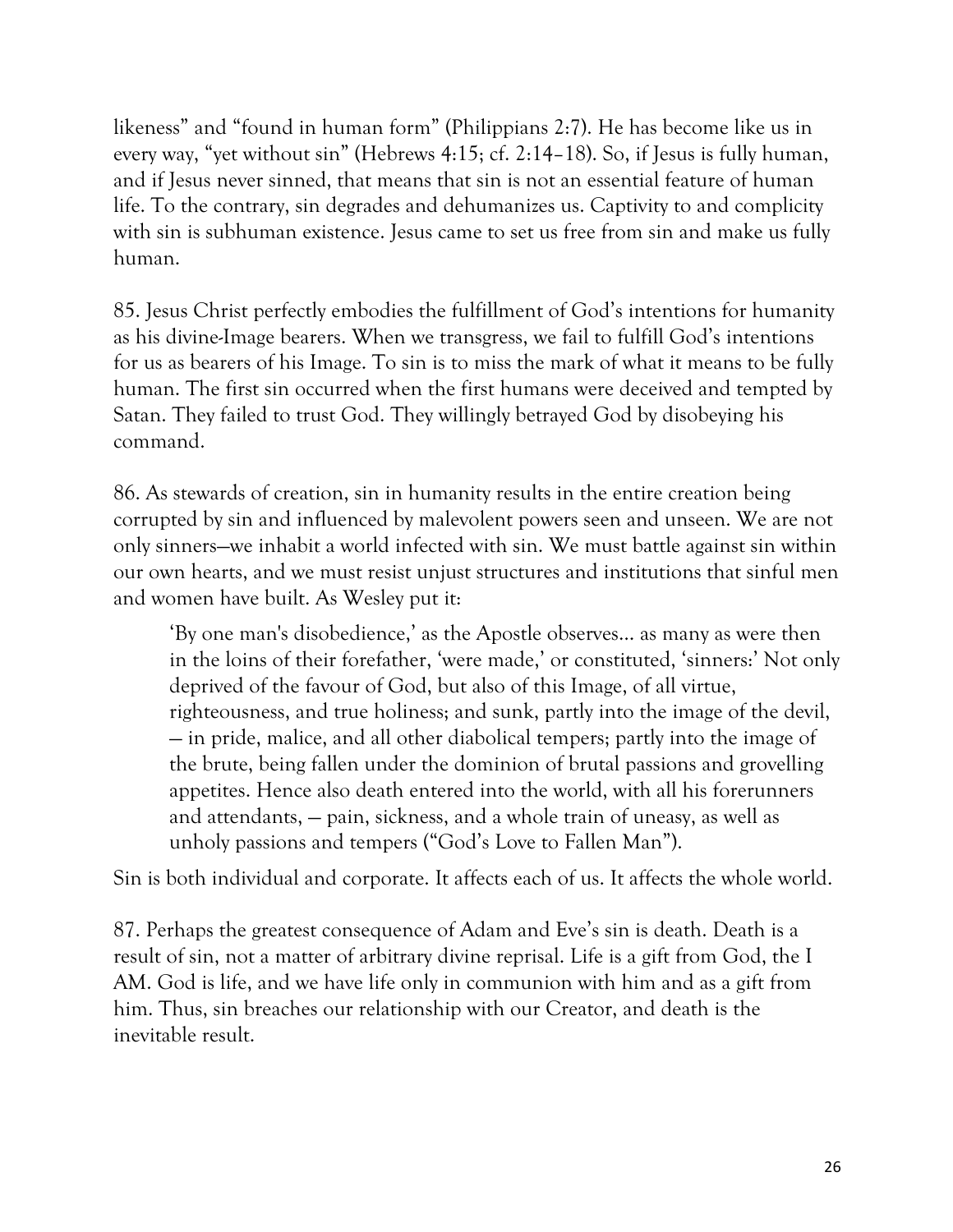88. But what is death? It is expressed both spiritually and physically. Spiritual death is separation from God as the source of life. This gives the end of present life its horror. Adam and Eve experienced spiritual death when they were exiled from the immediate presence of God. Their untroubled relationship to God died, as did their peaceful relationship to one another. But death is not only a feature of our spirituality. We are embodied creatures, and our bondage to sin also results in the death of our physical bodies. When Adam and Eve sinned, death entered the world and spread to their offspring. Cain murdered his brother Abel. Spiritual and physical death belong together. We experience spiritual death in separation from God, which ultimately leads to the death of the body. This frames the double need that is met in Jesus. He restores us to the immediate presence of God and gives us spiritual life. He makes us participants in his resurrection to restore and glorify our physical lives.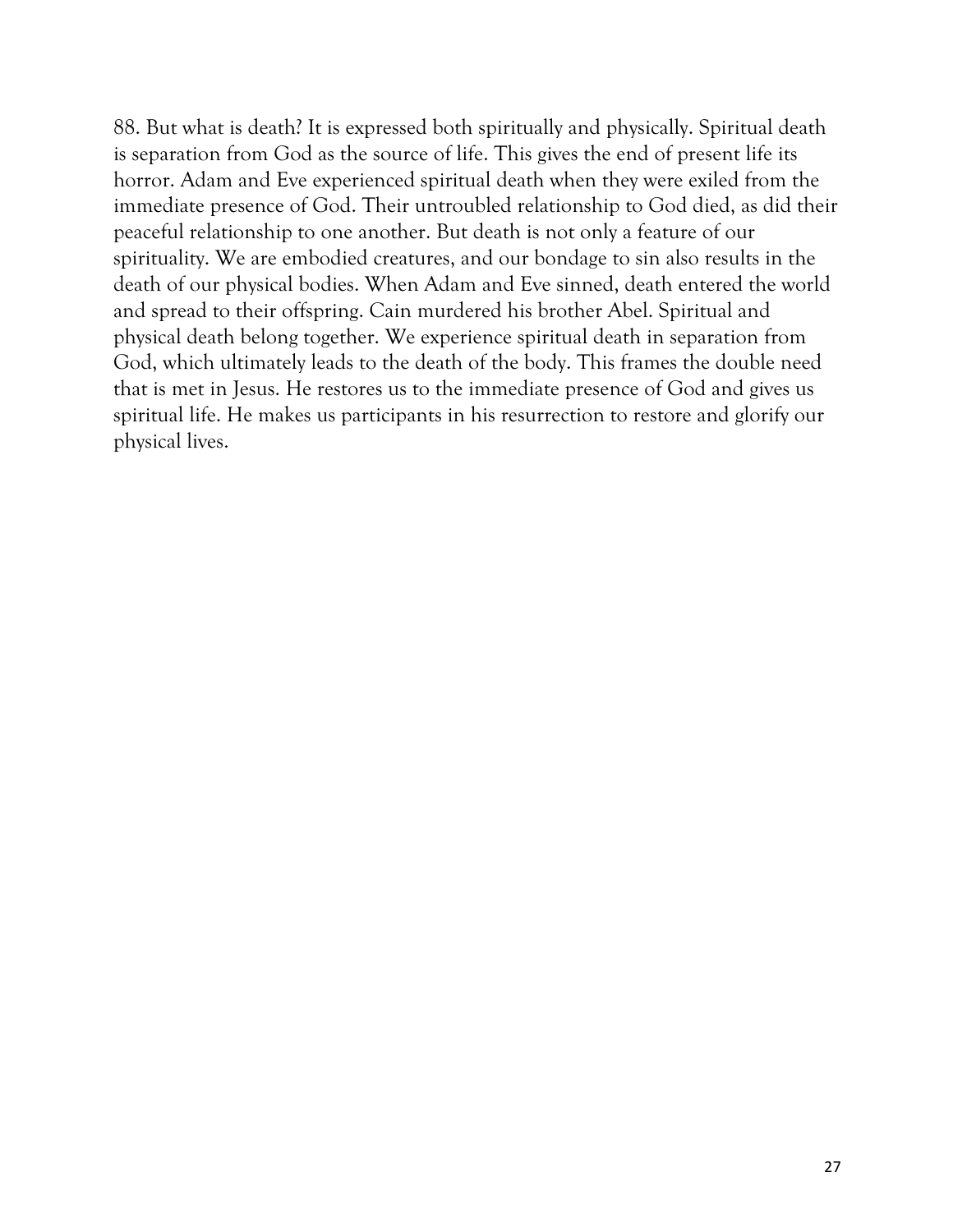## SECTION THREE REVELATION: THE IMAGE REVEALED

### *The Self-Revelation of God*

89. God recognizes that we are limited, and so he provides us with the ability to know him, his will, and his purposes through direct revelation and indirect revelation, such as the natural world. As the psalmist wrote, "The heavens are telling the glory of God; and the firmament proclaims his handiwork" (Psalm 19:1). Revelation is God explaining himself to us: about who he is, what he is like, what he does, and what his purposes are. Revelation communicates God himself.

90. God has revealed himself through and to the world. He is revealed through mighty acts and inspired words. God spoke all creation into existence (Genesis 1) and all creation bears witness to the glory of God. Human life, reflecting the Image of the Triune God, bears witness to the creative power of God, the covenantal love of God, and the value of relationship and community. He makes it possible to discern when and where he is active in the world, to align our lives rightly with his will, and to join in his mission.

91. Revelation is not a secondary activity of God, meant to help creation know its Creator. Rather, it is part of God's nature to communicate. The Gospel of John makes this clear, identifying Jesus as the incarnate *Logos* (Word/Reason), the Word made flesh. This grounds the claim that revelation is both dynamic and consistent. The Word of God is identified as the Second Person of the Trinity. Just as the nature of the Trinity remains consistent across all time and places, so the revelation made available through the Word is likewise consistent even as it is translated and expressed in time and place (1 Samuel 15:29, James 1:17).

92. God acts in history to make himself known and has moved throughout all centuries to speak to hearts that are searching for him. God spoke to Adam, to Noah, to Abraham, to Hagar. God spoke to Jacob and Joseph, and to Moses and Miriam. God spoke through the law, and through judges and kings. He spoke through mighty acts of deliverance, and through prophets and prophetesses. And in the fullness of time, God spoke by incarnating his Word, revealing his order and love in Jesus. Jesus is a unique person, fully divine and fully human.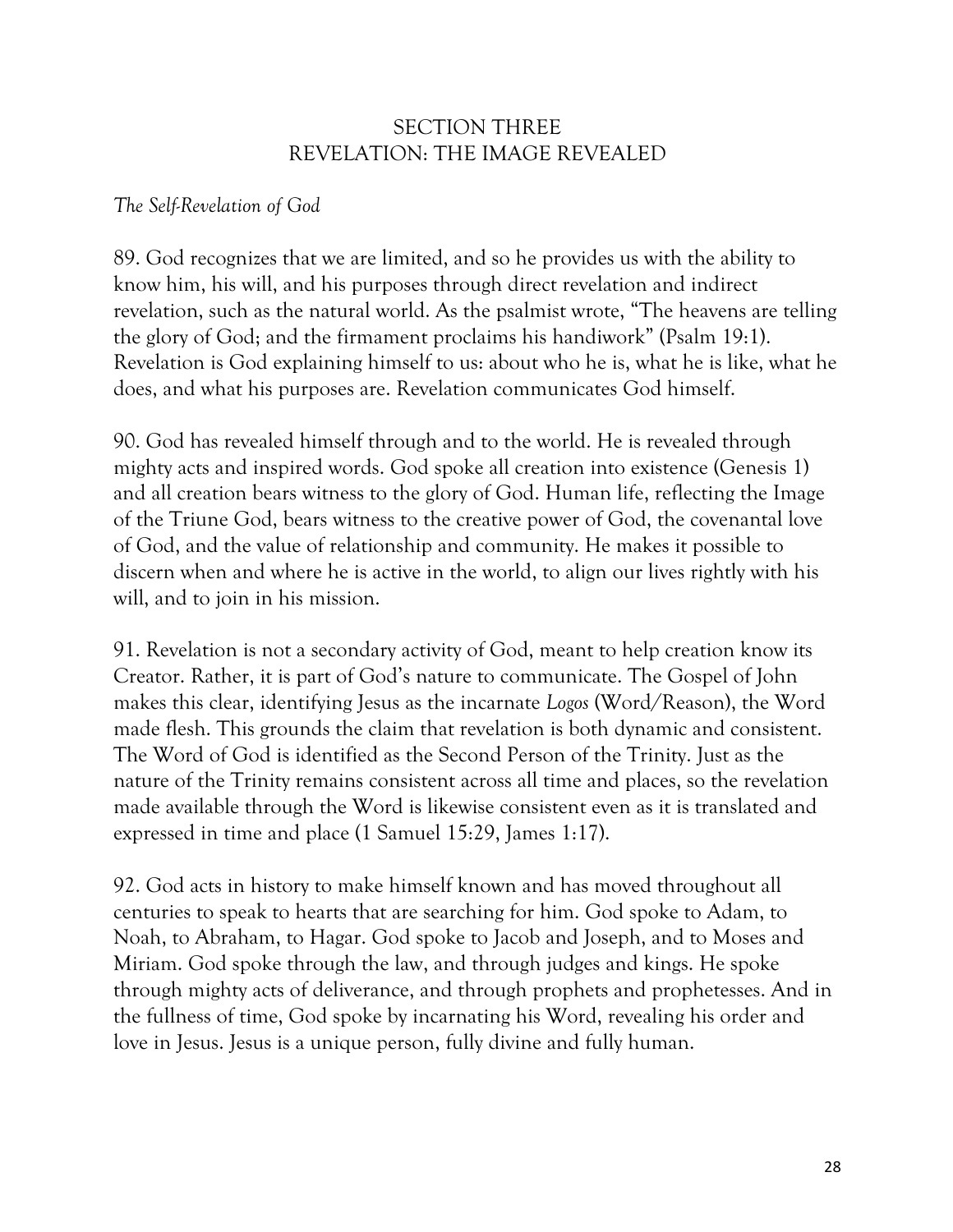### *Scripture*

93. As the incarnate Word of God, Jesus reveals in a definitive and authoritative manner the glory, nature, and purposes of God. The Scripture uses the same term, *Logos*, to describe both the Second Person of the Trinity and the written record of God's self-revelation. Thus, Scripture mirrors the same dual nature as the incarnate Word. It was written by humans in the languages of the time—Hebrew, Aramaic, and Greek—with all the attributes, expressions, and cultural understandings of the ancient period. This is why the Bible in places depicts unfaithful human realities, such as slavery, patriarchy, and violence, which do not reflect God's good purposes for his creation.

94. At the same time, the Bible is inspired (2 Timothy 3:16), literally "Godbreathed." Though the precise manner of inspiration is a mystery, the affirmation that all Scripture is inspired means that God stands as the ultimate author. Consequently, Scripture contains all things necessary to salvation, is sufficient to guide us in all matters of faith and practice, and continues to speak authoritatively in our time. The Scripture is a trustworthy revelation of the will and mind of God.

95. Because of its dual nature, the Bible is unlike any other book. It records God's mighty acts and words over time; the testimonies of God speaking, the ways God has, again and again, revealed himself to redeem his creation. Those who experienced and received his acts of revelation preserved it in writing. Having seen, and even touched, the revelation of God they were chosen to proclaim and preserve that revelation, so that those who came after them might recognize God when he is speaking (1 John 1:1-4).

96. The interpretation of Scripture calls for the careful use of appropriate tools developed to understand its historical and cultural context and meaning. However, faithful interpretation also requires the leading of the Spirit to uncover the deeper truths of its message. The same Spirit that inspired the original human writers continues to work in human readers to understand his message in all times. This is known as double inspiration. Charles Wesley wrote in 1783:

If God enlighten through his Word, I shall my kind Enlightener bless; but void and naked of my Lord, what are all verbal promises?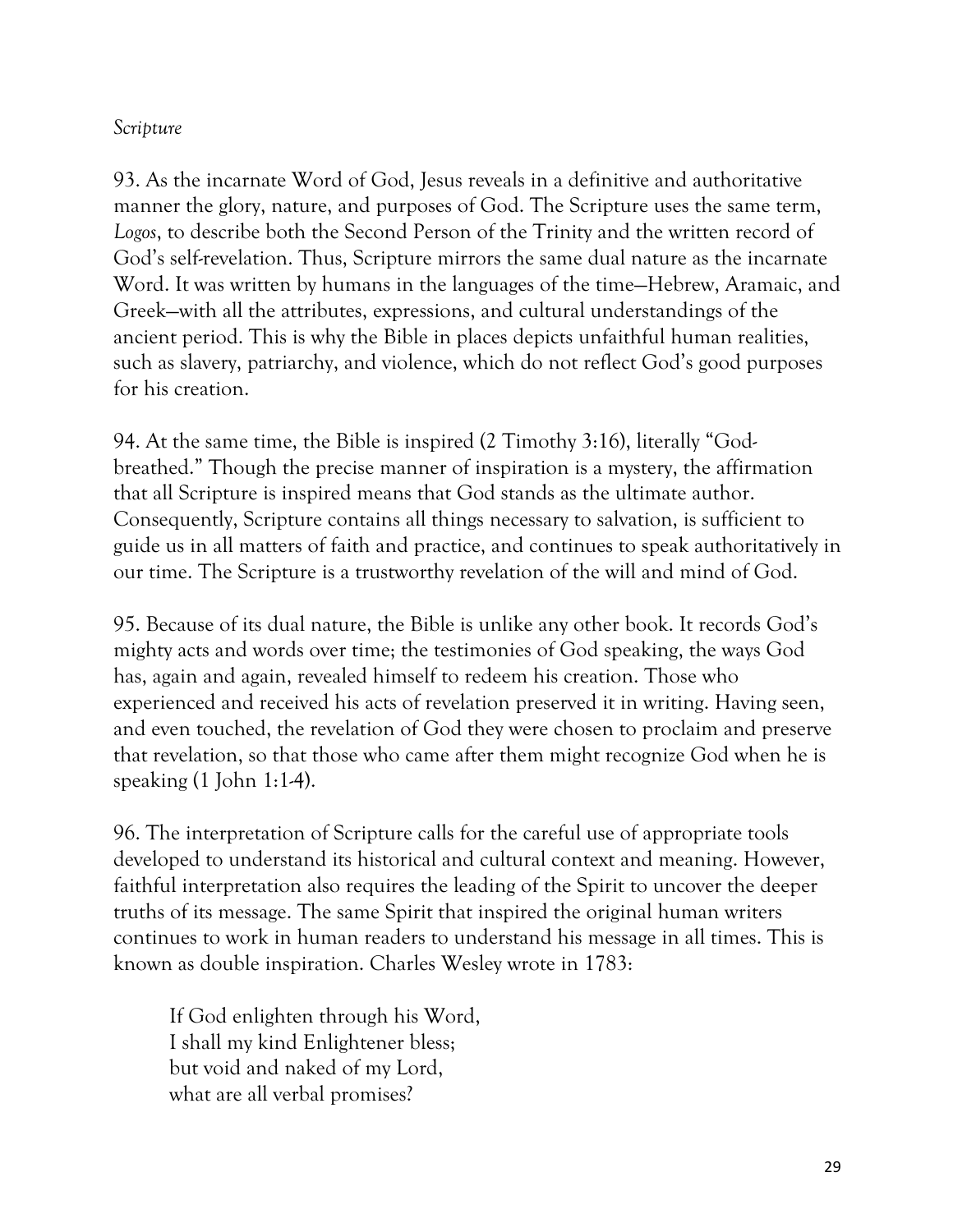Nothing to me, till faith divine inspire, inspeak, and make them mine.

Jesus, the appropriating grace 'tis thine on sinners to bestow. Open mine eyes to see thy face, open my heart thyself to know. And then I through thy Word obtain sure present, and eternal gain.

97. As the Spirit worked in Jesus's ministry to point people to him, so the Spirit works to point readers to Jesus in Scripture. The writers of the Old Testament in God's covenant with Israel look forward to the full revelation of God coming in Jesus Christ; the writers of the New Testament point back to and amplify the Person and work of God in Jesus Christ. All interpretation, therefore, must conform to the life and teachings of Jesus Christ. For this reason, Wesley taught that the first tool in the interpretation of Scripture is Scripture itself: comparing passages across books from both testaments to see the overarching work of God. The work of interpretation is never complete.

### *Scriptural Authority*

98. Scripture possesses an authority that stands above our experiences and viewpoints. In the words of Wesley, "God himself has condescended to teach the way, for to this very end he came down from heaven. He has written it down in a book; O give me that book" (Preface, *Sermons on Several Occasions*). Scripture preserves the various ways that God has spoken to reclaim and redeem creation. History, poetry, prophecy, law, parable, and apocalyptic literature all bear consistent witness to the redeeming love of God throughout the Bible.

99. With St. Paul we affirm that, "All scripture is inspired by God and is useful for teaching, for reproof, for correction, and for training in righteousness, so that everyone who belongs to God may be proficient, equipped for every good work" (2 Timothy 3:16-17). Scripture is trustworthy as God's revealed word to us, guiding us through the real and difficult circumstances of life, not only in theory or when life is easy. As we progress on the way of discipleship, we grow in this confidence in the truthfulness of God's word because we find it so in our experience of grace. In this way, Scripture's authority leads and directs our experience, rather than the other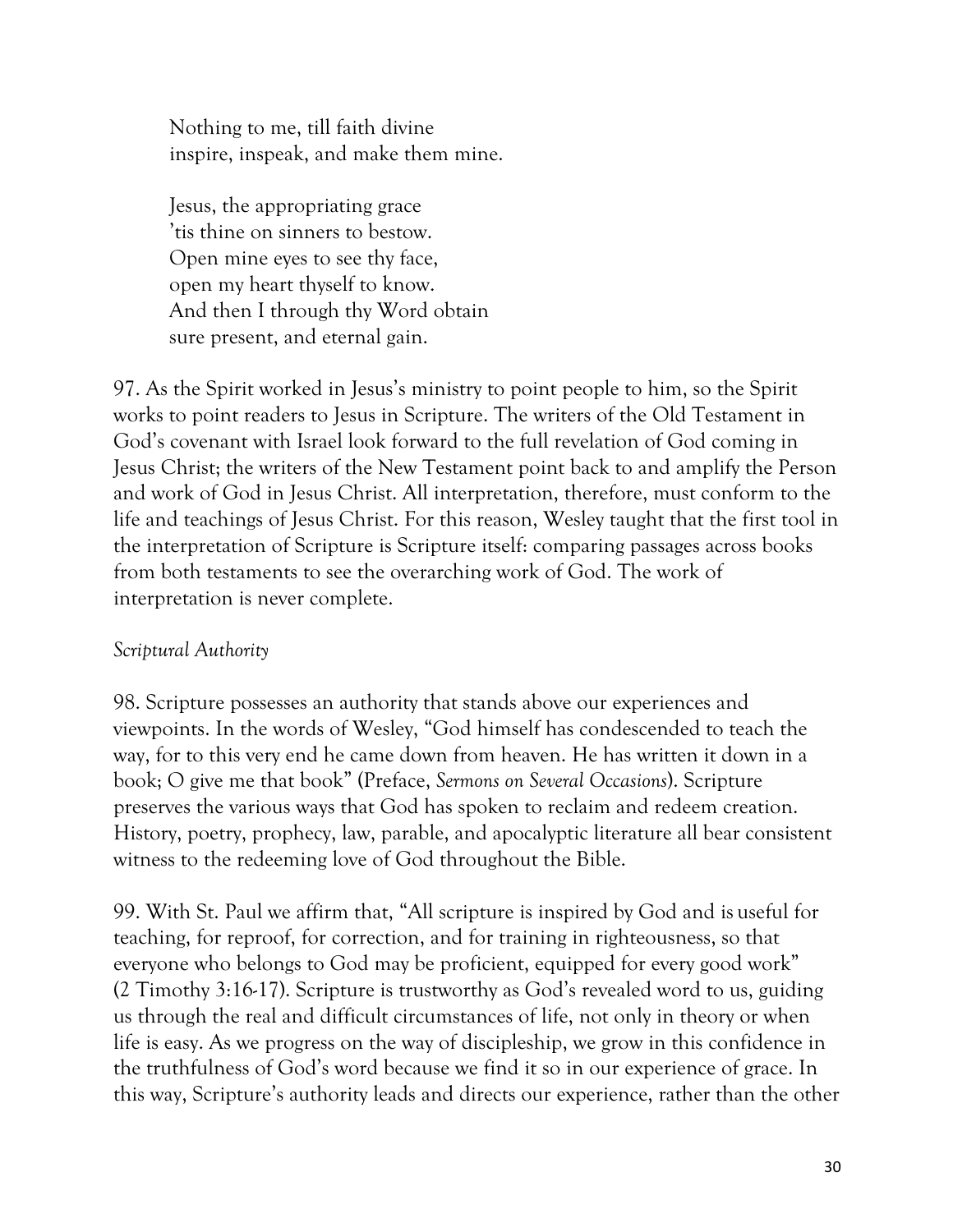way round. The circumstances of our lives then provide the occasions in which even contrary to appearances—we are able to test and find that God is true and faithful, and his Word is reliable.

100. This revelation is not static, however. Revelation is dynamic because it is found in the ongoing communication of God with his people through the process of inspiration. The Holy Spirit illuminates human reason to recognize that God is revealing insights about God and his will. When we are inspired, the Holy Spirit confirms that we are rightly understanding and presenting God's revelation in harmony with the faithful witness of God in the Church through the centuries.

101. The authority of Scripture grows from a developing relationship of love: a love of God for us as revealed in Jesus and our love in return for God. The circumstances of our everyday lives—our needs, our ethical challenges, the problems as well as the joys we encounter—become the occasions for us to trust God's love as revealed through in Scripture, and for God's Word to prove true once more, even in ways that surprise us. So we do not use the circumstances we experience to judge God's Word; rather, we experience the truth of God's Word as we trust it in our lives, even when it seems hard at first to do so. We do not judge the Scripture, then; instead, God's Word, applied, shapes us and offers the platform for our lives to reach the fullness of God's purpose for us. The Scripture provides God's vision for life and happiness, true wholeness, including but not limited to human flourishing, the good of singleness, the marriage of one man and one woman, true friendship, fulfillment in vocation, and holy community. The Scripture also calls us to mission, sending us to love our neighbor. Those who have been illuminated by the Holy Spirit to recognize the revelation of God both enjoy fellowship with God through the salvation made available in Jesus Christ and desire to share this revelation so that others can share in salvation.

#### *Tradition*

102. The Word of God in Scripture is further illumined for us by means of Tradition, exemplified in the great ecumenical creeds, often spoken of as the "deposit of faith." Tradition has been given by Christ to the world and has been preserved to the present and for every generation to come. This deposit is a precious gift; when energized by the power of the Holy Spirit, Tradition reflects the light of God's word in many and beautiful ways. It contains ways of interpreting the Word of God and faithful lenses for understanding and teaching. Tradition also provides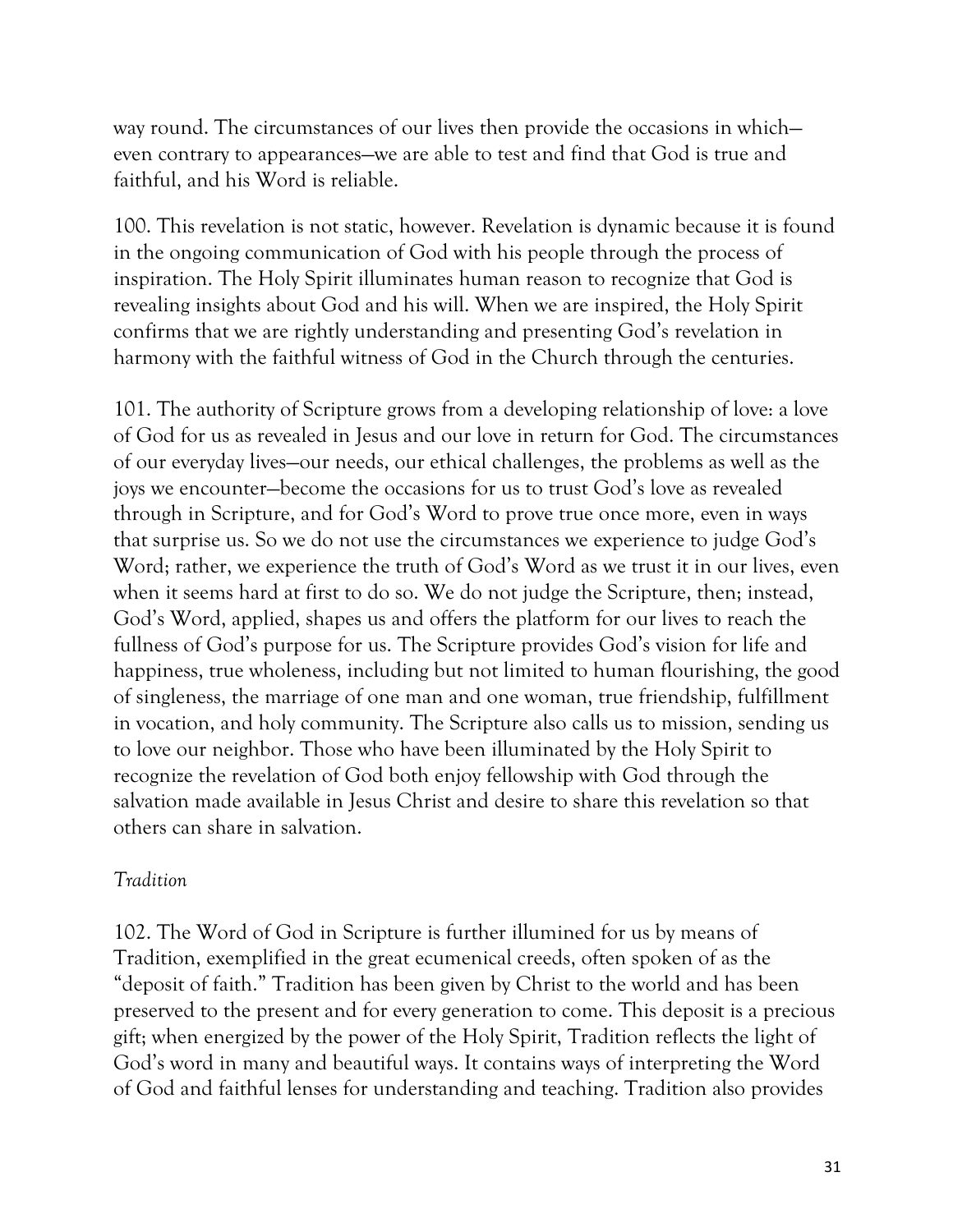applications of God's Word in the life of the Church, through the customs and practices of the Christian community, often long hallowed by time and experience.

103. But we must be careful, for Tradition, while a treasure, is not a dead or static thing. In this way, it is like the Church itself, which has been likened to a mighty river that has its source in the high country of the earthly ministry of the Lord Jesus Christ, the teaching of his apostles and first witnesses, and the life of the primitive Christian community in those first years— itself rooted in God's covenant with Israel and the Word of God through the prophets. That stream comes down through the long reach of history, sometimes a small channel that cuts deeply and at other times a vast flood that overflows the country around it, its course at times dividing and later reuniting, but always one and the same river.

104. The same river imagery can be used for Tradition, which has its origin in the same high country, and reflects the living testimony and practice of the faithful over time and around the world, down to us. Its very existence at all is a witness to the faithfulness of God, the continuing presence of the Holy Spirit among God's people, and the willing labors of God's servants in every age as they are filled with that Spirit and experience God's grace afresh. Like a river in nature, this one has banks that definite it, its course determined by the Holy Scripture and by the creeds and early councils of the Church as faithful interpreters of the Word. And like a physical river that picks up minerals and particles as it flows along its course, so the river of Tradition also picks up matter from the times and places where it has been. Some of these additions—we might call them "traditions" with a little "t"—offer new tastes and expressions to the great old flow and enhance our appreciation of it. Sadly, some admixtures prove to be unnecessary or even pollutants that, though they may abide in the waters for a time (even a long time), must be and will be ultimately cleansed from its course by the same faithful Holy Spirit.

105. Thus, again, there is a deep consistency across time and place, even while there is not sameness of expression or appearance everywhere and "everywhen." Appearances and characteristics can change across time and in various places. Some teachings and practices, though not essential to the river of Tradition, enhance its taste and improve its flow for a time—and this, too, is in the gift of God. Others, though they may appear pleasing for a time, must ultimately be dropped or cleared out. This, too, helps to account for how there are differences in emphasis (flow) and practice (appearance) over time. It also accounts for the possibility of disagreement among those who are drawing from the same river but have varying perspectives. Yet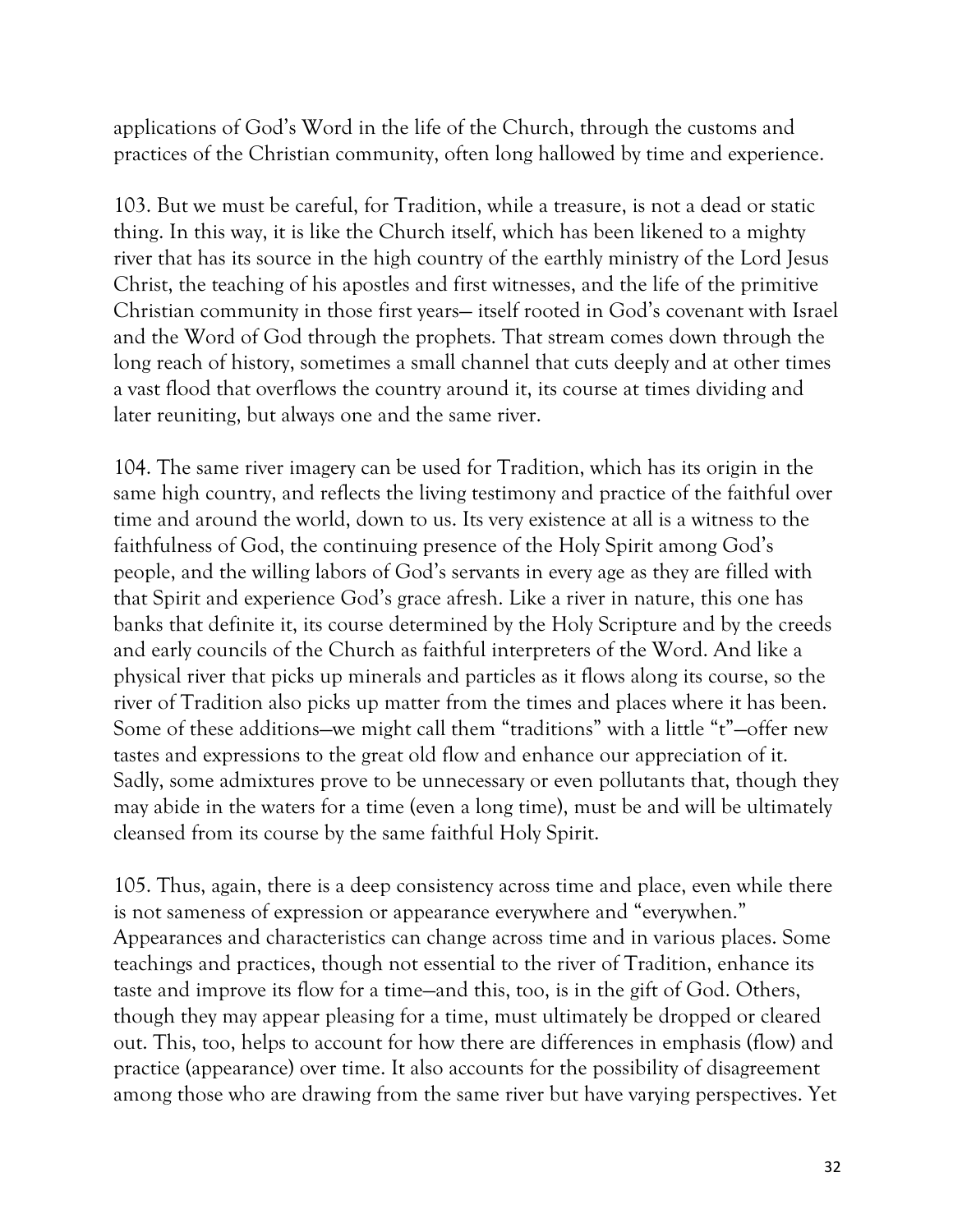we can recognize a much deeper continuity that blesses all, for the same Holy Spirit continues to energize the flow and to steer the river's mighty course as it makes its way across time and place. Tradition represents an important aspect of the faith and fellowship of the entire Church. It is a gift of the Holy Spirit to unite us in fellowship with all who have ever lived in Christ, and through our faithful practice with all who will ever live and love and trust in Jesus.

106. We do not make this journey of faith alone, or in isolation. It is a relay, and we are the present stage in that great race (Hebrews 12:1; 2 Timothy 4:7) to fulfill the call and charge of God in Christ to "make disciples of all nations" (Matthew 28:19). Others have been on this quest before us. Guided by the Holy Spirit, they have in times of strife from without and stress within produced the great creeds, which set the truly broad bounds of faithful Christian conversation. The creeds are like a compass, which is not north but points steadfastly to the north, so that we might not lose our way and wander off the path into danger and the confusion that often produces heresy.

107. Others on the road before us have passed along insights to guide, equip, warn, and help us. They are both men and women, drawn from every place and people where the Gospel message has been embraced. Among these we can name the great fathers and mothers of the Church who carried the faithful message after the apostolic era and formulated the great early statements of faith. We can point to Late Antiquity, the Medieval era and its counterpart in the East, the "Byzantine commonwealth." Beyond the Mediterranean world we can point to the ancient Christian communities in India and Ethiopia and elsewhere. We can find this faith witness amongst the various Reformations and the Renaissance, and later in the great revivals and missionary enterprises, particularly the trans-Atlantic Evangelical Revival that swept up the Wesley brothers and so many others in the Spirit's wake. With each era comes great insights and new applications—all grounded in the same Scripture and forming part of the long Tradition as applied by the guidance of the Holy Spirit into the everyday experience of God's people. This "experience," properly understood, is redeemed and made alive by grace, and transforms lives, and even communities and cultures.

108. John and Charles Wesley pointed us to the Tradition and contributed to it. The Wesley brothers considered the early church to be the purest expression of faithfulness to the revelation of God. They tested the faithfulness of all other periods and expressions of the Christian faith by the early church. They did this because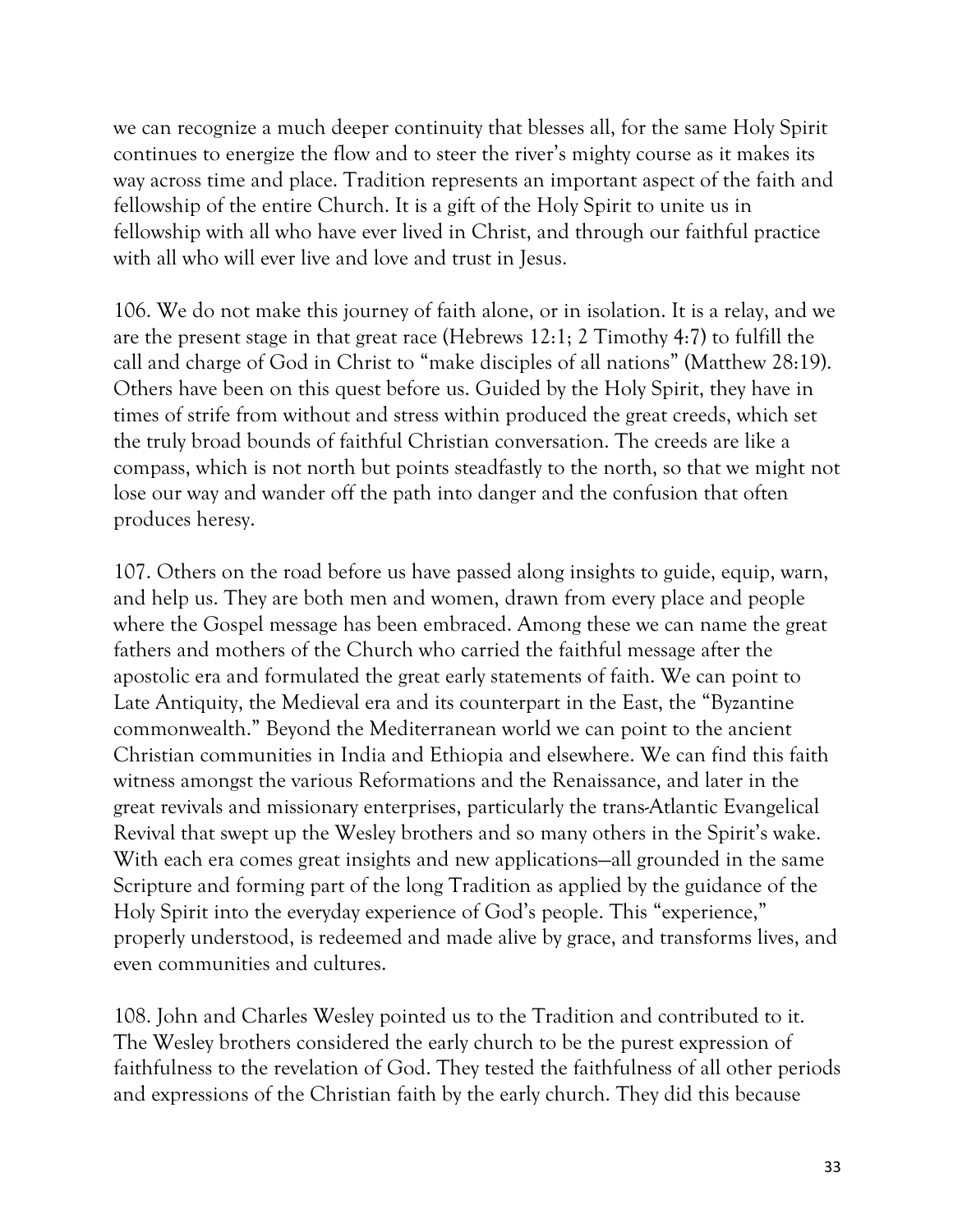they saw the early church as best embodying the ideals of the visible church made possible by the Spirit. Wesley saw echoes of this purity throughout church history, highlighting the work of the Reformers in their attempt to return to that purity, particularly the Reformers of the English Church, the compilation of the Book of Common Prayer, and the work of Anglican theologians in the  $17<sup>th</sup>$  century. The key for the faithful today, however, is not simply to emulate Wesley. He saw these eras as faithfully pointing to Christ and so he embraced them. Likewise, this is why we embrace Wesley. He is not the point, nor would he want to be. He points to Christ.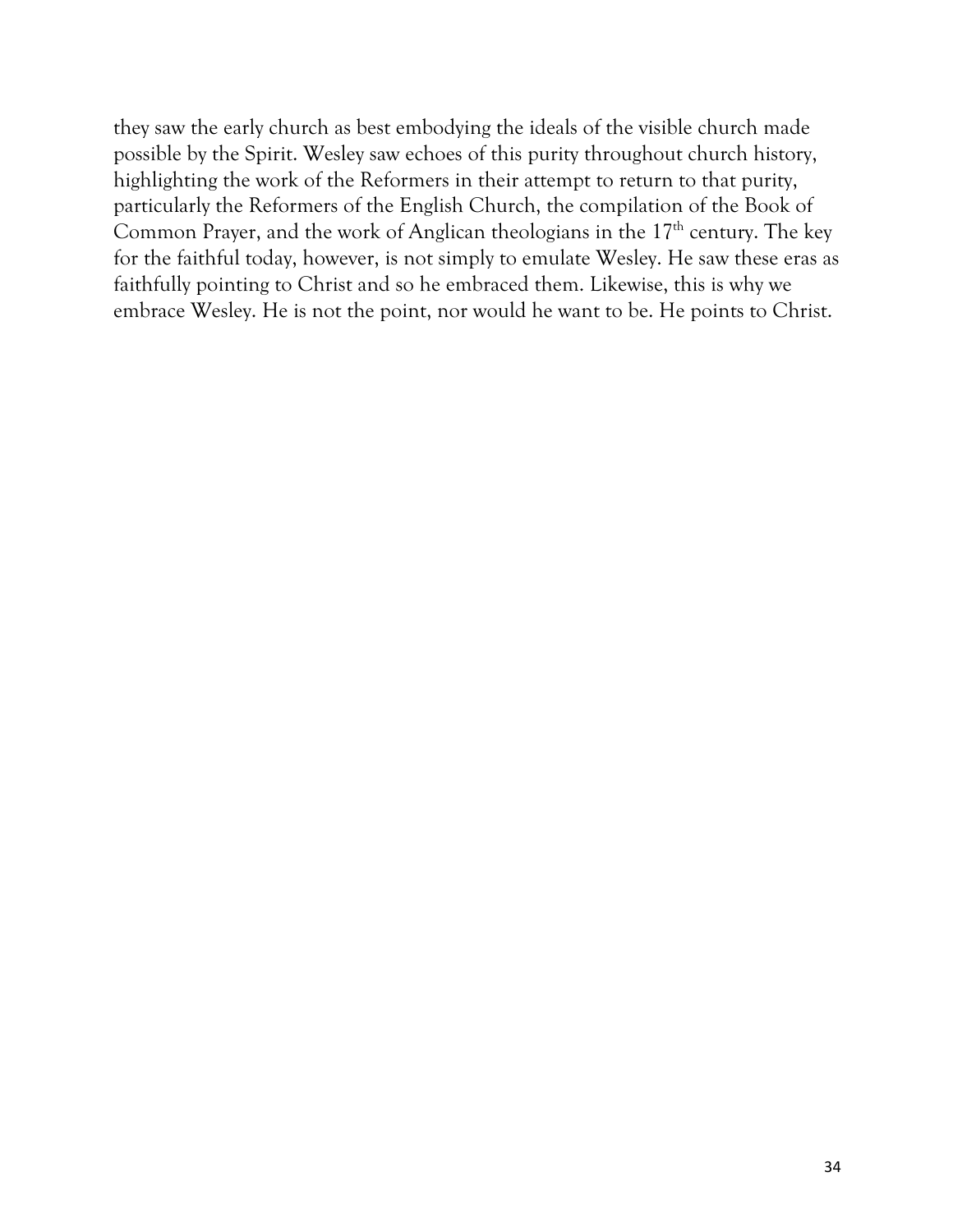# SECTION FOUR SALVATION: THE IMAGE RESTORED

109. The Fall marred the Image of God in humanity. Rather than reflecting God as intended at creation, humanity's corruption marred the Image. Salvation is the restoration that God has initiated in Christ to heal humanity—and even creation itself—so that it might once more reflect his Image.

### *The Way or Order of Salvation*

110. The process by which the Image of God and communion with God is restored is called a way or order of salvation. It is a way of describing the effects that the grace of God has in human life. Or to put it differently, it is the way to describe what salvation looks like and the process that believers go through as they move from a sinful life, one turned away from God, to a life turned toward God, a life of freedom, wholeness, and Christlikeness.

#### *Salvation*

111. The redemption of humanity, the restoration of the Image, can be understood as gaining freedom: *freedom from*, on the one hand, and *freedom to*, on the other hand. The first is *freedom from* the power of actual sins and *freedom from* the guilt of sin. Later in the Christian journey, this freedom includes *freedom from* the being of sin, a being or nature set against the things of God. Simply put, *freedom from* is liberty from both *sinful acts* and from *sinful being*. Our need is twofold and corresponds to two works of grace expressed in Wesley's sermon, "The Scripture Way of Salvation": justification (and regeneration) on the one hand and entire sanctification on the other.

112. Salvation also embraces *freedom to*, that is, the *freedom to* love God and neighbor. This is what Charles Wesley pointed to when he wrote: "My chains fell off, my heart was free; I rose, went forth, and followed thee ("And Can It Be that I Should Gain"). Freed from the chains of sin, we are free to love as we ought, and as we have been created to do. This too is what salvation is about; it is a movement of restoration, a redemption whose origin is from the Father, rooted in the atoning work of Christ, and administered by the Holy Spirit.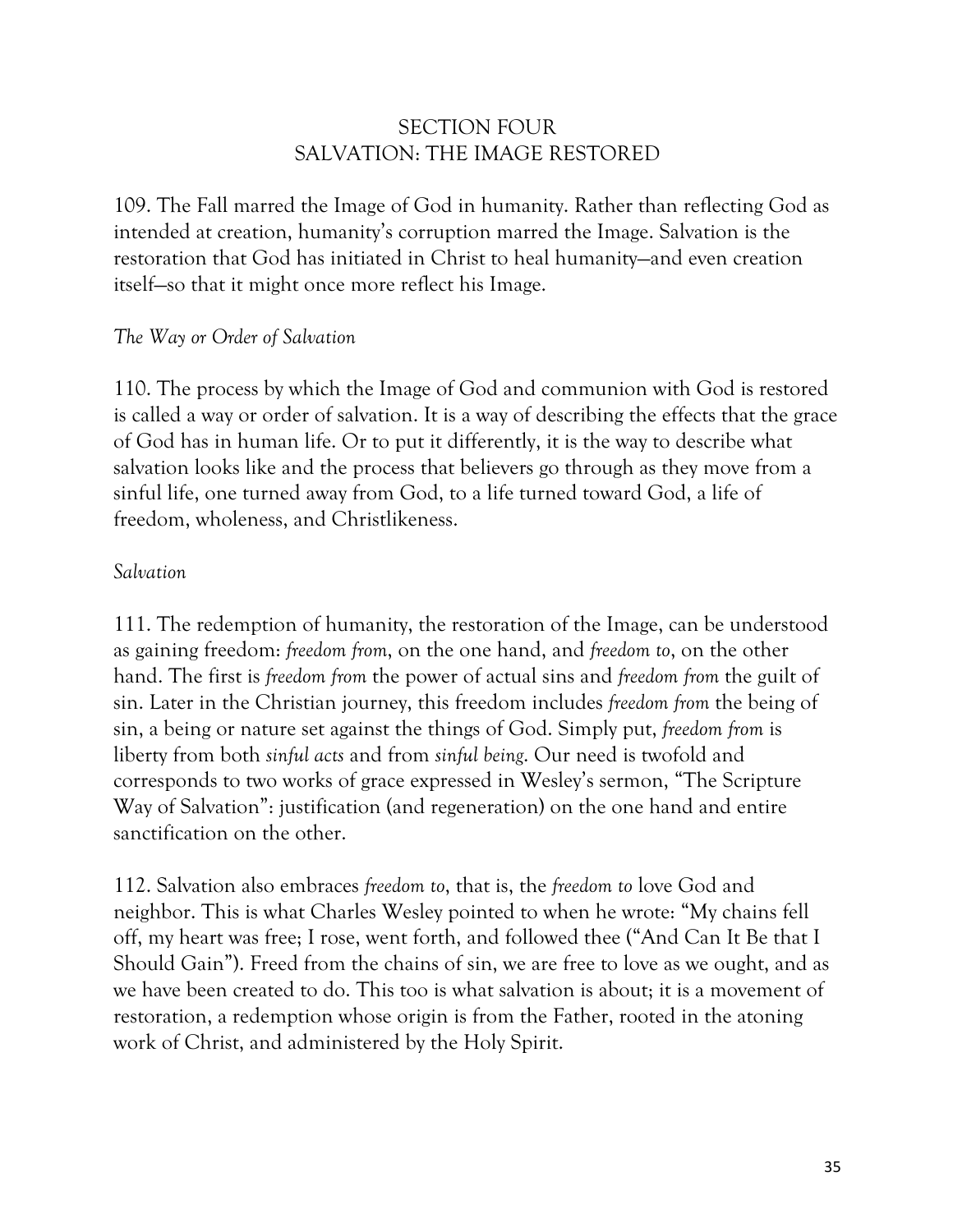# *Grace*

113. Grace enables people to walk in the ways of God. It is the salvific strength of the Almighty mediated to believers by nothing less than the presence of the Holy Spirit. Grace is universal. It also entails a *relation* to the Most High, "For 'In him we live and move and have our being'" (Acts 17:28a). At its heart, a Wesleyan believes that grace is dynamic and transformative. Grace is not static; it is inherently active. Wesley described grace as the "power of the Holy Spirit" ("The Spirit of Bondage and Adoption").

114. We can distinguish the characteristics of grace from the categories of grace (God's calling to us, convicting us, pardoning us, and sanctifying us) and finally from the nature of grace itself (the gifts of peace and power). Wesley's own breakthrough in terms of his understanding of grace came in March 1738 when he was convinced that grace must be understood in terms of *both* happiness (peace) *and* holiness (power).

115. The way or order of salvation can be understood in terms of how the presence of the Holy Spirit is manifested in both peace and power in the lives of believers. In other words, those who trust in Jesus Christ will be transformed in *being* over time, from grace to grace, with purity of heart as the goal when the Holy Spirit reigns in believers' hearts without a rival.

# *Prevenient Grace*

116. The Wesleyan tradition affirms the doctrine of original sin, even a doctrine of total depravity (humanity after the Fall is "totally corrupted"). Given the broad and devastating consequences of sin, God must take the first step and restore basic human capacities so that we might hear his call. The grace that makes this possible is prevenient grace, "the grace that goes before." It is God's initiative.

117. Prevenient grace comes in two forms: both free and cooperant grace. By free grace, God of his own power restores four faculties making humanity responsible and therefore redeemable. These restored faculties include: (1) conscience, (2) a measure of freedom to receive the ongoing grace of God, (3) knowledge of the moral law, and (4) knowledge of the basic attributes of God. This is a universal benefit that everyone receives. Prevenient grace invokes our cooperation and is the ongoing work of the Holy Spirit through these four restored faculties. These overtures are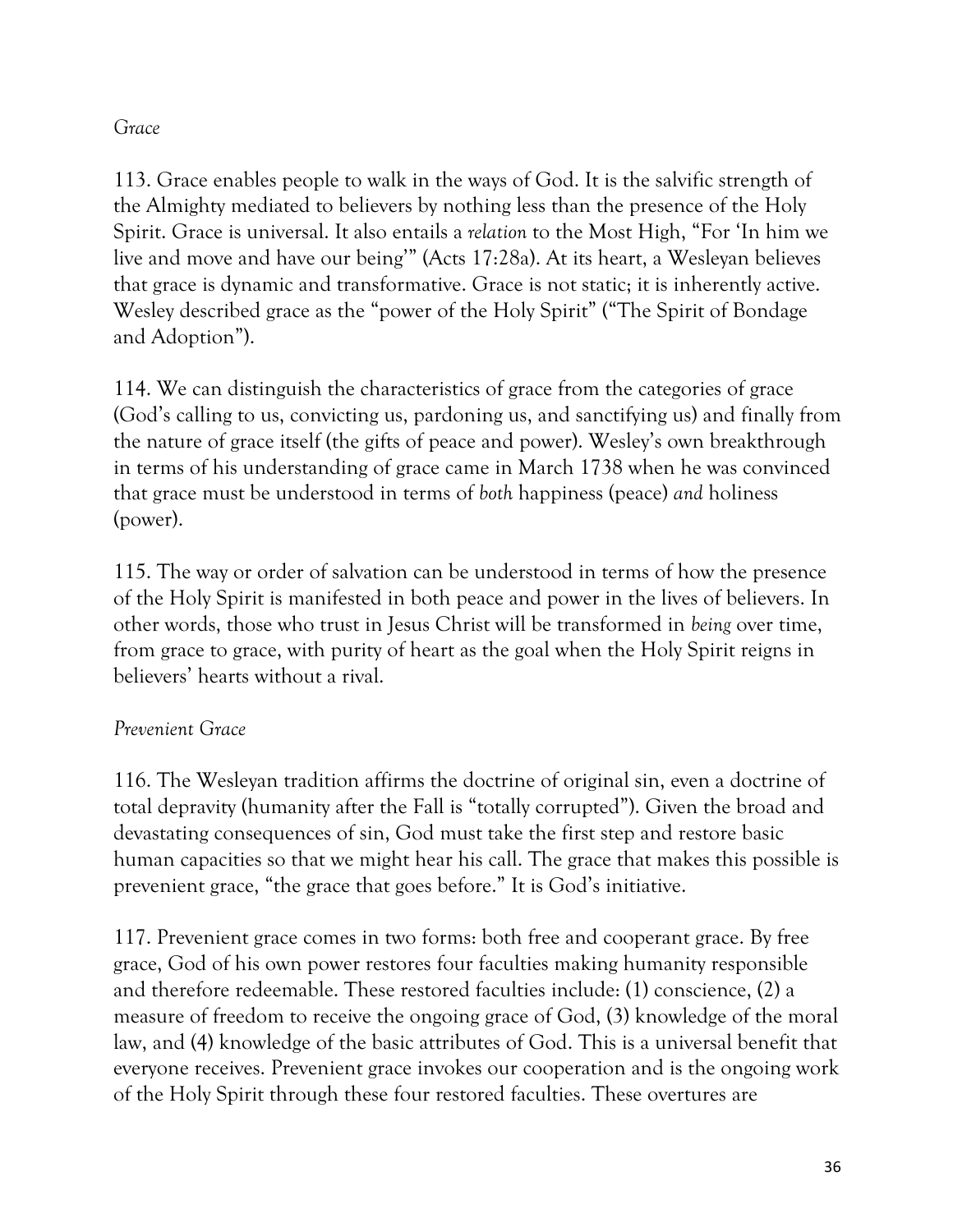expressed in the form of convincing grace when the Holy Spirit uses the moral law, and our failure to live by it, to lead us to repentance. This convincing grace can be rejected.

118. Prevenient grace is the beginning of salvation and everyone is to a certain degree on the path of redemption, but prevenient grace is just the beginning of the restoration of the Image of God in humanity. On its own, prevenient grace is not redemptive. It is the Father's call—and his enabling us to respond—to enter into that saving relationship with him.

## *Repentance*

119. Repentance is at the heart of the Wesleyan message: calling sinners to turn from sin and brokenness to wholeness in Christ. In 1777 when Wesley recounted the beginnings of the Methodist revival, he observed: "two or three Clergymen of the Church of England began vehemently to call sinners to repentance" ("On Laying the Foundation of the New Chapel"). So important was repentance that Wesley referred to it as one of the three main doctrines of Methodism along with faith and holiness. He called repentance the "porch of religion."

120. Beyond this, an examination of the three basic rules of the early Methodist societies (doing no harm, doing good, and employing the means of grace) reveals the fruits of genuine repentance. It also reveals the very purpose of Methodism, its core identity, so to speak. Put another way, Methodism has always been about repentance, transformation, turning around, openness to new life, that in the end can lead to an embrace of the gospel. Those who remain stubbornly opposed to personal change, making their own experience the center of all values, will never embrace such wisdom.

121. Because the need of sinners is twofold, repentance is also twofold. We are called to repent of *sinful acts* and the reality of a *corrupted nature*. The first repentance, termed "legal," is among other things the conviction and repentance of the sins that we have committed. The second repentance, called "evangelical," is a conviction and repentance of the sin that lingers, the inbred sin that remains even in believers. This second repentance highlights the importance of a second work of grace for all who have been born of God. Redemption is not accomplished in one grand stroke.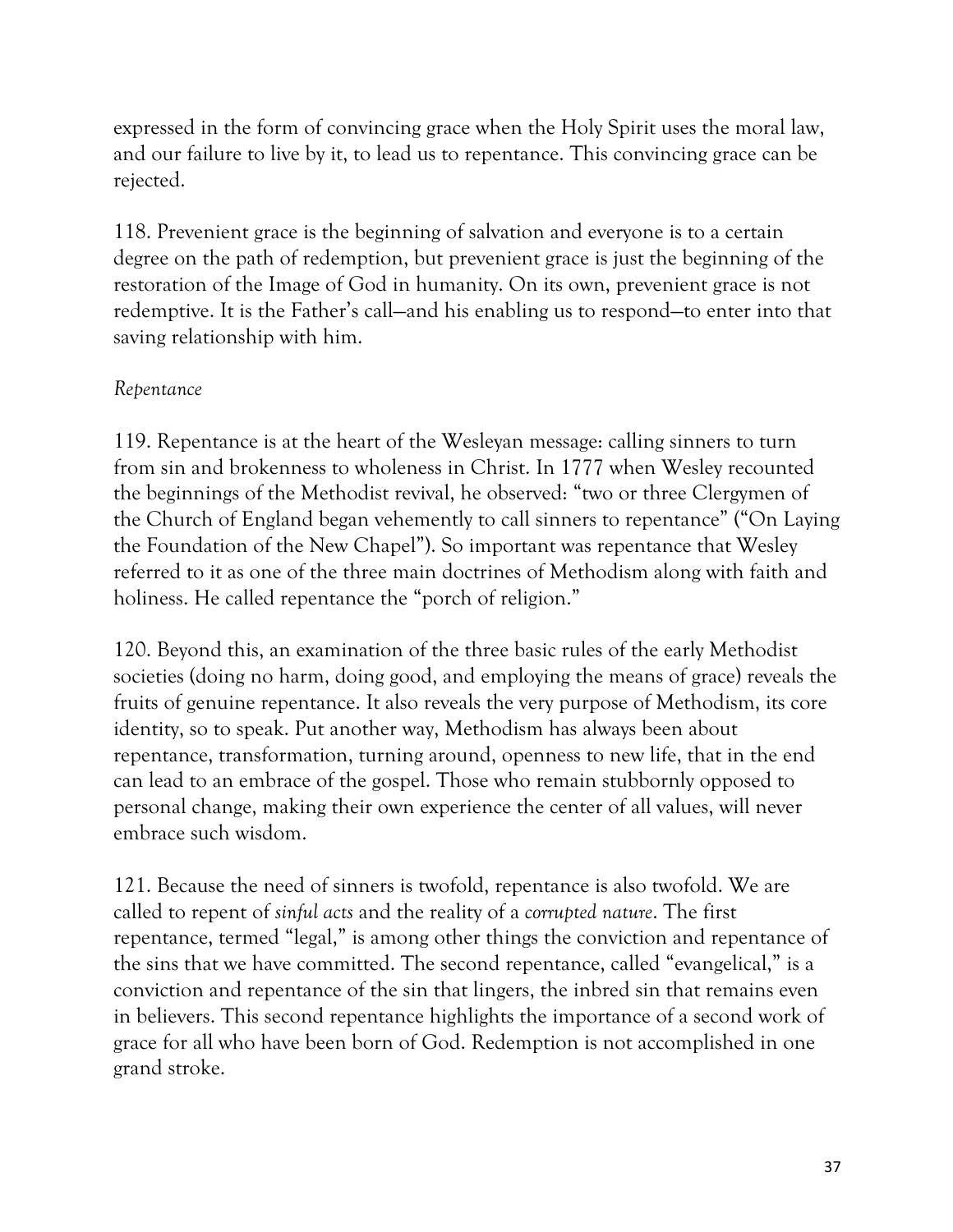## *Justifying Grace and Assurance*

122. Justification—God's pardon—is the work that God does *for us* after repentance. He forgives all our past sins. This pardon is a change in *relation*: Once alienated, we are now friends. The foundation of our pardon is nothing less than the person and work of Christ, especially his atoning death on the cross. St. Paul wrote that in Christ "we have redemption through his blood, the forgiveness of our trespasses, according to the riches of his grace that he lavished on us" (Ephesians 1:7-8a). Jesus Christ, and he alone, can heal the divine and human relationship, disrupted by sin. He of all human beings is also divine. Only he is sinless (e.g., Hebrews 1:3). In other words, unlike all other human beings, who are steeped in sin, Christ is not a part of the problem. In his death and resurrection all the Persons of the Trinity are involved: The Father gives the gift of his Son who is received through the work of the Holy Spirit.

123. This gift of forgiveness shows us that God pardons not the godly but the ungodly. We do not have to clean ourselves up first before we can be forgiven. We can *receive* this gracious gift now. Indeed, it is not by human effort or by works of the law that sinners are justified. It is by grace through faith alone in Jesus Christ. Justification is a sheer gift and is therefore a manifestation of free grace. It is nothing less than freedom from the guilt of sin.

124. Often, this work of pardon is followed by the direct witness of the Holy Spirit in assuring grace, a conviction that we can be certain—not just mentally but experientially—of God's pardon and acceptance. We can know that God's pardon has been granted to us and his renewal work has begun in our hearts. We call this assurance. It is illustrated in Wesley's own language: "an assurance was given to me that he had taken away my sins, even mine…" (*Journal*, May 24, 1738). And also, "It is that very Spirit bearing witness with our spirit that we are children of God" (Romans 8:16).

### *Initial Sanctifying Grace (The New Birth) and Assurance*

125. Justification is the work that God does *for us*; the new birth or initial sanctification is the work that God does *in us*. The God of holy love who is merciful to forgive us our sins is also good and powerful enough to transform our natures, even the dispositions of the heart. The new birth, as Wesley expressed it, is the gateway to the life of holiness and the beginning of the restoration of the Image of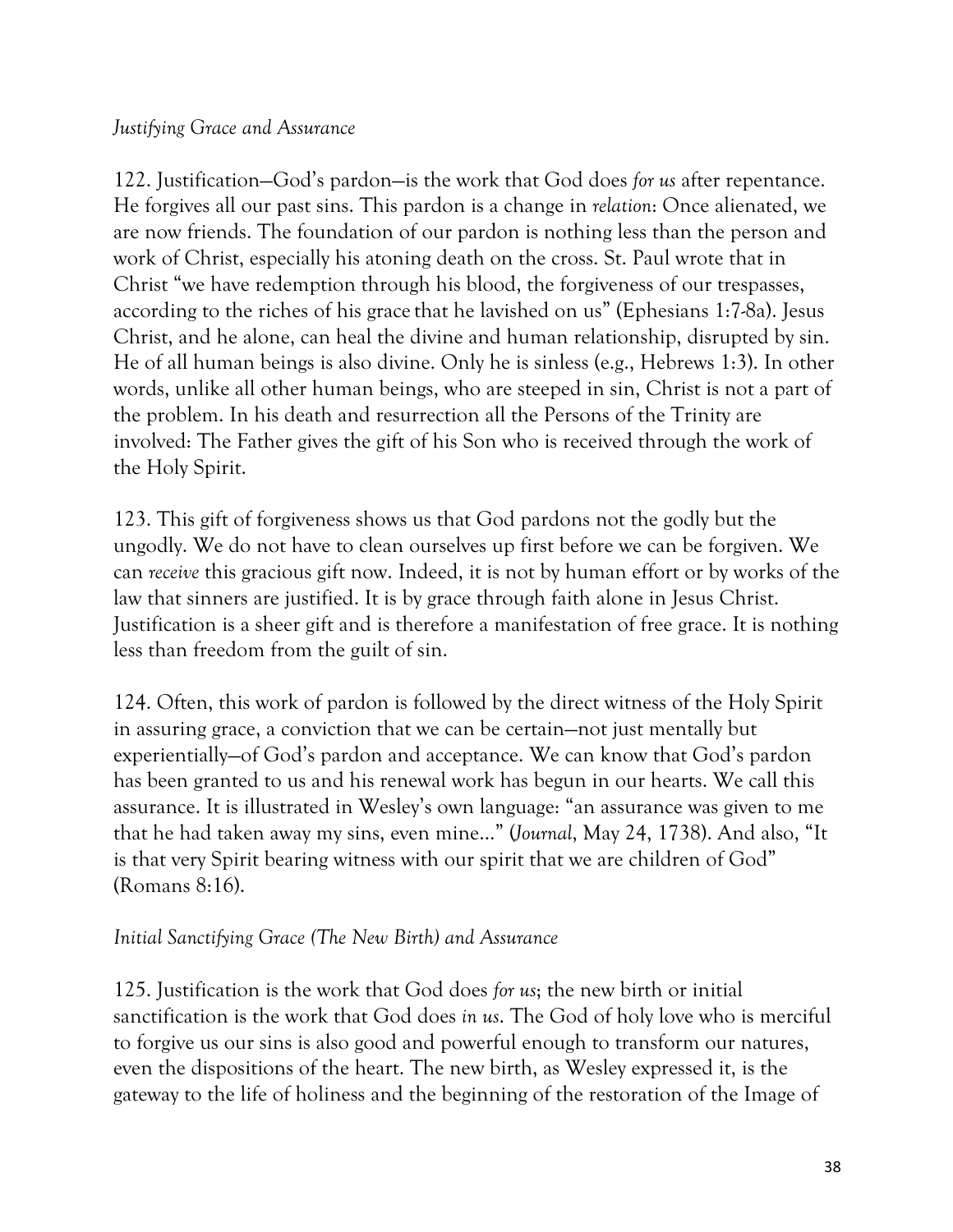God. It's the beginning of sanctification. In the new birth, believers are transformed by God's grace to become *holy*. St. Paul spoke about this new life in terms of a new creation when he wrote that, "if anyone is in Christ, there is a new creation: everything old has passed away; see, everything has become new!" (2 Corinthians 5:17). Those found in Christ begin to love God and their neighbors as they ought. The gift of the new birth is received by grace through faith in Jesus Christ.

126. Through the grace of the new birth, the Holy Spirit awakens the spiritual senses so that we discern the invisible, eternal world, and rejoice in the love of God that is now found in our hearts by the power of the Holy Spirit. As the Holy Spirit bears a direct witness to our forgiveness, the Holy Spirit bears a direct witness to believers that they are the very children of God. The work of restoration is made plain in this gift of assurance.

### *The Process of Sanctification*

127. The Methodist tradition describes sanctification as three distinct movements of grace: (1) initial sanctification or the new birth, (2) the process of sanctification, and (3) entire sanctification. This process characterizes the life of serious Christian discipleship as believers grow in grace, with changes in degree along the way. In this process believers become more patient, more kind, more peaceful, more holy. In other words, believers become more and more like Jesus. Scripture speaks of this when it says that we are called to "grow up in every way into him who is the head, into Christ" (Ephesians 4:15). This process is energized by a rich divine and human cooperation. As Wesley put it, "God works; therefore you can work…God works; therefore you must work" ("On Working Out of Our Own Salvation").

128. The new birth and entire sanctification can be distinguished from the process of sanctification. They are not progressive changes, but something *new*. In the new birth, this qualitative change is the transition from a life of sin to initial holiness. In entire sanctification it is the transition from impurity of heart to perfect love.

129. The process of sanctification is an example of cooperant grace, of God and humanity working together with God by grace. However, both the new birth and entire sanctification are wonderful examples of free grace—God's work—gifts to be *received* by grace through faith alone. Wesley expressed this basic truth in his pithy observation: "*Exactly as* we are justified by faith, so are we sanctified by faith. Faith is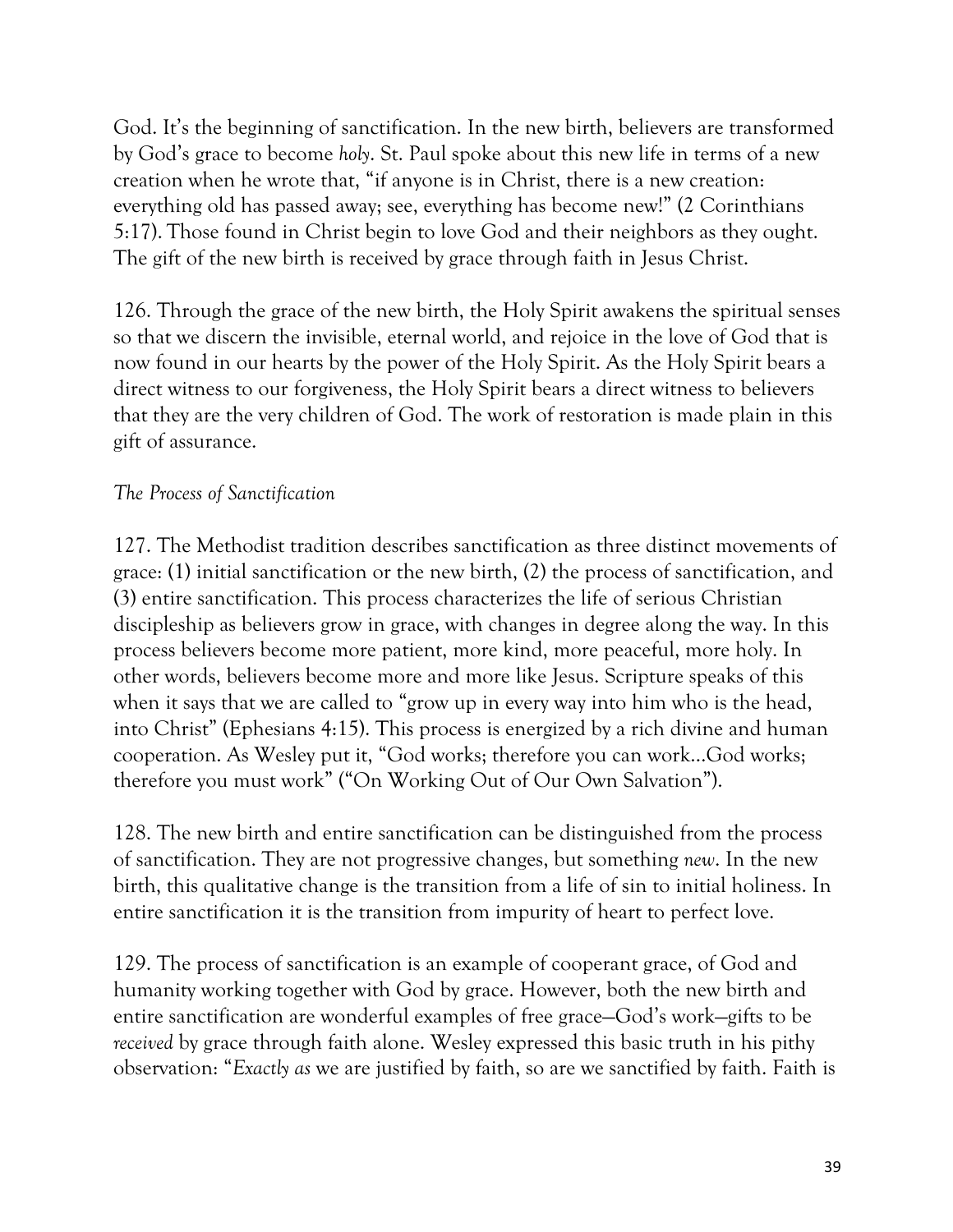the condition, and the *only* condition of sanctification, *exactly as* it is of justification" ("The Scripture Way of Salvation").

# *Entirely Sanctifying Grace*

130. When Wesley wanted to clarify an important doctrine he often stated what that doctrine is *not*. In his *Plain Account of Christian Perfection*, he argued that entire sanctification or Christian perfection does not mean freedom from: (a) ignorance, (b) mistaken judgment, (c) infirmities (bodily limitations that characterize the human condition), or (d) temptation. There is no state of grace in this life from which believers cannot fall. Beyond this, Wesley taught that there is always a need to grow in grace, in the knowledge and love of God, in particular, but that an entirely sanctified heart will continue to grow since the knowledge and the love of God are ever inexhaustible.

131. Wesley's positive statements about entire sanctification can be seen in the freedoms discussed earlier: *freedom from* and *freedom to*. Perfect love is *freedom from* the being of sin. Justification is freedom from the *guilt* of sin, the new birth is freedom from the *power or dominion* of sin, and entire sanctification is nothing less than freedom from the *being* of sin. Entire sanctification is *freedom to* love God with all our heart, mind, soul, and strength and to love our neighbors as ourselves (Mark 12:29-31).

132. Entire sanctification is the restoration of the Image of God in us, in which our lives reflect the Image of the One who is Love. The fullness of entire sanctification can be seen in St. Paul's prayer for the Thessalonian believers, including his understanding that this completed work is the act of God: "May the God of peace himself sanctify you entirely; and may your spirit and soul and body be kept sound and blameless at the coming of our Lord Jesus Christ. The one who calls you is faithful, and he will do this" (1 Thessalonians 5:23-24).

133. In terms of how and when entire sanctification is received Wesley wrote:

And by this token may you surely know whether you seek it by faith or by works. If by works, you want something to be done first, before you are sanctified. You think, 'I must first be or do thus or thus.' Then you are seeking it by works unto this day. If you seek it by faith, you may expect it as you are: and if as you are, then expect it *now* ("The Scripture Way of Salvation").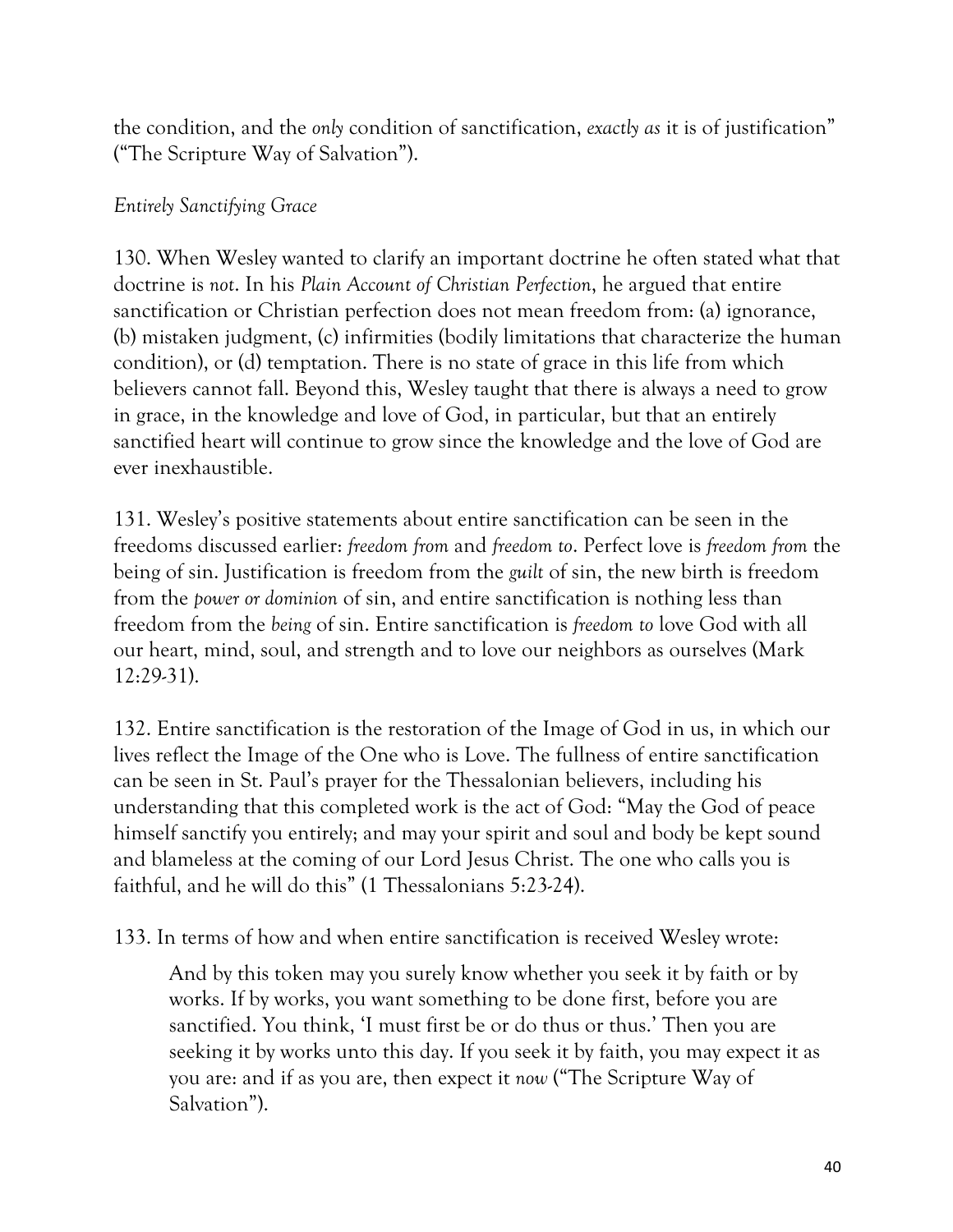Perfect love is a gift of God. As a gift it can be received *now*. Early Wesleyans knew, however, that this restoration of the moral Image of God is often found in "waiting," i.e., using the means of grace and the works of piety and mercy.

# *Glorifying Grace*

134. Because the grace of Jesus Christ is sufficient for all our needs in this life and the cleansing of sin, no purification takes place beyond the grave. In death, believers enter into paradise, an intermediate state, in which they are in the presence of the glorified Christ. Scripture states: "away from the body…[is to be] at home with the Lord" (2 Corinthians 5:8). As death brings about the end of this life, so too will the Second Coming of Christ bring about the end of the intermediate state of believers with the full inauguration of the new creation.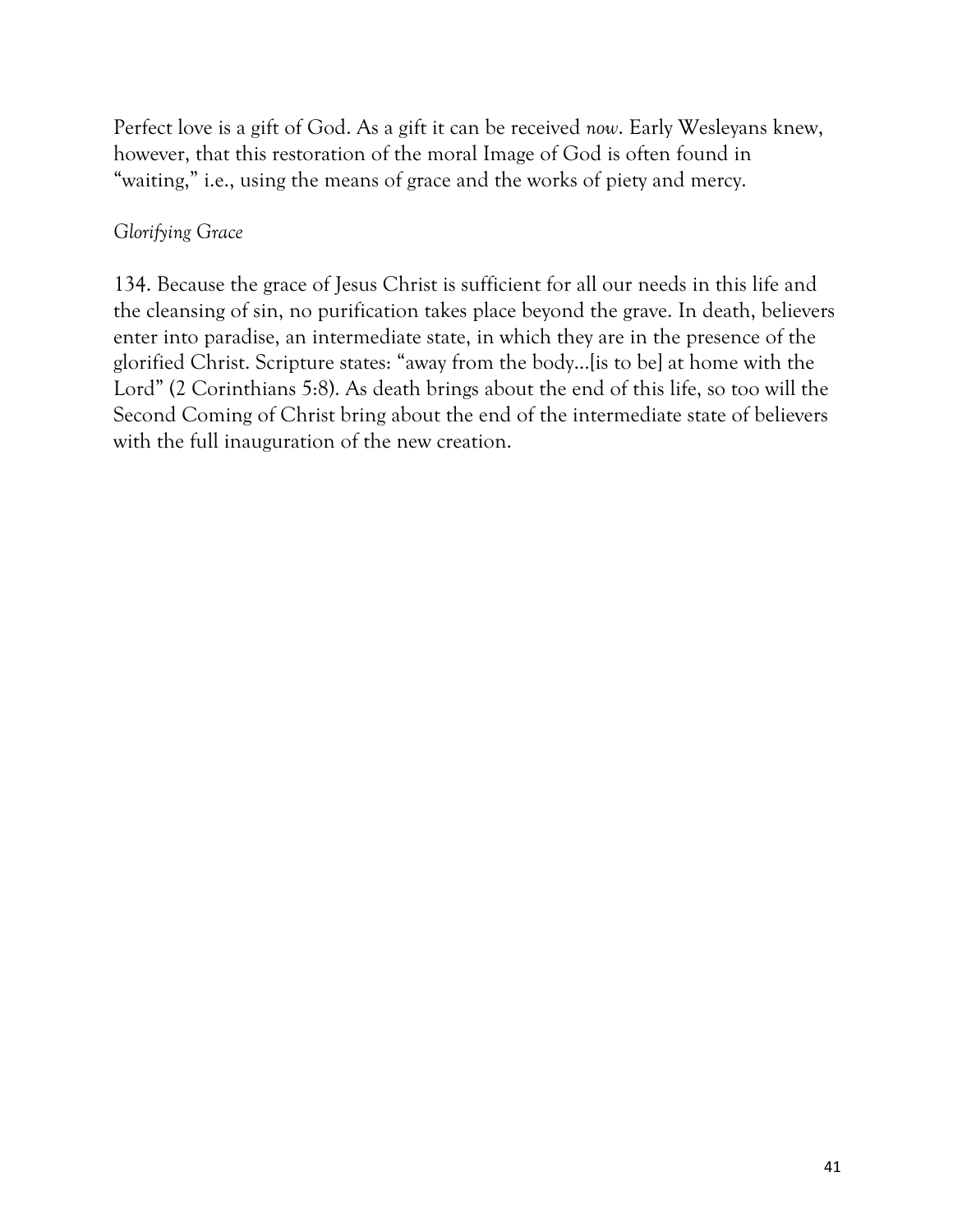# SECTION FIVE THE CHURCH: LIFE IN THE IMAGE

# *The Nature of the Church*

135. The Church of Jesus Christ on earth is the manifest presence of our Lord among the peoples of all nations. The worldwide Church of true believers is expressed in local church bodies existing in highly varied cultural contexts. God established the Church for the redemption and transformation of the world.

136. In the proper sense, the Church is a body of people united together in the service of God. The primary meaning of "church" is a visible, gathered local congregation assembled to hear the pure Word of God preached and to eat of one bread and drink of one cup. However, in a broader sense "Church" means the catholic or universal church; that is, all the Christians under heaven.

137. The Church is the "faithful company" in which the means of grace are offered, just as it is the primary location of the gifts of the Spirit and healing. The means of grace are tangible and visible practices whereby God the Father, through the power of the Holy Spirit, forms us in the Image of Christ the Son. The Church, both visible and invisible, participates in the means of grace.

138. Throughout time the people of God have used three metaphors to speak of the nature of the Church. First, the Church is the beloved Bride of Christ. It consists of people of all nations and throughout all time—past, present, and future—who have been joined to Christ. Christ loves the Church and gave himself up for her in order to make her holy, cleansing her with the washing of water by the word so as to present her in splendor and without blemish (Ephesians 5:25-27).

139. Second, the Church is the Body of Christ. It consists of the people of God, called out of the world to bear visible witness as a body—even a physical manifestation—to the free, transformative gift of grace received in the death and resurrection of Jesus Christ. Thus, the Church represents the tangible and visible witness of Jesus Christ on earth, apart from which there is no ordinary possibility of salvation. Christ has given to the Church the ministry and orders of God for the gathering and the perfecting of its members in this life.

140. Both of these biblical metaphors demonstrate the visible and tangible nature of the Church. And yet, the Church is not confined to what is seen. The Church is both visible and invisible. The visible and invisible Church should not be considered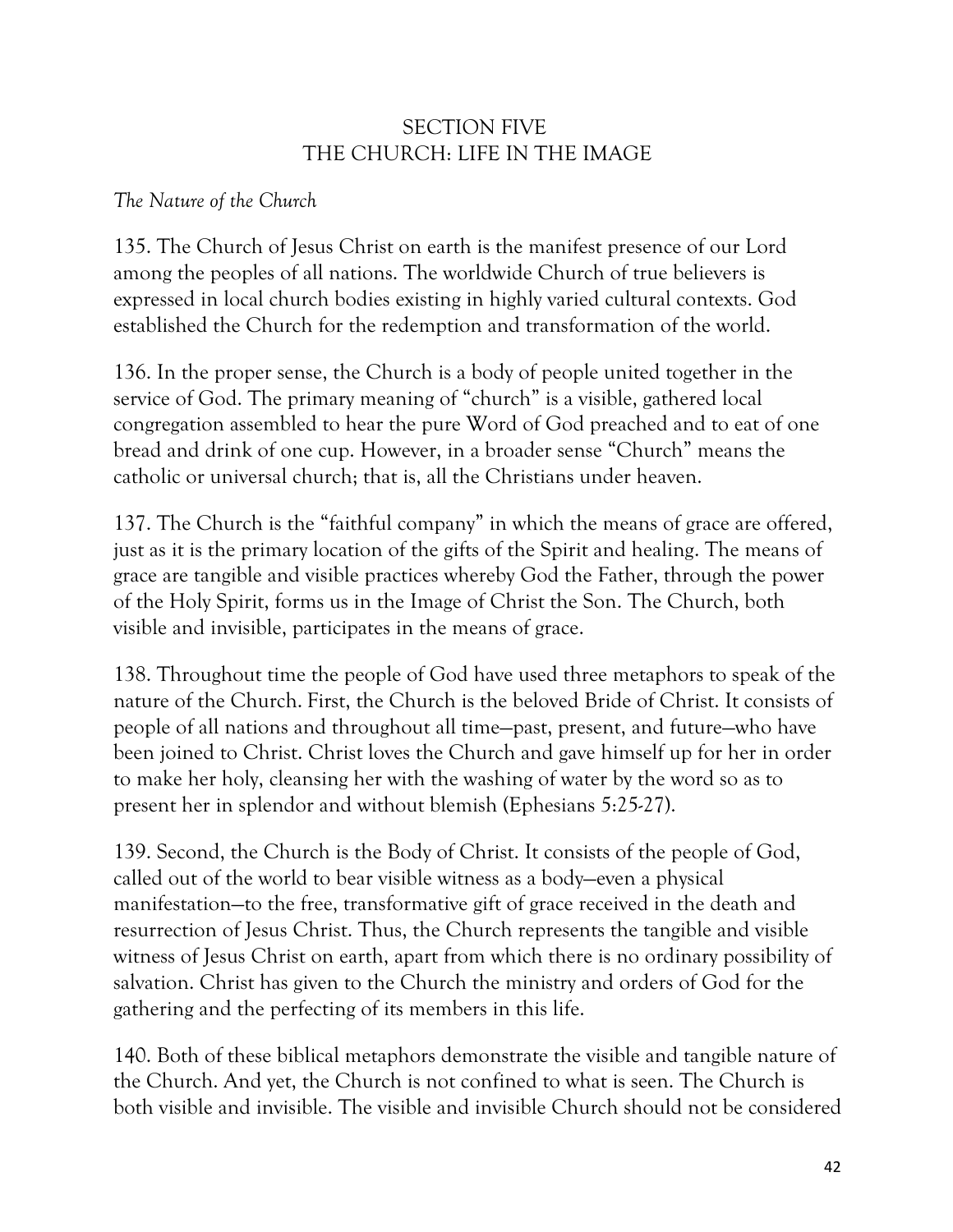two separate churches, but rather two aspects of the one, true Church in Jesus Christ. The Church exists as the community of believers throughout the world and across time, once estranged from God but now adopted as children of God, who rejoice in his gracious and mighty acts of salvation. The members of the Church serve as a signpost of God's final redemption as they profess faith in Jesus Christ and proclaim his peace to those who were once far off but have now been brought near through his blood (Ephesians 2:13). The Church regularly gathers together in the tangible presence of God—and the presence of one another—to hear the word of God proclaimed and to receive the sacraments "duly administered."

141. Third, the Church is the new Israel. When humanity sinned and fell short of God's glory, he chose a people, Israel, to be his light and to make clear his purposes to a broken and hurting world. He gave them the mark of circumcision as a sign of his covenant, and he gave his law so that they might reflect his holiness to the world. In the fullness of time, God sent his son Jesus Christ—fully God and fully human for the rescue and redemption of the entire world, to fulfill as a first-century Jew the calling of Israel.

142. We believe that the good news of Jesus Christ cannot be contained, but is to be proclaimed in word and deed in faithfulness to Christ's command and for the sake of the world. To this end, the Triune God has established the Church. In the Church, God gives us the grace by which the Image of Christ overcomes the image of Adam, reinstating us in his love. The sign of circumcision marked Israel. The Church is marked by Baptism. Through Baptism we are brought into the Church and consequently made members of Christ its Head (John Wesley, "A Treatise on Baptism"). This tangible mark bears witness to a new way of being God's people in the world.

143. The Church of Jesus Christ is marked by its "oneness." Christ continues to pray for the Church as he did in John 17—that we may share in the same unity that Christ shares with the Father. The Church has "one Lord, one faith, one baptism, one God and Father of all" (Ephesians 4:5-6). Sadly, oneness is often the last thing the world sees in the Church. Nevertheless, if we are to take Jesus' prayer seriously we must strive for the oneness of the Church, trusting in the efficacy of his prayer and the empowerment of the Spirit.

144. The Church is "holy." This holiness is a gift that flows from Christ's redeeming and sanctifying work. God gives this gift so that the Church might manifest God's holy love to the world. We lament that the Church has often failed to live up to the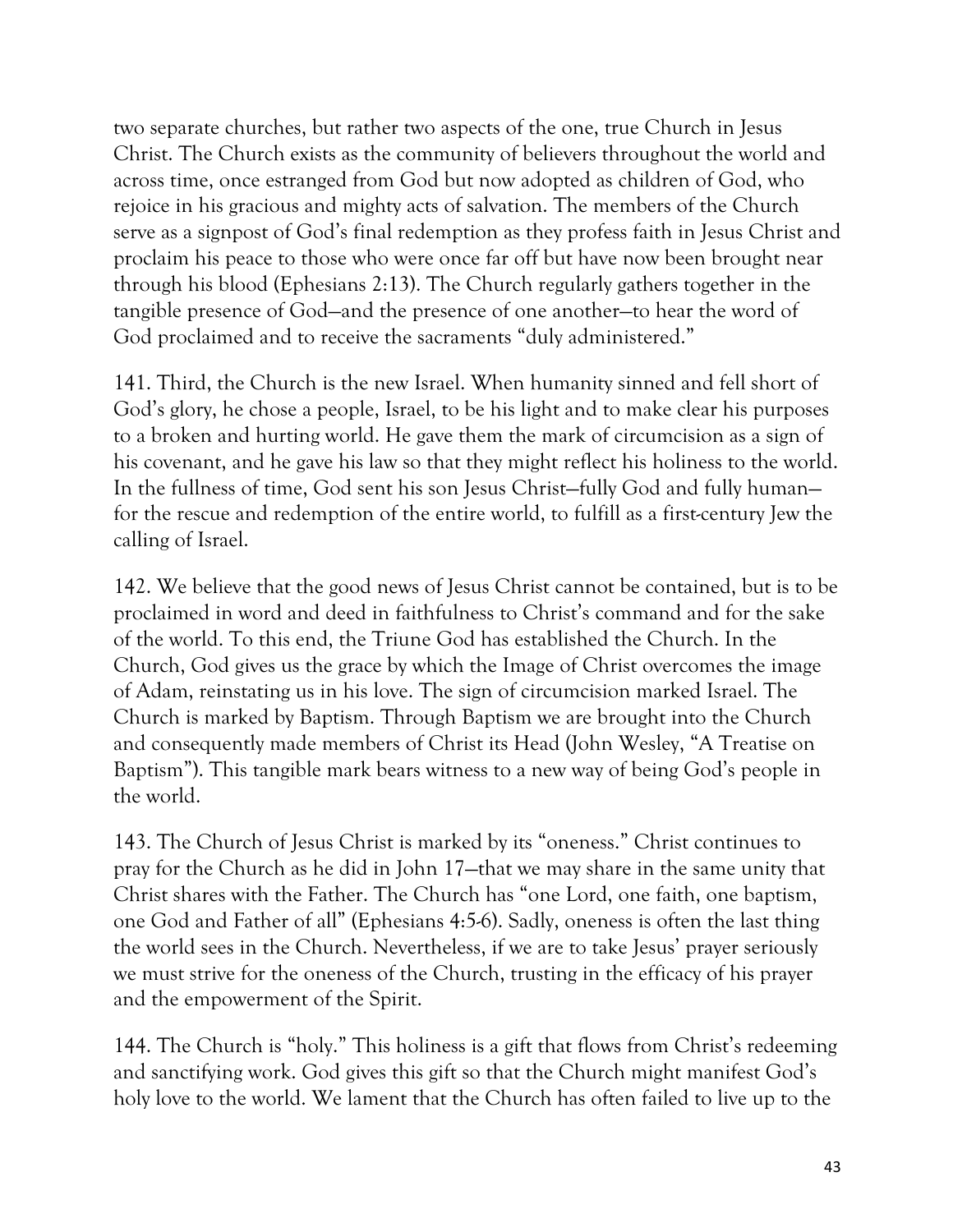call to be a holy people. Yet we believe that the Triune God continues to sanctify the Church for the sake of the world. When we gather together we encounter Christ as the one who both judges and gives grace to his Church that the Church might be whole in him.

145. The Church is marked by its catholicity. The diversity of the Church is a sign of the Kingdom brought to fullness in the oneness of the Church. In Christ, we belong to each other regardless of social status, race, ethnicity, or gender. The catholicity of the Church also extends across time. To be absent from the body is to be present with the Lord (2 Corinthians 5:8). When we gather together in the Lord's presence we join our praises with the Church in heaven. As Charles Wesley wrote:

Let saints on earth unite to sing with those to glory gone, for all the servants of our King in earth and heaven are one. ("Come, Let Us Join Our Friends Above")

146. Finally, the Church is apostolic as it guards the good deposit of faith that was given by Christ to the apostles (1 Timothy 6:20). Just as the apostles were called to bear witness to what they had seen and heard, we are called to bear faithful witness to Jesus Christ, to pass on intact that which we have received.

# *Church Order and Discipleship*

147. The Church is the called-out people of God; the term "church" itself means "the called-out ones." As such, the Church is named and redeemed by God through the work of Jesus Christ, and it is measured by its ability to pass on apostolic doctrine and witness throughout history. This calling is grounded in the discipline of grace, which guides and matures Christian life from the threshold of justifying faith to its fullness in sanctification. Such discipline is instilled in the Church through the practice of the means of grace, acts of piety, and acts of mercy.

148. Discipleship in the Wesleyan tradition is an integration of personal and social holiness, not only for those already in the Church but also for those invited to become Christ followers. The holy love of God produces mature believers who bear the Image of Christ in the world. God's grace moves in believers "to think, speak, and act, in every instance in a manner worthy of our Christian calling" (Wesley, "Of the Church"). Transformed by grace, believers are given a spirit of humility and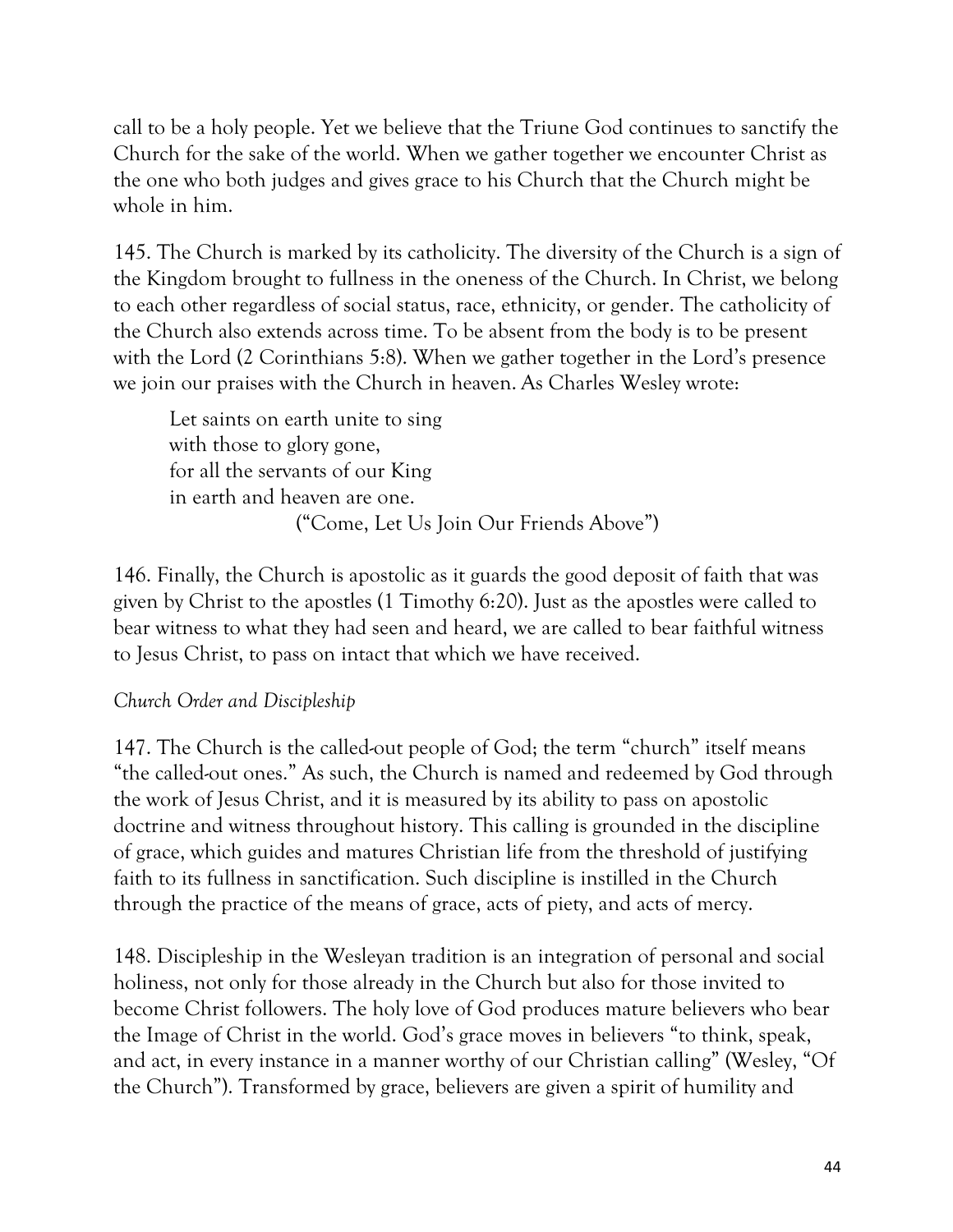mutual affection—in the vulnerability of more intimate groups and the majesty of corporate worship—in order to be like Christ in laying down their lives for one another and for the world. Their time, energy, and possessions come under the direction of the Word of God and are freely shared for the building up of the Church and as a witness to those outside it. Methodists enter into this order and discipline of accountable life together in what historically were known as bands, classes, and societies.

149. The Church's tangible witness of Christ's love and presence permeates a truly Christian home, the congregation gathered for worship, and even the society at large. The life-giving love of God should be visible to others. That same love sparks generosity of heart and hand towards those in need. Believers are "provoked to love and to good works; to patient continuance in well-doing; and to abound more and more in that holiness without which no man can see the Lord" (Wesley, "Scriptural Christianity").

## *Church Discipline*

150. Methodism was built on a shared commitment to doctrine lived out through embodied discipline. Wesleyan doctrine was first and foremost grounded in "the faith that was once for all entrusted to the saints" (Jude 3). Methodist discipline first sought a return to the practices of the early church, particularly its first three centuries. Methodist discipline is expressed personally and corporately. Methodists search the Scripture, pray, and fast privately and corporately. Methodists gather for worship, receive the sacraments, watch over one another's souls, and confess their sins. They engage in works of mercy, which are expressed both individually and communally.

151. Methodism was built on the certainty that the Christian life must be lived in community. Christian discipleship is lived in visible corporate (embodied) ways. When John Wesley said, "there is no holiness but social holiness," he meant that we should not expect to grow in holiness on our own. This is vital for contemporary Wesleyans to reclaim. We must be connected to other people who are also following Jesus.

152. Social holiness was expressed within early Methodism through the class meeting and the band meeting. Classes were groups of 7-12 people who met weekly to discuss the present state of their relationship with the Triune God. Class meetings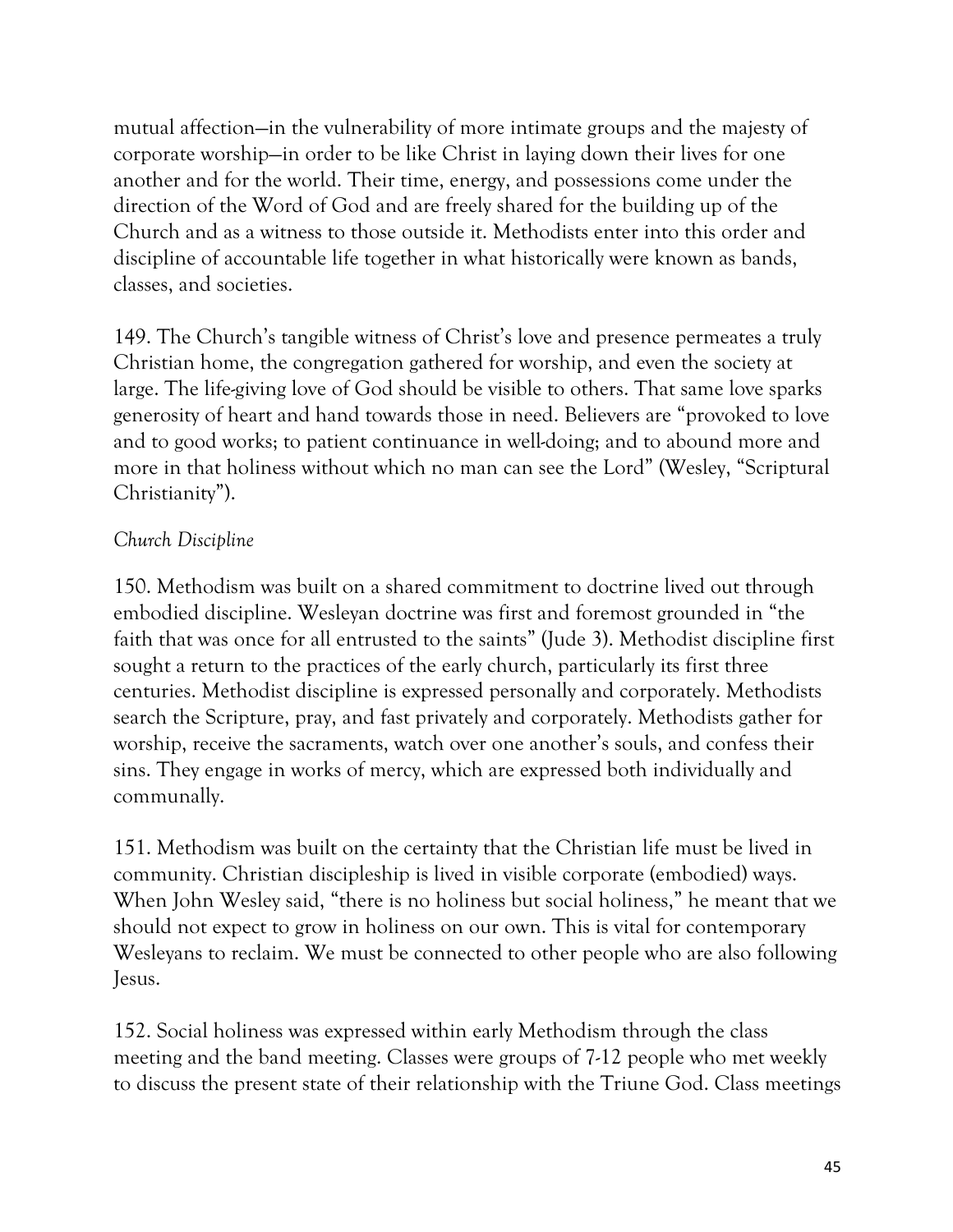were required for membership in Methodism, both as a renewal movement within the Church of England and as many within Methodism organized as separate churches. Bands were groups of 3-5 people, divided by gender, where sin was confessed for the sake of healing and growth in holiness (James 5:16).

153. As some in Methodism transitioned from a renewal movement within a church to become a church in the newly formed United States, they brought its vision for social holiness into its understanding of how a church should be conceived and how it should live. This can be seen in the title of early Methodist polity book, *The Doctrines and Discipline of the Methodist Episcopal Church*.

154. The Methodist vision for corporate, embodied, social holiness did not leave room for nominal Christianity. Discipline meant a disciplined or structured life that provided the necessary boundaries for growing in grace. It also meant that those who persisted in living undisciplined lives were removed from the fellowship. Reclaiming a disciplined fellowship is a pressing need for the next Methodism.

## *The Means of Grace*

155. The means of grace as a concept is not unique to Wesley or Wesleyan thought. Wesley's commitment to it reflects his formation in the larger Church, particularly the Church of England. A means of grace is a channel by which God communicates grace: the power of the Holy Spirit. In his sermon, "The Means of Grace," Wesley highlighted primary means of grace including: meditating on scripture, prayer, fasting, and the works of mercy such as care for the poor. The Church is the steward of the means of grace. As Irenaeus said, "Where the church is, there is the Spirit of God; and where the Spirit of God is, there is the church, and every kind of grace" (*Against Heresies*, III.24.1). Faith and holy living are the fruit of the Father's selfgiving in the Son by the Spirit who indwells the Church through the means of grace.

156. While grace is not limited to the Church, the means of grace form the basis of the Church's life together. It is both where and how we participate in the love of God and grow in Christlikeness through the power of grace. As a household of faith we recognize that through specific tangible and visible practices, we place ourselves in the posture of receiving God's transforming work. The many varied means of grace allow us to live out the Great Commandment to love God and neighbor (Matthew 22:36-40). Works of piety are those practices by which we demonstrate our love and devotion to God, whereas works of mercy demonstrate our love and care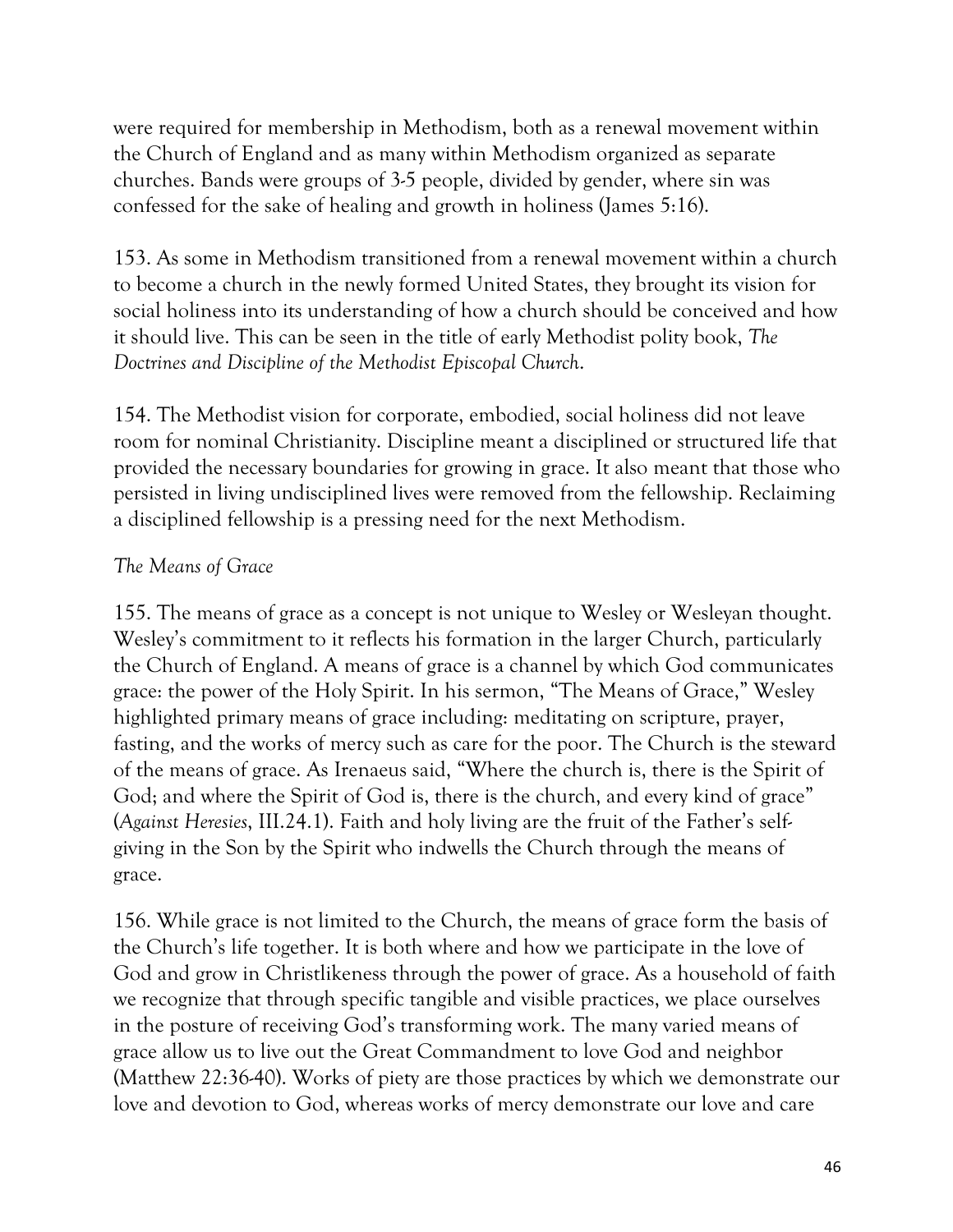for neighbor. Works of piety and mercy coalesce to make up life in the Image of Christ, by which the Church embodies God's love.

# Works of Piety

# *Worship*

157. The eternal fulfillment of God's all-encompassing purposes is the exaltation of his Son, Jesus Christ, to whom every knee will bend, and every tongue confess that he is Lord (Philippians 2:10-11). Local corporate worship not only foreshadows our eternal vocation of praise but it is also a participation, in real time, in the ceaseless worship of the communion of all the saints, both in heaven and on earth.

158. Corporate worship is the premiere event of the Church—an occasion to express acts of holy devotion in partnership with other believers. God's covenant people, gathered in local assemblies, come in answer to the joyful call of God. In worship, we make our glad response to this invitation and we are united with God and one another. Through the preached word, Holy Communion, prayer, giving of offerings, song, exhortation, and other acts of worship, we actively engage in relationship with the Triune God and surrender anew to God's will.

159. The relationship that we are describing is known and centered in the person of Jesus Christ, our risen Lord. Christ is truly present in our worship. As the Incarnate and Ascended One who sits at the right hand of the Father, he both receives our worship and leads our worship. He is our great high priest, the embodiment of our message, and the once and final sacrifice to which we unite ourselves in offering to the Father. Jesus's presence among us is the defining character of Christian worship.

160. We therefore commit ourselves to regular and communal assembling as disciples of Jesus Christ to give glory to God (Hebrews 10:25). In this we bear witness to our identity as God's people and celebrate the grand narrative of God's eternal activity. In regular and communal worship, we gather to be spiritually formed in Christlikeness, to be edified, and empowered by the Holy Spirit to live holy lives for the sake of the world, fulfilling God's Kingdom purposes.

# *Preaching*

161. We affirm preaching as a gift of the Triune God to the Church, from the Father, through the Son, by the power of the Holy Spirit. When the Word of God is proclaimed and heard as a means of grace, the Spirit opens the hearts and the minds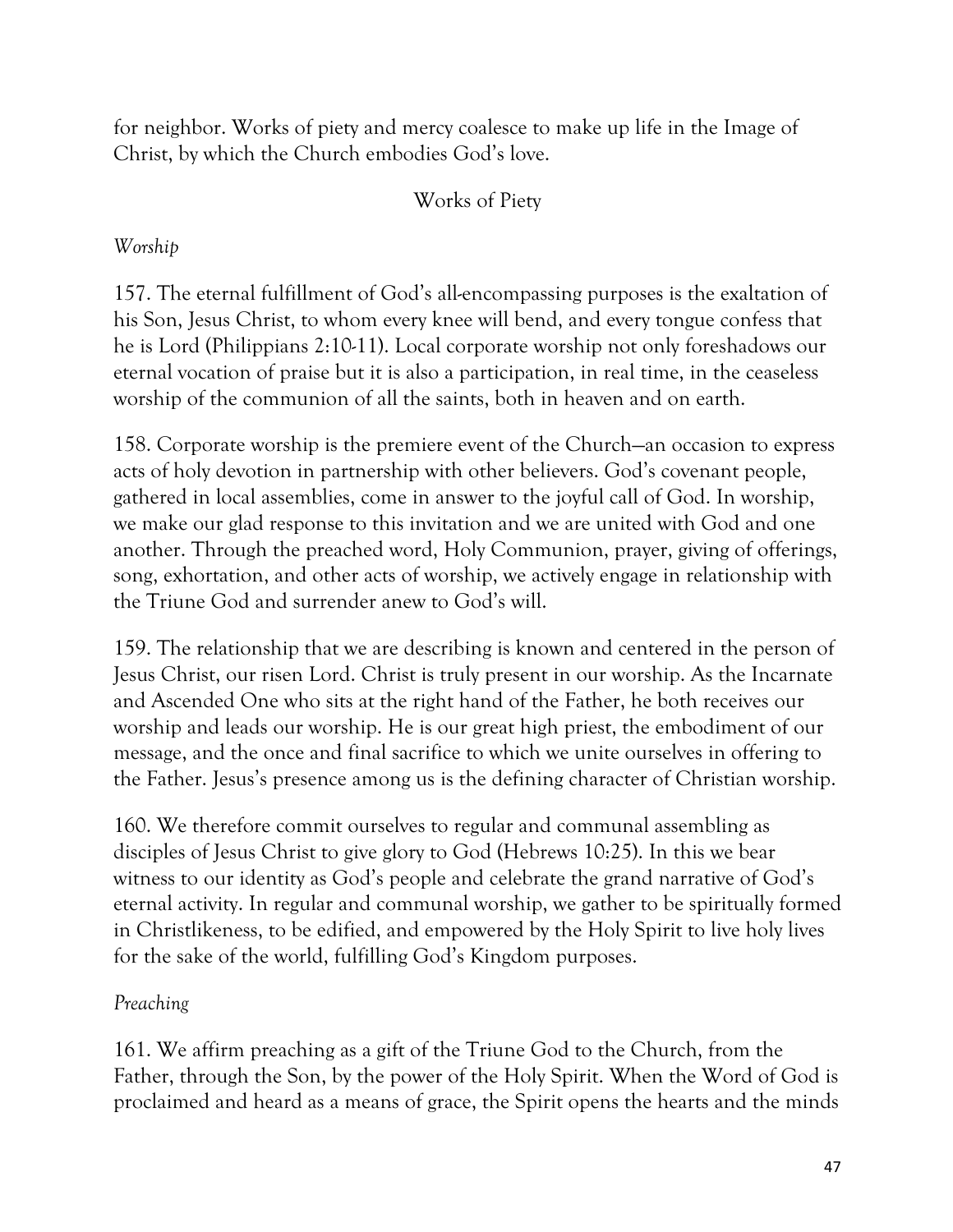of the worshipers to acknowledge the gracious presence of God in Jesus Christ. Through the presence of Christ, the Spirit extends God's prevenient, justifying, and sanctifying grace. Through the reading and preaching of the Word of God in Scripture, the Spirit illumines and inspires God's people to a life of joyful praise and faithful obedience.

162. Prayerful attentiveness in preaching the Word of God is our most precious resource for sustaining Christian identity. Preaching is a vital resource in identitydenying conditions. In preaching, God's people are called to remember the scriptural witness to the love of God for the world, proclaiming Jesus Christ is God's giving of himself to restore the divine Image in humanity. Through the sanctifying speech of the Holy Spirit, preaching serves as a means of grace by which the Church is restored and enjoys newness of life in Jesus Christ through the love of God and neighbor.

163. Wesleyan preaching is characterized by the Christ-centered worship of God. Renewal has always come through preachers whose first interest in life is reverent and realistic attention to God and God's Word in worship. When we assemble as God's people, Christ freely shares himself and the Word is read, spoken, heard, and believed. By the Spirit's power we become that which we hear, renewed in the divine Image in Jesus Christ.

164. We affirm that all sin, evil, suffering, need, and want can now be seen in light of the death and resurrection of Jesus Christ. In him God has acted in such a way that the realistic response of God's people is joy. In joyful praise we acknowledge the primacy of God's great love for the world. In sharing our love for him with others our lives become the good news we proclaim.

165. In his preaching ministry, John Wesley proclaimed that God in his great mercy has turned the world toward Jesus Christ by preaching the Gospel in the following manner: "The Spirit of the Lord is upon me, because he has anointed me to bring good news to the poor. He has sent me to proclaim release to the captives and recovery of sight to the blind, to let the oppressed go free, to proclaim the year of the Lord's favor" (Luke 4:18-19). In the next Methodism, it is important that preachers follow Wesley's example of making the Gospel known to listeners in ways that are appropriate to their spiritual, moral, economic, and social conditions. And this will include preaching the Gospel in ways that meet people where they stand in relation to God and others.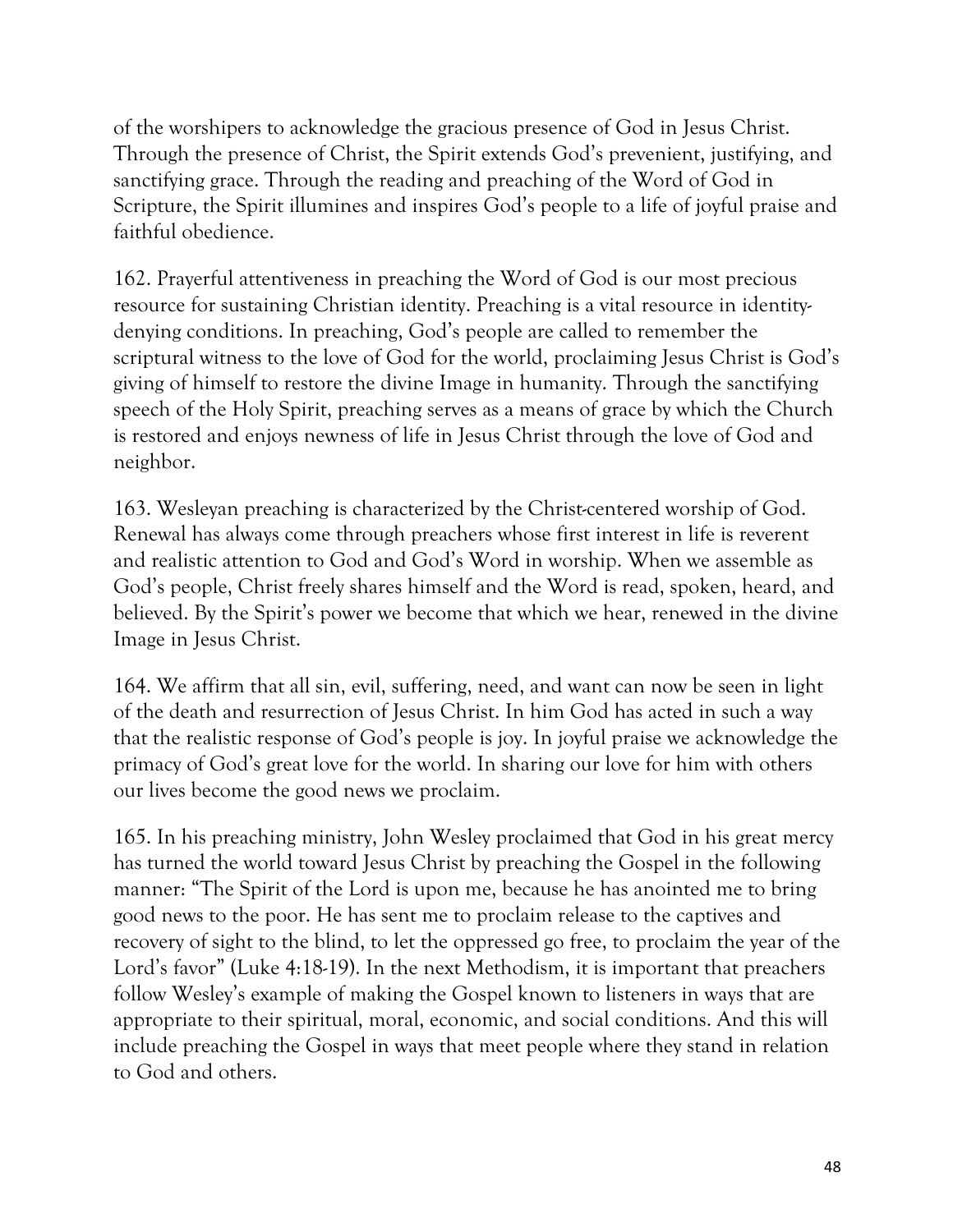### *Sacraments*

166. We affirm the sacraments of Baptism and Holy Communion as sacraments instituted by Christ as gifts to the Church. In his sermon "The Means of Grace," John Wesley affirmed the historic meaning of a sacrament as an "...outward sign of an inward grace and a means whereby we receive the same." As we regularly receive the sacraments, we believe that God's grace is present, given to us, to form and restore us in the Image of God.

### *Baptism*

167. Baptism is both initiation and conversion into the death and resurrected life of Jesus Christ. It is a sacrament open to persons of all ages. The person and work of Jesus and the meaning of his death and resurrection are the principal emphases of the rite. The apostle Paul claims as much in his treatment of Baptism in Romans 6:3-4: "Do you not know that all of us who have been baptized into Christ Jesus were baptized into his death? Therefore we have been buried with him by baptism into death, so that, just as Christ was raised from the dead by the glory of the Father, so we too might walk in newness of life."

168. Through Baptism, we participate in the death and resurrection of Christ, rising from the waters with a new identity as God's holy people. As the Holy Spirit descended on Jesus in the waters of Baptism, the voice of the Father rang out from the heavens, "You are my Son, the Beloved; with you I am well pleased" (Luke 3:22). In the waters of Baptism, we too are incorporated into the family of God, sons and daughters bathed with the power of the Holy Spirit. This family, born of water and the Spirit, includes the great heritage of saints of all ages, nations, and races, spanning the breadth of Christian history, who have served the Lord faithfully across time and space.

169. As the sacrament that brings a person into the Church, Baptism is the normative link to all other means of grace within the Christian community (Wesley, *A Treatise on Baptism*). Baptism initiates us into this covenantal community called the Church, which itself is shaped by the means of grace and through the means of grace shapes those who are in it. We thus describe the baptized members of the Church as those who are shaped by the biblical narrative, are relational in nature, and are missional in purpose. In Baptism we are commissioned, by grace, to serve God in the world, responding to God's call to be the tangible, visible witness of Christ to everyone we meet. The sacrament brings us into something that is bigger than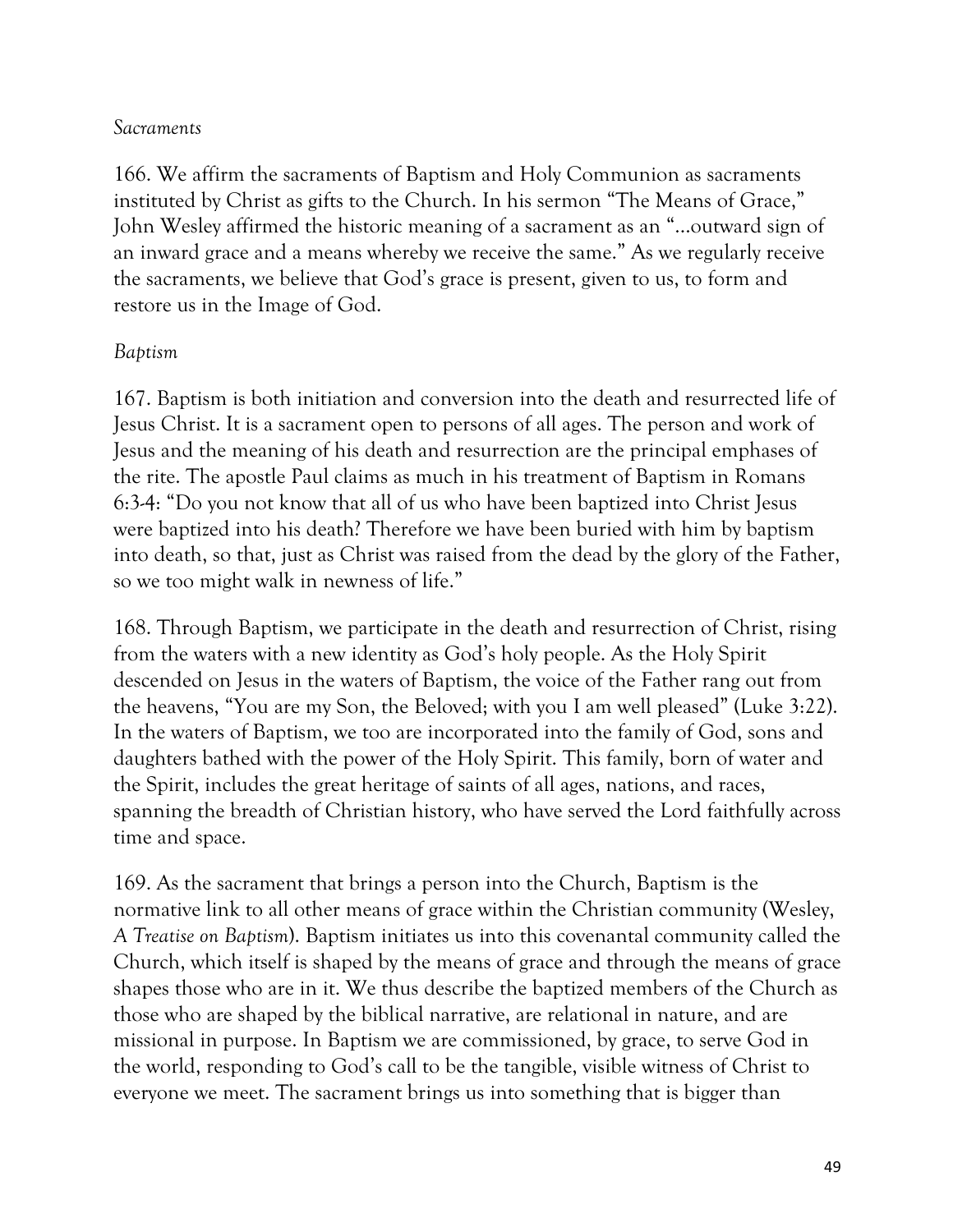ourselves. We acknowledge that faith and holiness is personal, yet it is lived out communally (i.e., social holiness). For this reason the regular practice of the reaffirmation of Baptism is essential for the liturgical life of the Church. It reminds us of our identity as the people of God, being transformed by grace to serve God in the world.

170. Baptism is also indicative of the physical death and new, resurrected life the Christian will one-day experience in the corporeal body. The act serves as a reminder that death is prevalent and will one day claim us all. However, it also offers comfort, acknowledging that death does not have the final word. Since we have been united with Christ in his death, we will also be united with him in his resurrection. Every Christian funeral is thus representative of Baptism. The deceased is identified as one who has now entered into the fullness of their Baptism. They have reached complete union with Christ who has accepted them into his death so as to be purified, healed, and freed of death itself. Likewise, the Christian has joined Christ in new, resurrected life, following in both death and resurrection where Christ has first led.

## *Holy Communion*

171. While the sacrament of Baptism brings persons into the Church, the sacrament of Holy Communion continually "re-members" the Body of Christ as we gather to celebrate the sacrifice of Christ. Since the time of the apostles the Lord's Table has been central to the liturgical life of the Church. The Wesley brothers understood the centrality of Holy Communion in the life of the Church and believed that a deeply sacramental life was necessary for Christian formation and the life of holiness. Early Methodists were encouraged to receive communion weekly, even to receive it as often as possible (Wesley, "The Duty of Constant Communion"). They were mockingly called "sacramentarians" for their Eucharistic devotion.

172. In Holy Communion the crucified and risen Christ is present with us as our gracious host. The grace poured out in this encounter convicts, heals, and sanctifies the Church as we cooperate with the Holy Spirit who transforms us in holiness going on to Christian perfection.

173. In Holy Communion we remember the mighty acts of God in Jesus Christ and his sacrifice for our sins on the cross. However, this is more than an intellectual exercise. We believe that through the power of the Holy Spirit, Christ's sacrifice becomes present with us, "...not done and gone many years since, but, as to expiating grace and mercy, still lasting, still new, still the same that it was when it was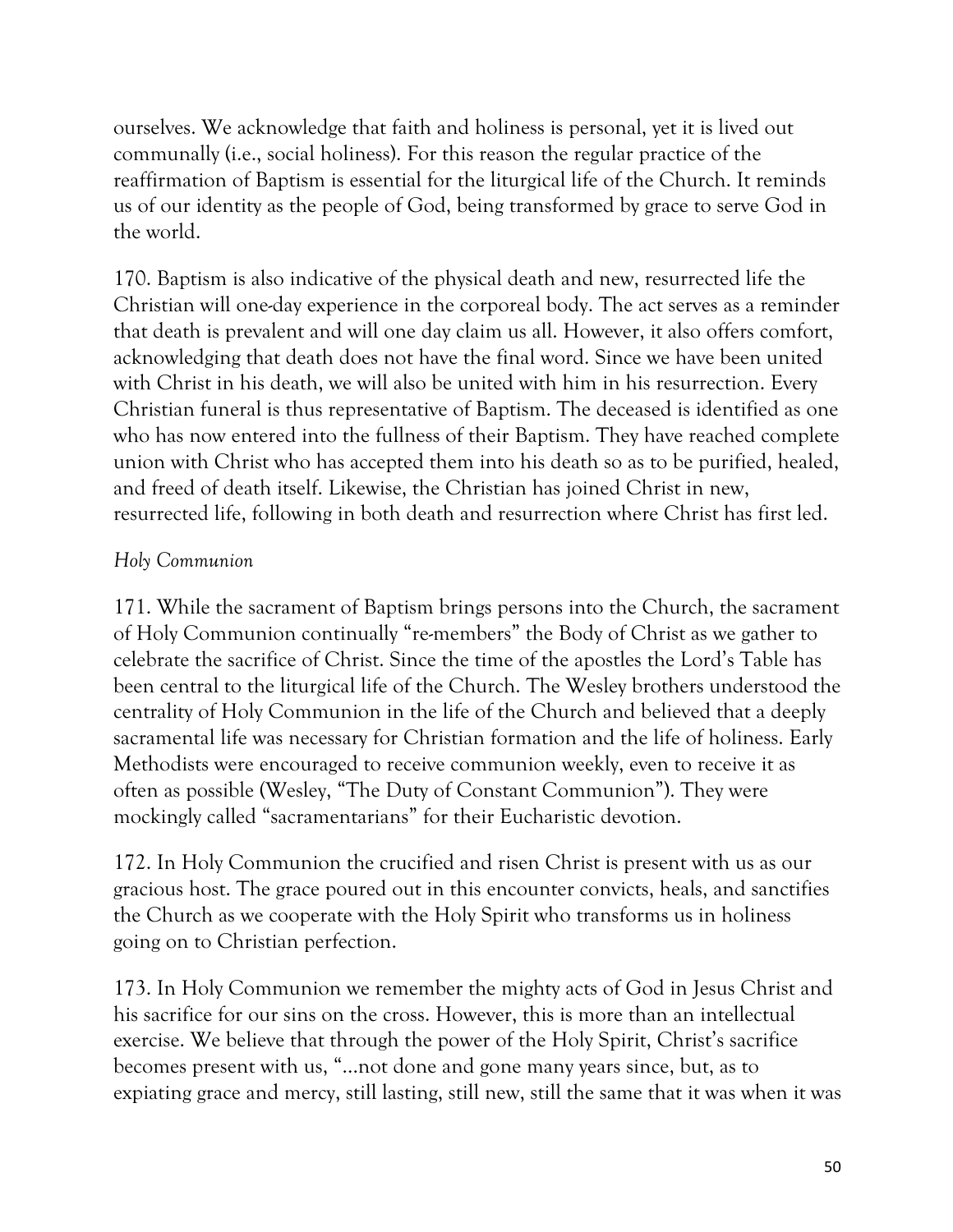first offered to us" (Wesley, Preface, *Hymns on the Lord's Supper*). In Holy Communion the physical bread and cup, and those physically gathered, are infused with the living presence of Christ. His body and blood in this sacrament nourish our very bodies and souls. The broken body of Christ heals our brokenness, enabling us to live out our Baptismal calling.

174. In turn, we offer ourselves in service to Christ as we join our sacrifice with his, in unity with the Church across time and space. In Holy Communion we catch a glimpse of the heavenly banquet that God has prepared for the new creation. We look forward to the time when Christ comes again and all of creation is restored in the new heaven and the new earth.

## *Catechesis and Formation*

175. Catechesis is a holistic process that forms lives in the Image of Christ. Renewal often accompanies an intentional commitment to teach basic Christian beliefs and to guide the Christian in Christ-like behavior and holy desire. In particular, catechesis is the intentional practice of teaching the basics of the Christian faith. From the earliest days of the Church, teachers—catechists—have instructed seekers and those who grew up in the Church. They taught the outlines of the Christian faith. The Apostles' Creed is an example of how the Church taught these basics. Following the English reformers who constructed a catechism and placed it in the Book of Common Prayer, Wesley highly valued this training for the faithful. Both the catechism's placement within the Prayer Book and Wesley's own efforts to communicate the faith show that catechesis is not separate from the life of the Church, but integral to it. But note that the catechism was placed together with the church's liturgy. Teaching and practice go together in the making of a Christian.

176. The Church offers formative practices accessible to everyone who desires to walk in the way of Christ and grow in Christlikeness. Faith and holiness are both caught and taught. The life of the Church and the practices in which we participate instruct us in the faith in deeply formative ways—and in some ways they are more critical than formal published curriculum written to teach the things of God. In true Wesleyan spirit, knowledge and vital piety must be joined (e.g., Charles Wesley's hymn "For Children"); neither can be neglected for a fully-orbed faith! What we do as a Christian community informs who we are as Christians, which in turn determines how we demonstrate our love for God and respond to the needs of the brokenness in the world.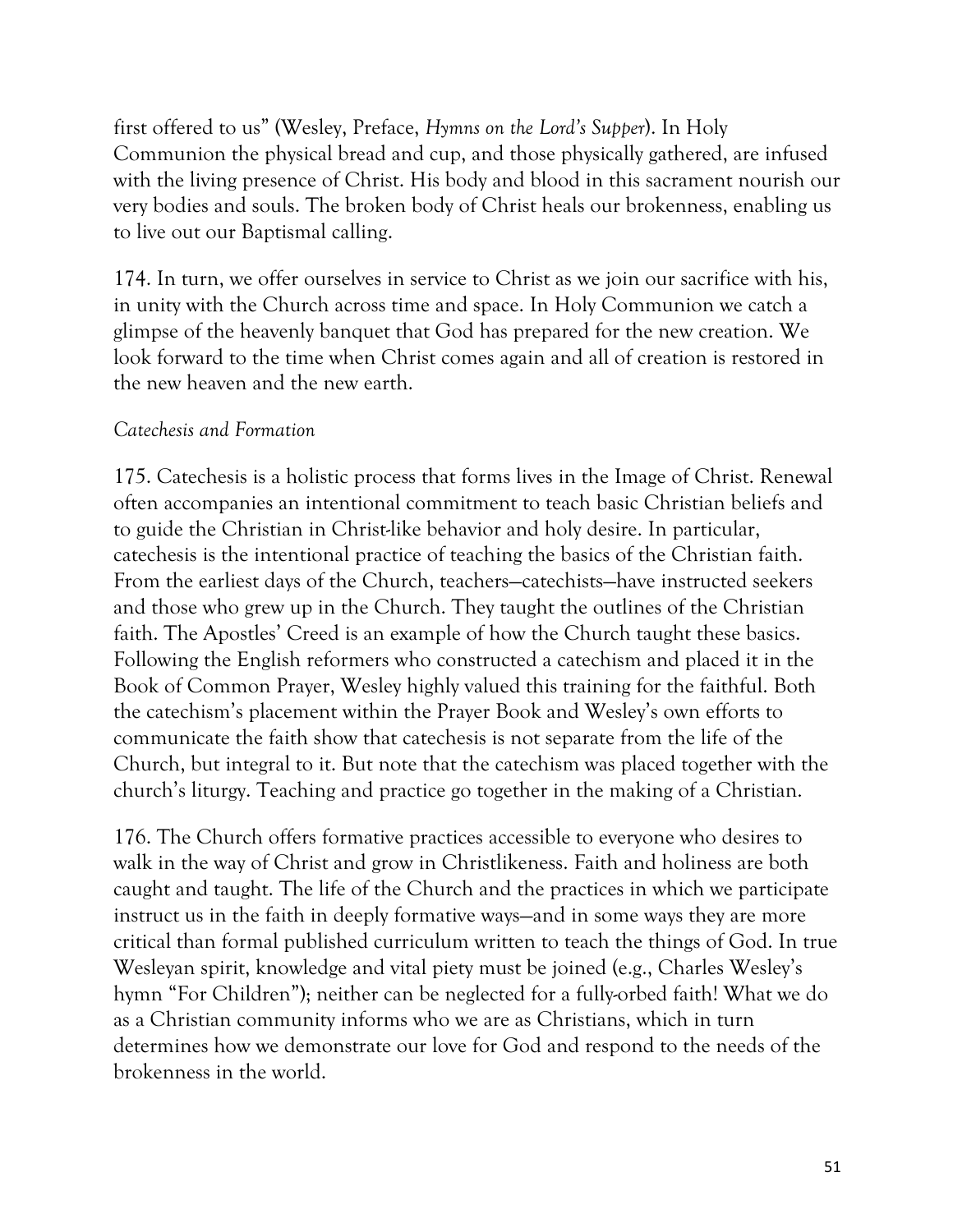177. Our identity as Christians is found in Christ. He is the beginning and the end of Christian identity. And we know him as Lord both experientially by the Spirit and in the Church's teachings about him. Participating in the liturgical life of the Church teaches us in ways lectures cannot and vice versa. There is value in knowing the doctrines of the faith and in knowing the faith as practice. Participating in works of mercy and doing good by showing love of neighbor through providing food to the hungry, clothing and shelter for those without, as well as visiting and helping those who are sick and in prison, cultivates the fruit of the Spirit that we might grow in kindness, compassion, and gentleness. Learning faith involves the same whole person endeavor that encompasses loving God—heart, mind, soul and strength. Catechesis is as much about being transformed by participation in and cooperation with the Holy Spirit as it is about being informed of the things of God.

178. Participation in the means of grace—both acts of piety and mercy—provide all members of the household of faith opportunities to know the ways of Christ and to grow in Christlikeness regardless of age or intellectual capacity. The next Methodism will hold onto the ways in which persons learn to watch over one another in love, examining their lives and supporting one another as they work out their salvation together.

# Works of Mercy

### *Evangelism—God's Initiation*

179. The Wesleyan understanding of evangelism always begins with God. In God's very first acts of creation, the calling of Israel to be God's own people, and continuing through Jesus Christ, God opens his arms to us, making space within himself for us. This openness precedes all else. Before we are even aware of it, God already loves us and is reaching out to us, offering his grace to us in Jesus Christ, and inviting us to respond in faith and love.

180. Likewise, engaging in evangelism with a Wesleyan spirit involves embodying God's posture of openness as we reach out to others with the hope that they might respond in faith and be formed by God's offer of relationship. In all our practices, we communicate a vision of life made possible by the power of God in Jesus Christ also known as grace—and walk with others as they experience conversion and are moved to begin a journey of faith marked by holiness and transformation into the likeness of Christ.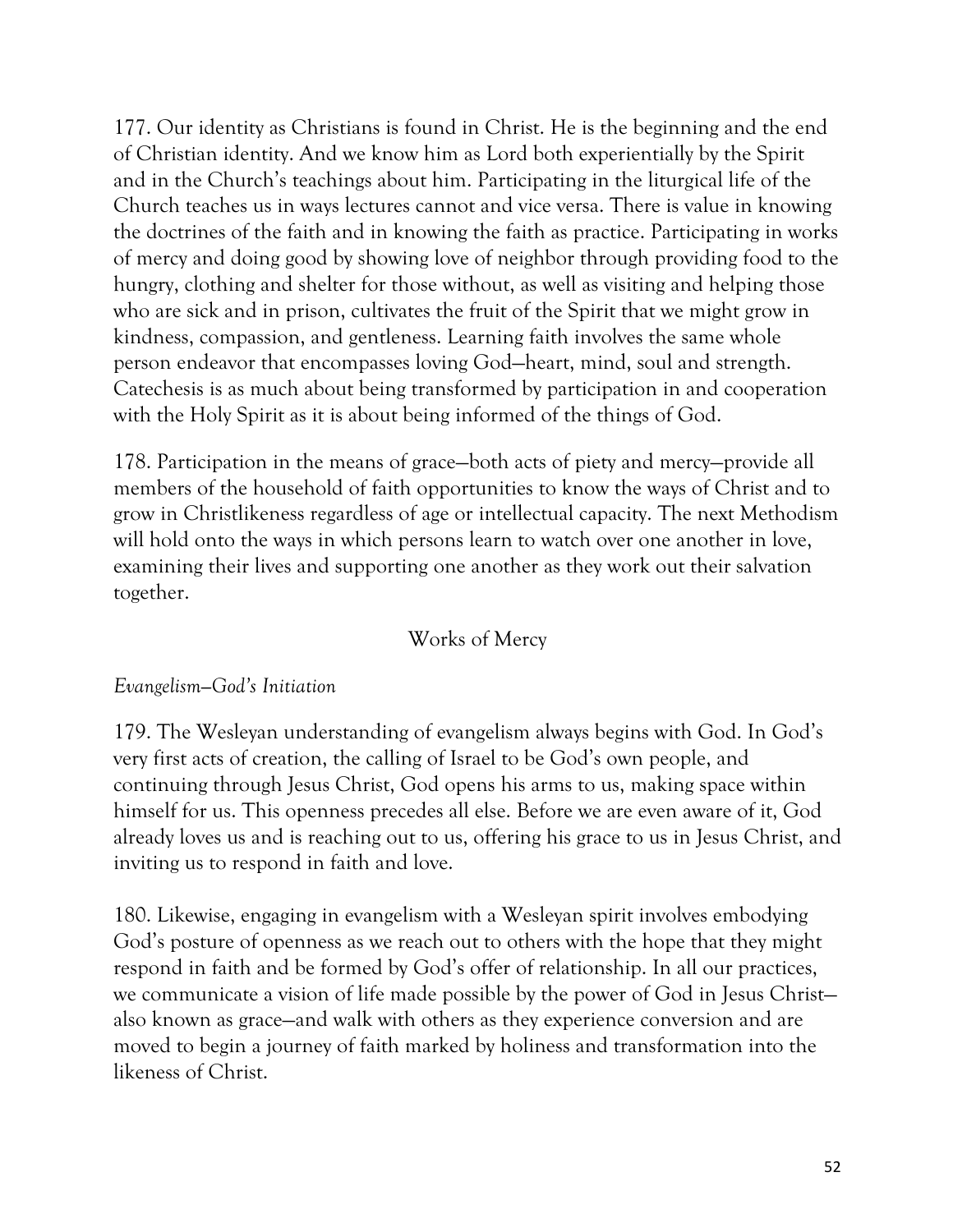### *Evangelism as a Means of Grace*

181. The Holy Spirit of God moves in multiple directions, working within and through us toward others and within and through others toward us. In this way, evangelism becomes a means of grace through which God works to meet and bless all people.

182. When we open our arms to others, just as God has opened his arms to us, we become messengers of reconciliation and ambassadors for Christ. Walking with others in patient, humble openness creates space for the Holy Spirit to move, awakening people to the reality of their sin and their profound need for God. As the Holy Spirit awakens the need for God and the unmerited love and grace that God offers, and as others come to trust that we do, in fact, love them the way that we say that we love them, the space becomes secure enough for others to experience the grace of God offered to them in Jesus Christ, and to respond in repentance and faith.

### *Evangelism and Formation*

183. Wesleyan evangelism takes conversion seriously. Our desire is to see persons experience an awakening to our need for God, repentance of sin, and conversion to new life. However, our vision does not stop there. A Wesleyan vision is driven by the expectation that persons will experience full salvation and become people whose lives are marked by holiness. Full salvation here is the restoration of the Image of God in the redeemed person. It is critical that we walk with people in love so they can experience God's gift of conversion, and continue to walk with them as they seek to become more and more like Jesus, "changed from glory into glory" as the Image of God is restored. Wesleyan evangelism intentionally aims at conversion as a milestone in the Christian journey, focuses on the vision of being renewed in the Image of God, and helps to ensure the continuation of the journey of discipleship.

184. Wesleyan evangelism is a practice of both individuals and groups. In either case, a key principle is that both individuals and groups embody God's posture of openness as they share the Good News with their family, friends, and neighbors and continue to walk with them as they become more and more like Jesus.

185. Individual Christians are formed in grace and then share their faith with others through their words, deeds, and lifestyle. Collectively, communities of Christians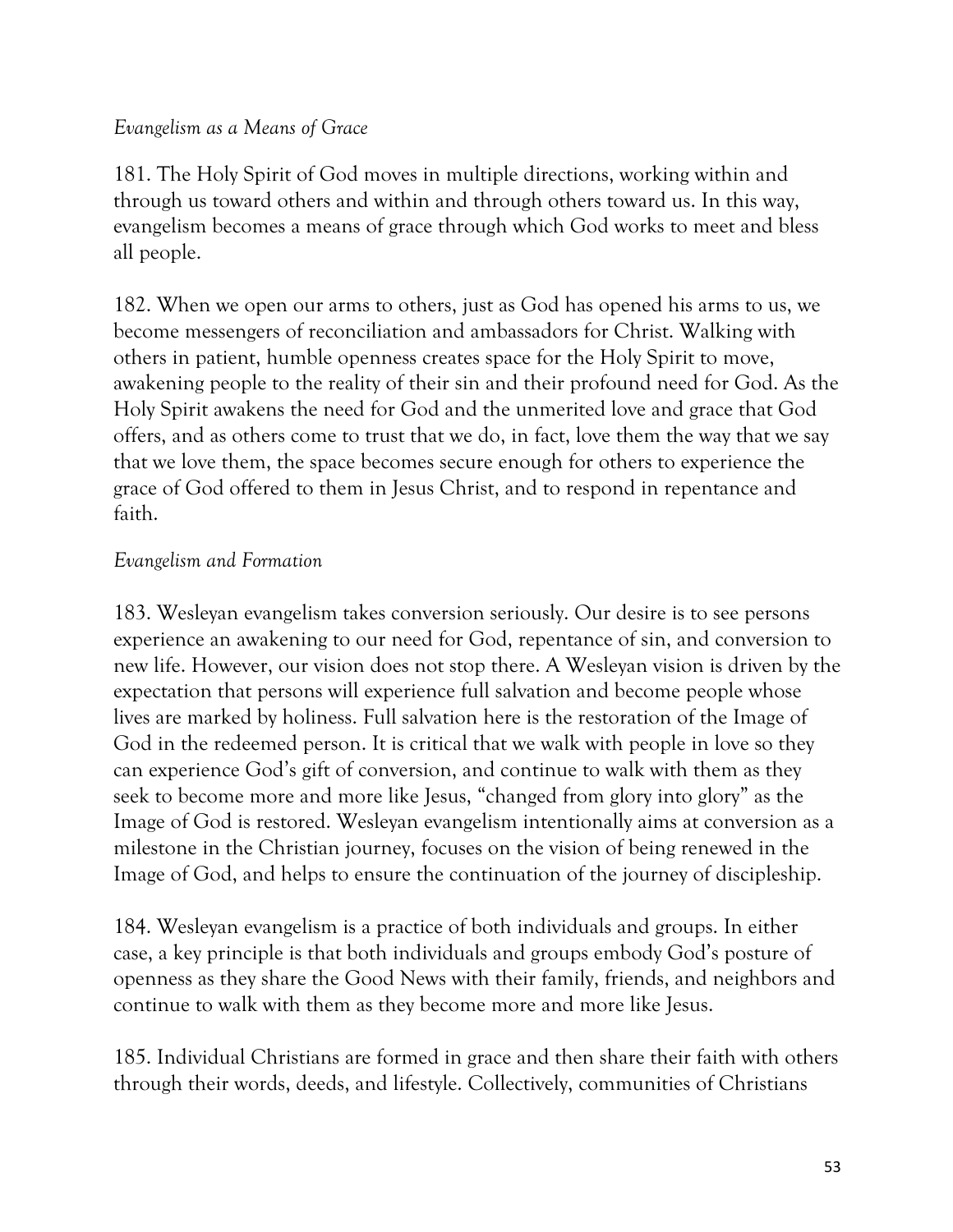demonstrate their faith through ritual and life together. We show the world how being formed in grace affects our relationships to one another and orders our life together. Both individual Christians and communities of Christians evangelize systems by identifying the brokenness of current systems and working for transformation and healing.

186. Evangelism is not in competition with other works of mercy such as missions or prophetically speaking to broken structures. Rather, it works in tandem with these ministries as we seek to "spread scriptural holiness across the land," to change the hearts of those in leadership through social, political, and economic advocacy.

## *Work with and for the Poor*

187. Wesley preferred the company of the poor. He believed that they were more attuned to the voice of God and lacked the pretensions that cloud human judgment. But his love for the poor was more than just one of preference; he believed that Christians are called to care for those who are in need, especially those of the household of faith. Key to Wesley's understanding was the reality that the poor were not "out there" but were a part of early Methodism; they were society members, class members, leaders, and people who were not only recipients but who contributed to the life of the movement.

188. Work with and for the poor is a means of grace as it fulfills Christ's mandate to love. Throughout Christian history, this concern has been central to the life of the Church as it is an act of acknowledging the Image of God in all persons. It was out of love—and following the command of Christ—that the early church set up care for the widowed and orphaned. And out of love early church leaders such as Basil the Great created the first hospital. Christians are called to care for those who have not. As Wesleyans, we must carry on this sacred duty for and with others in a community of outpouring love. We will also oppose measures that oppress the poor, keeping them always in mind, as known and loved, in the communities in which we live and serve.

### *Justice*

189. Justice is the enactment of God's will for human flourishing. Acknowledging the ways that sin has distorted the Image in individual human lives, we also acknowledge how that distortion has taken on systemic implications. Justice is not a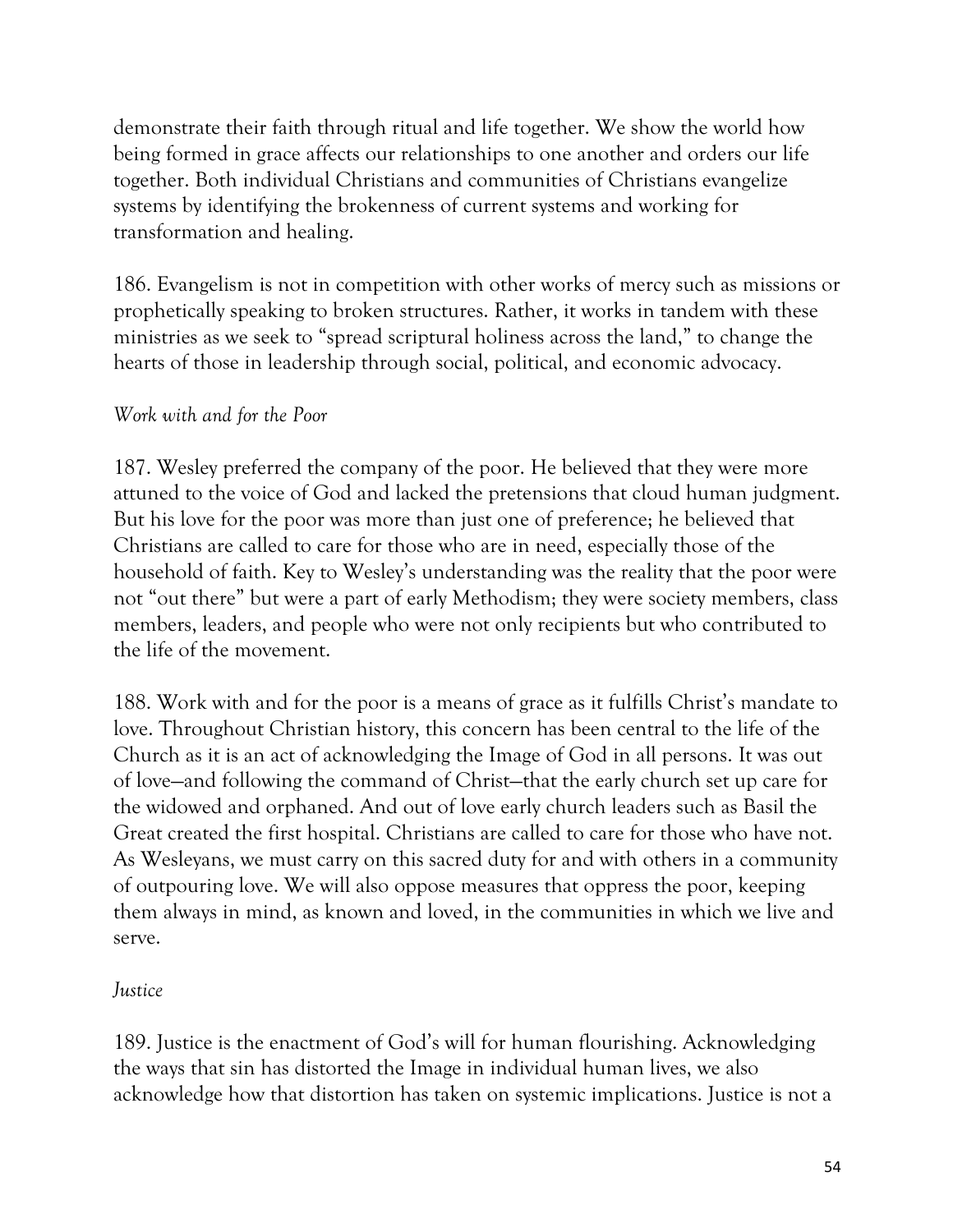political rally or a partisan rant, nor will it be met by policy alone. Justice is a desire combined with actions that seeks to overcome the effects of sin in the public square, driven by a firm commitment to the reality of the Image in all persons and holding fast to Christ's mandate that we love one another.

190. As Wesleyans, we commit ourselves to the common good as an expression of God's love for all people. This includes a desire to see God's will in all areas of life, in the protection of the vulnerable, the right to flourish in education, free enterprise, free speech, and to live peaceably with all in a world where violence against anyone is a thing of the past. Justice requires governments to seek all peaceful means to end conflict before engaging in warfare.

191. We acknowledge that our vision of justice needs to be shaped and formed by the scriptural witness in all things and that our efforts—fueled by grace—must be aligned with God's ultimate purposes for his creation. The work of seeking justice for all people will be a mark of the faithful community until Christ comes in final victory and overcomes the sin that has beset the social order. But until that time, we continue our work for a peaceable and just world joining in God's work of redemption and restoration.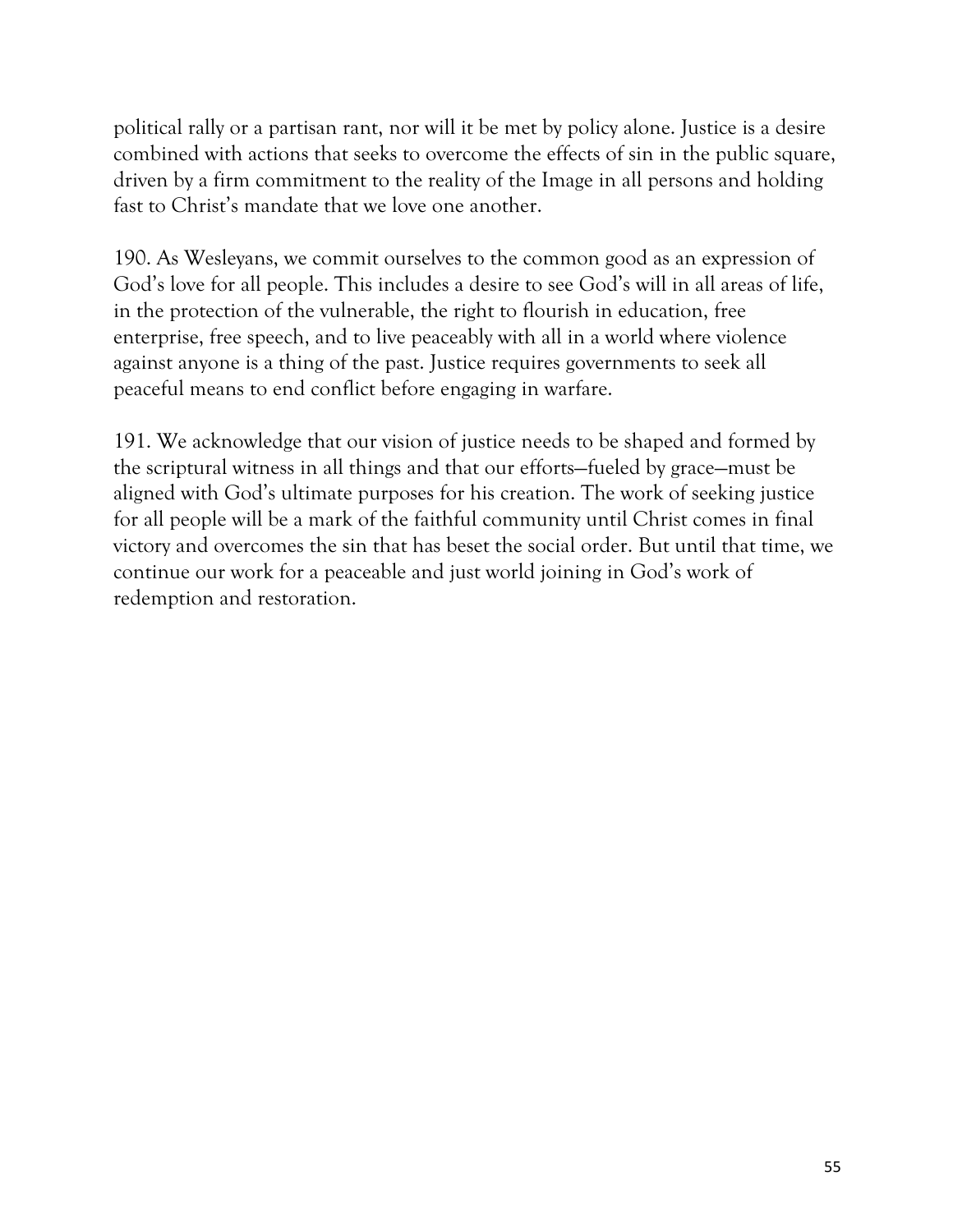# SECTION SIX: THE FULLNESS OF TIME: THE GLORIFIED IMAGE

192. In the fullness of time known only to God, the risen and ascended Christ will return. He will establish his Kingdom and bring to completion the Father's plan for the redemption of creation and the perfection of his Image in redeemed humanity. Christ's second coming will not be like his first coming in meekness and humility. His second coming will be in power (Matthew 26:63-64) and triumph to claim in the Father's name the vineyard of the world (Matthew 21:40-41) and place all things under the Father's authority (1 Corinthians 15:24-28). His will be a Kingdom different from the kingdoms of the world for it will be characterized by perfect justice and peace.

193. Although the precise details of Christ's ultimate Kingdom lie beyond our experience such that our knowledge of it is comparable to seeing "in a mirror, dimly" (1 Corinthians 13:12); Scripture is a sufficient revelation that we may not be without hope, ignorant about death, life beyond death, and the eternal life in the resurrection (1 Thessalonians 4:13). Such knowledge is, as Paul expressed it, of "first importance" and the "good news… in which [we] stand, through which [we] are being saved, if [we] hold firmly" (1 Corinthians 15:1-3).

# *Final Judgment*

194. At Christ's return, there will be a general resurrection of all who have died. All people will stand before the Lord to be held responsible for their lives and their use of the talents entrusted to them. Each person will be judged according to God's perfect union of wisdom, justice, and mercy. Those who died in Christ and whose lives of faith have borne the fruit of repentance for sin out of love for God (Luke 3:8) and the fruit of the Spirit (Galatians 5:22-23), clothed in the wedding garments of holiness (Hebrews 12:14), forgiveness (Matthew 6:14-15), and mercy (5:7) will receive the Lord's mercy. They will enter into his heavenly wedding feast (Matthew 22:1-12) where the Church adorned as a bride will be united to Christ her Bridegroom.

195. Those whose lives of infidelity to God lack the wedding garment (Matthew 22:11) of holiness and the fruit of justice and mercy, being also without contrition for sin, will be separated from the saints, and excluded from the heavenly banquet. They will be consigned to the punishments of hell according to God's just judgment.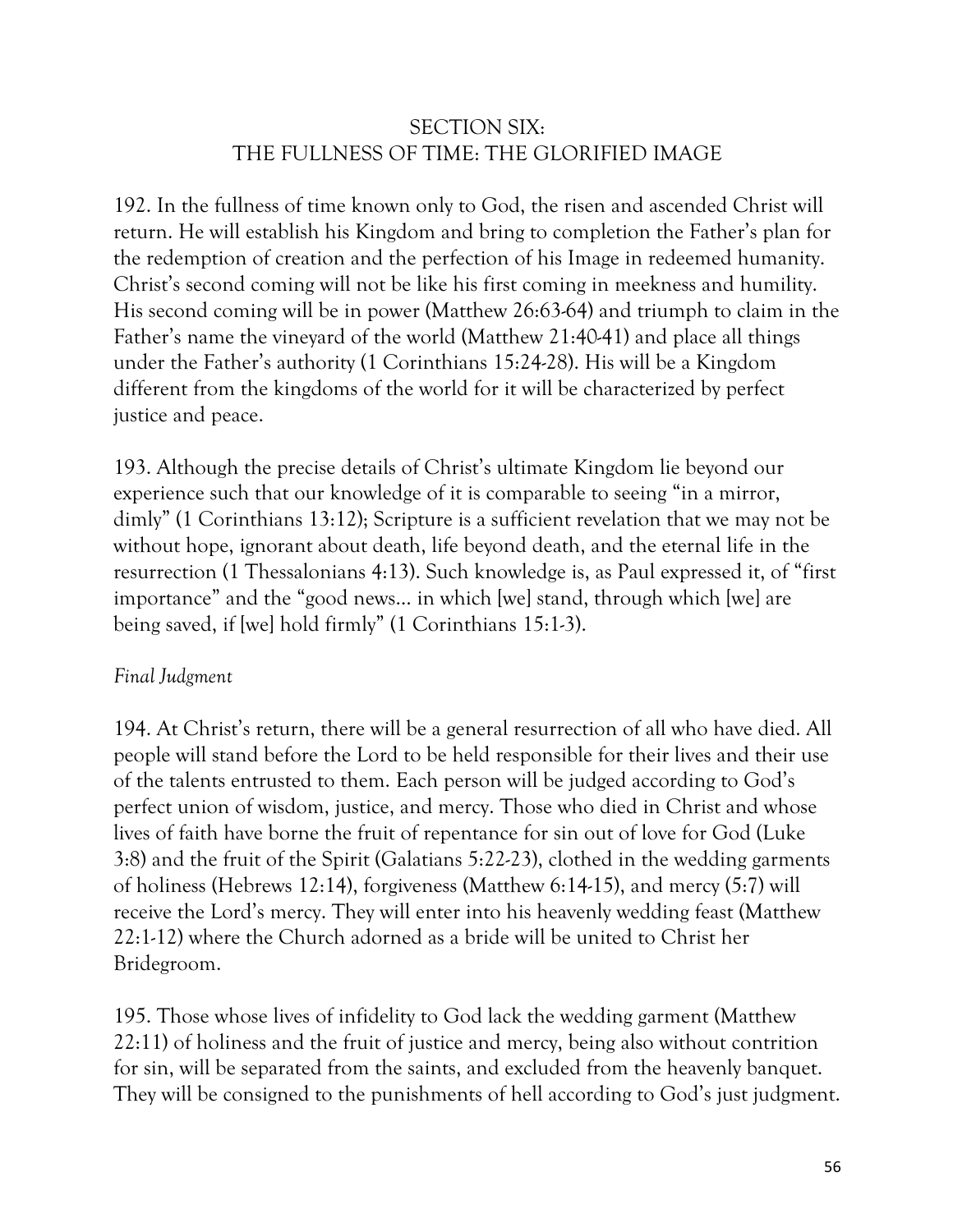This is the final death that is the result of sin (Romans 6:23). For sin, as alienation from God who is life, is death. As Jesus declares, "I am the vine, you are the branches. Those who abide in me and I in them bear much fruit, because apart from me you can do nothing. Whoever does not abide in me is thrown away like a branch and withers; such branches are gathered, thrown into the fire, and burned" (John 15:5-6). God has placed before us "life and death, blessings and curses" (Deuteronomy 30:19). Those who choose God find life and blessedness in fellowship with him. Those who choose their own will, trusting in their own capacities and in mortal creatures to bring them happiness, ultimately find only death. Any more than this, we leave to God's wisdom and justice.

#### *Christ, Firstborn of the Dead*

196. The Christian hope of eternal life begins with Christ's resurrection. As an Easter people, we confess that Jesus was crucified, truly died, and was raised from the dead by the power of God. This resurrection was not a spiritual resurrection in which Jesus appeared to his disciples as a phantom or a hallucination. Rather it was a bodily resurrection in which the very flesh that was put to death on the cross was raised to life again, still bearing the scars of Jesus' passion (John 20:27). When the disciples doubted that the risen Christ was actually Jesus in the flesh, he proved to them that it really was his body by eating a piece of fish (Luke 24:41-43). Jesus' resurrection was evidence that, by his perfect obedience to the Father, he had reconciled humanity to God bringing life to many (Romans 5:17). By the life found in his divinity, he overcame death (John 10:18) and placed even death under his feet (1 Corinthians 15:26).

197. In the risen Jesus, we see not just a single man raised from the dead, we see resurrected humanity. We see ourselves as we will ultimately be. Because Christ assumed a mortal nature like ours that was subject to death, his resurrection revealed that our mortal bodies also can and will be raised from death. As Charles Wesley put it in his great Easter hymn, "Made like him, like him we rise, ours the cross, the grave, the skies" ("Christ the Lord is Risen Today").

198. By his resurrection, Jesus is not only the "firstborn from the dead" (Colossians 1:18) but he is the "first fruits of those who have died" (1 Corinthians 15:20, 23). Thus, his resurrection is the first stage in God's final redemption of his material creation—a redemption that will include the raising of our mortal bodies. Through his death and resurrection, reconciling God and humanity, Christ inaugurated the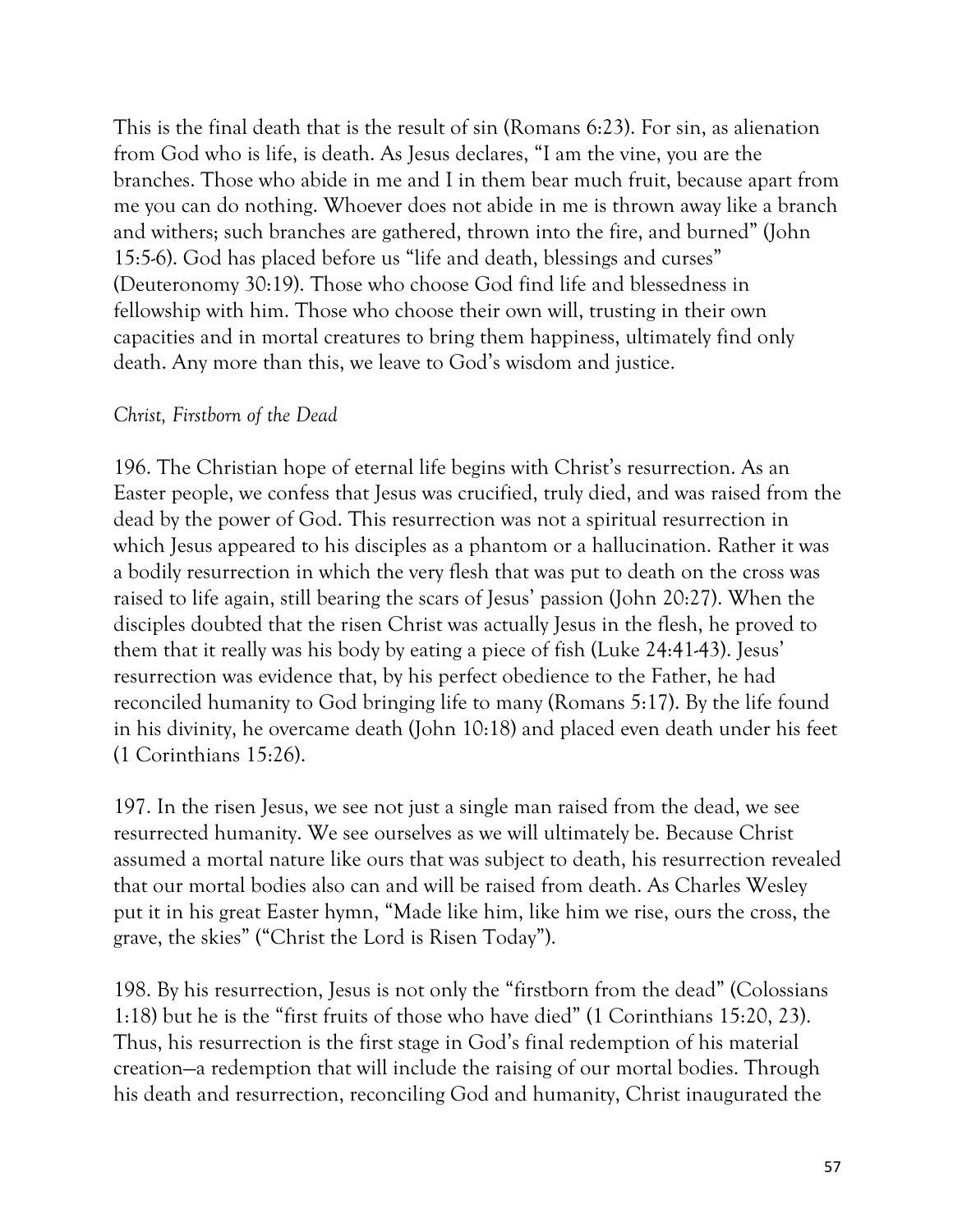"new creation" (2 Corinthians 5:17). He is the new Adam (1 Corinthians 15:22), and therefore, as Gregory of Nyssa put it, the "first born of [the new] creation" (Colossians 1:17-18), the father of a new human race, "a priestly kingdom and a holy nation" (Exodus 19:6; 1 Peter 2:9). This "new creation" finds its climax at Christ's return and with it the general resurrection when those who died in him will be raised to eternal life.

199. Since Christ is the "firstborn from the dead," he provides a model for thinking about our resurrection. Since Christ's was a bodily resurrection, so will ours be. It is the fulfillment of Ezekiel's prophetic vision of the valley of dry bones to whom God says, "I will cause breath to enter you, and you shall live" (Ezekiel 37:5). It is not a spiritual resurrection attained at Baptism in which one acquires a new sense of religious consciousness. Although the Church has historically taught that after death the souls of the saints, like the thief on the cross to whom Jesus said, "Today you will be with me in Paradise" (Luke 23:43), are united with God in heaven, this is only a temporary state before the soul's reunion with the body at the resurrection. In this way, the Christian hope of salvation is different from other views according to which the soul is liberated from the body at death and ascends to heaven. Rather, for Christians, salvation is not confined to the immaterial soul, but to the material creation—including our bodies—that God pronounced "very good" (Genesis 1:31) at the beginning.

200. Because of sin, however, the natural harmony of soul and body under the rule of God's Spirit was corrupted. The harmony of this union was disrupted by conflicting impulses within the body and the human will, which was dominated by disordered loves that worshiped creatures rather than the Creator (Romans 1:25). Paul describes this inner conflict when he writes, "I know that nothing good dwells within me, that is, in my flesh…For I delight in the law of God in my inmost self, but I see in my members another law at war with the law of my mind, making me captive to the law of sin that dwells in my members" (Romans 7:18, 22-23). This inner conflict between the law of the mind and the law of sin in one's members renders our bodies what Paul calls "this body of death" (Romans 7:24). Thus, the body is not *intrinsically* bad, an impediment to our fellowship with God, a prison from which our soul must be delivered. But it must be healed of the corruption and disorder that are the result of sin.

201. The healing that restores our bodies to the health and harmony God originally intended for us will come at the resurrection. The body of the resurrection will not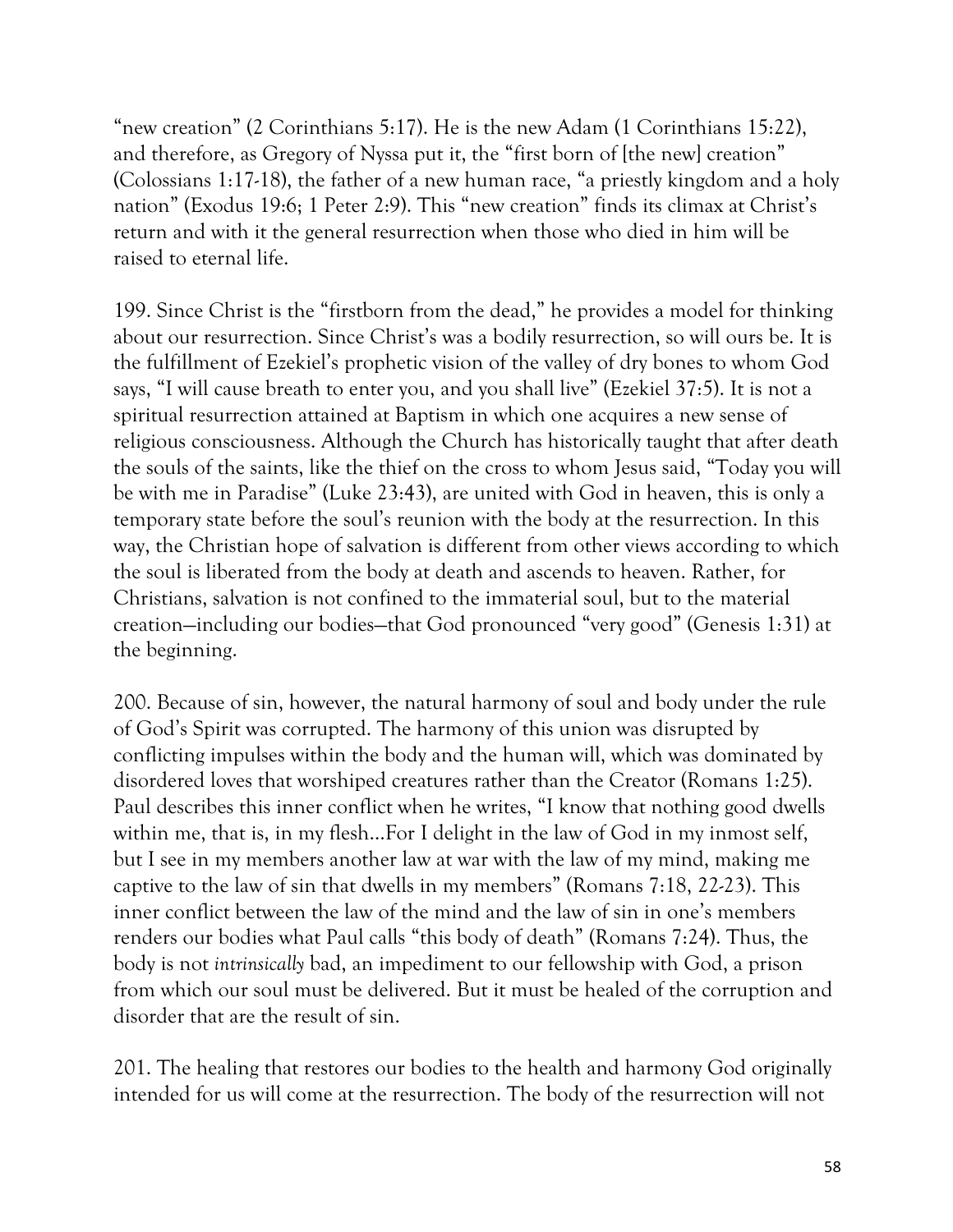be a different body, as claimed in religions that believe in reincarnation, but the same body only transformed. As a seed is transformed into a mature plant (1 Corinthians 15:37), so our bodies will become what God intends them to be: glorified bodies reflecting God's brilliance just like Christ's resurrected body. Our bodies will be spiritual, but not in the sense that they will cease to be material. Rather as the body of Jesus, the second Adam (1 Corinthians 15:45), was controlled by the indwelling Word, so too the body and soul of resurrected humanity will be suffused with the Spirit of Christ so that we will bear the Image of the Man from Heaven (1 Corinthians 15:49).

202. Through the indwelling of the Spirit, who is the resurrecting power of God (Romans 8:11), the conflict between soul and body will end. The soul and body will exist in harmony and unity, controlled by the Spirit and oriented toward the spiritual goods found in communion with God. For, as Paul writes, "If the Spirit of him who raised Jesus from the dead dwells in you, he who raised Christ from the dead will give life to your mortal bodies also through his Spirit that dwells in you" (Romans 8:11). So, the corruptible and mortal nature of our bodies will partake of the divine nature. They will become indestructible and eternal (1 Corinthians 15:53- 54). Therefore, "the sting of death" will be no more (1 Corinthians 15:56) for "God himself will be with [his people]; he will wipe away every tear from their eyes. Death will be no more; mourning and crying and pain will be no more…" (Revelation 21:4).

#### *Beatific Vision of the Lamb upon the Throne*

203. The resurrection of the body is not an end in itself. It is merely the redemption of our creaturely nature. This redemption is the necessary condition for becoming citizens of the New Jerusalem where God is the object of our complete contemplation and worship. Indeed, the essence of heaven is the vision of God. When considering whether heaven is a place or a state, John Wesley answered, "There is no opposition between these two…It is a place wherein God more immediately dwells with those who are saints who are in a glorified state…[empowered] to see God, to know God, and to love God," (Letter to Mary Bishop, April 17, 1776).

204. Since no human language can express the glory of the heavenly Jerusalem (2 Corinthians 12:3-4), John, when writing Revelation, used the language of Isaiah's vision (Isaiah 6:2-3) to describe the saints' communion with God in the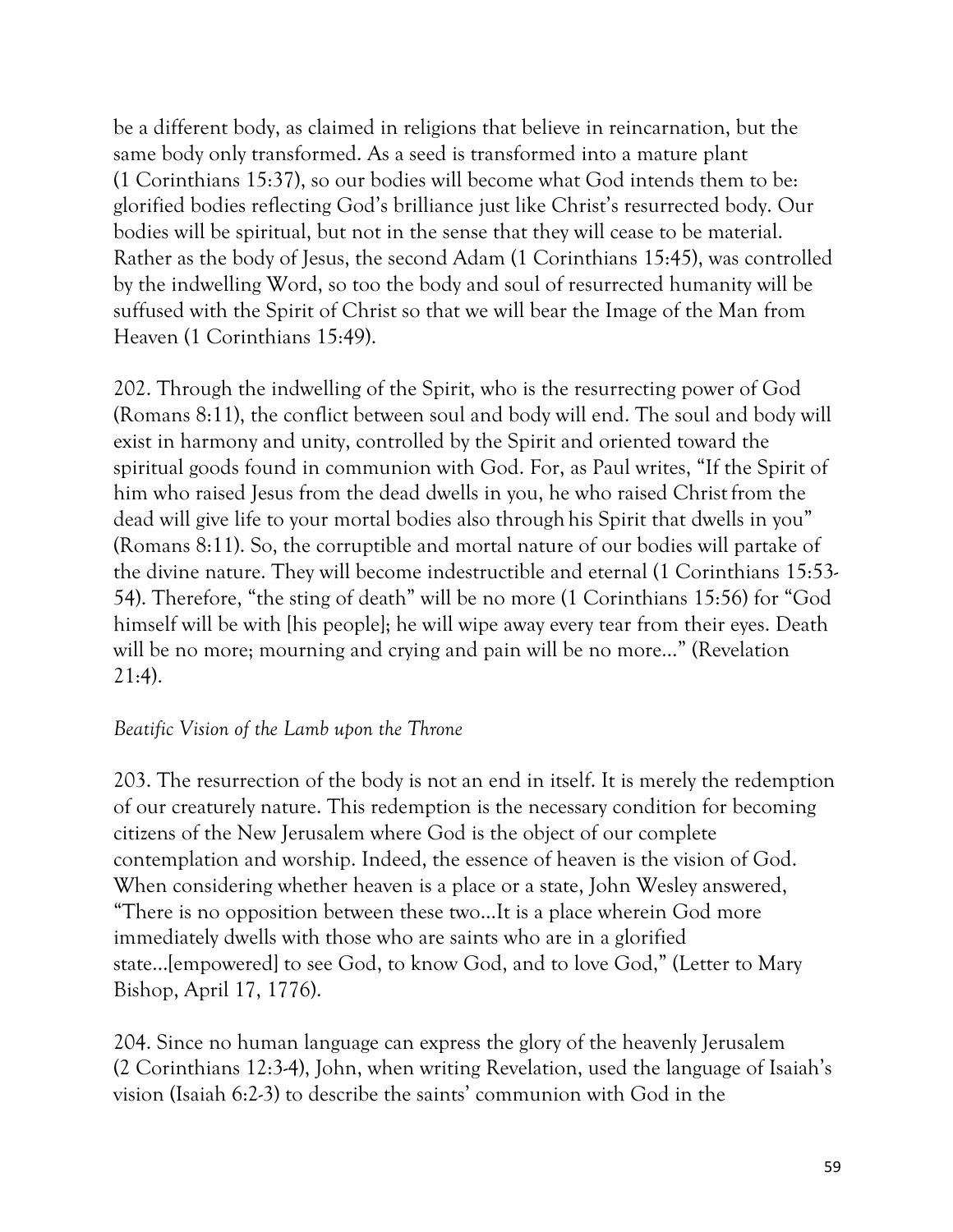metaphorical language of a heavenly throne room. Here every creature offers shouts of worship, "Holy, holy, holy, the Lord God the Almighty, who was and is and is to come…To the one seated on the throne and to the Lamb be blessing and honor and glory and might forever and ever" (Revelation 4:8; 5:13). This is the worship that God intended when he created humanity to enjoy his perfect goodness, a goodness that exceeds human imagination. This is the destiny for which we were made. For in offering praise, human nature flourishes. It fulfills its highest purpose: to know, love, and glorify the Triune God who is our highest good. Then we will find our highest pleasure in joining with the heavenly host in glorifying the One who is the source of our life and our salvation. In this way, we will be equal to the deathless angels, untroubled by the social and familial demands of this life, freed for the eternal worship of the Triune God (Luke 20:36).

205. Our soul's fellowship with Christ at the resurrection will be an intimate union with our Beloved who best knows and loves us. This, however, will by no means be a private communion. The saints will be united in praise with the myriads of creatures worshiping around the throne (Revelation 5:11). In the resurrection God will unite all things in heaven and earth in himself so that we may truly know him as the "one God and Father of all, who is above all and through all and in all" (Ephesians 4:6). Then the divisions of peoples along lines of race and culture will be no more; for we will see that "Christ is all and in all" (Colossians 3:11).

206. God will be to us our "all in all," for we will see that "He himself is before all things, and in him all things hold together" (Colossians 1:17). In other words, through our communion with the Father through the Son in the Holy Spirit we shall be partakers of his divinity, which will supply all that we need for life and flourishing. Additionally, God will be the object of our unceasing adoration; our minds will not be diverted by trivial worries or temptations that distract our prayer and study in this life. Indeed, God will fill the whole of our consciousness.

207. As our "all in all" Christ will be the source of perfect unity for all the saints, as opposed to the present age where our love is often divided between creatures and God. Indeed, the failure to love God above all is the source of sin because we turn God's creatures into idols. In the resurrection, however, when we will love God above all things, we will rightly love all other things in God who is their source. In loving God, we will perfectly love all that God loves: creation, our neighbors, and ourselves. When in the resurrection we are made perfect by the indwelling of Christ's Spirit, we will fully realize the unity for which Jesus prayed, "that they may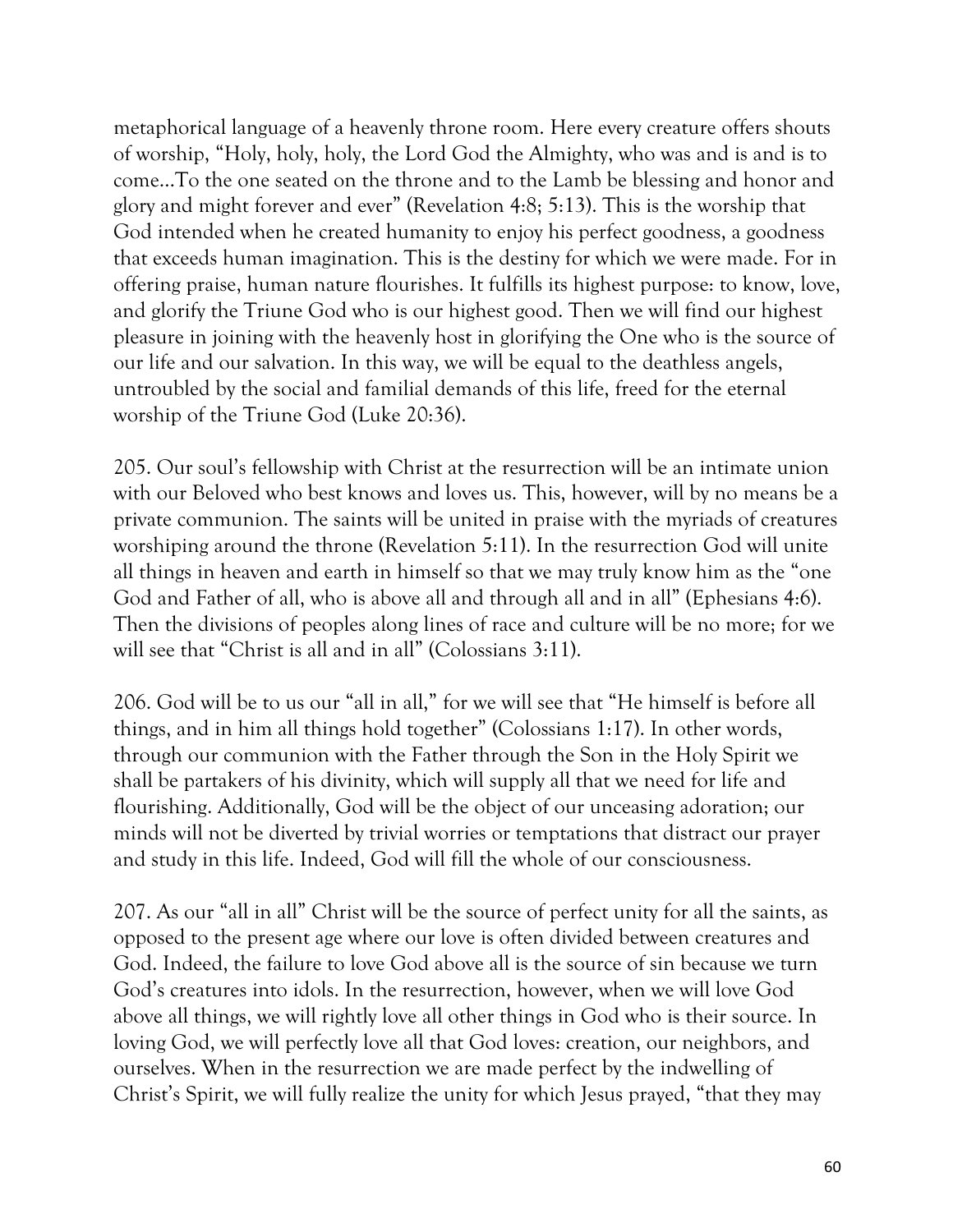be one, as we are one, I in them and you [Father] in me, that they may become completely one" (John 17:22-23).

208. In Christ's Kingdom, the One through whom all things were made (John 1:3) and who was from the beginning the principle of unity for all creation has reconciled all things in himself (2 Corinthians 5:18). He has become our peace (Ephesians 2:14). This is the ultimate life for which Charles Wesley yearned when he wrote:

Finish, then, thy new creation; pure and spotless let us be. Let us see thy great salvation, perfectly restored in thee; changed from glory into glory, till in heaven we take our place, till we cast our crowns before thee, lost in wonder, love, and praise ("Love Divine, All Loves Excelling")

#### *Living in Hope on Our Pilgrimage*

209. In Baptism, we become participants in the new creation by being united to Christ as members of his risen body and given new life in the Holy Spirit. Our baptismal identity as members of Christ's body is grounded in Christ's resurrection and the hope of our resurrection. Yet, the resurrection and the new creation are not wholly future realities. Through the life-giving power that raised Jesus from the dead (Romans 8:11), the Holy Spirit who dwells within us now is transforming us "into [Christ's likeness] from one degree of glory to another" (2 Corinthians 3:18). The Spirit is perfecting us in love that we might have the purity of heart necessary to receive Christ at his return (cf. Matthew 5:8).

210. Yet in the present, we do not have a clear vision of what our resurrected life in the New Jerusalem will be. Our life, as Paul puts it, is "hidden with Christ in God" (Colossians 3:3) and only when he is revealed at the resurrection will we see what we have become when we "will be revealed with him in glory" (Colossians 3:4). For, although "we are God's children now, what we will be has not yet been revealed. What we do know is this: when he is revealed, we will be like him, for we will see him as he is" (1 John 3:2). In the resurrection, we will be like the resurrected Jesus, perfected humanity; then our minds, purified of sin, will, like a clear mirror, reflect